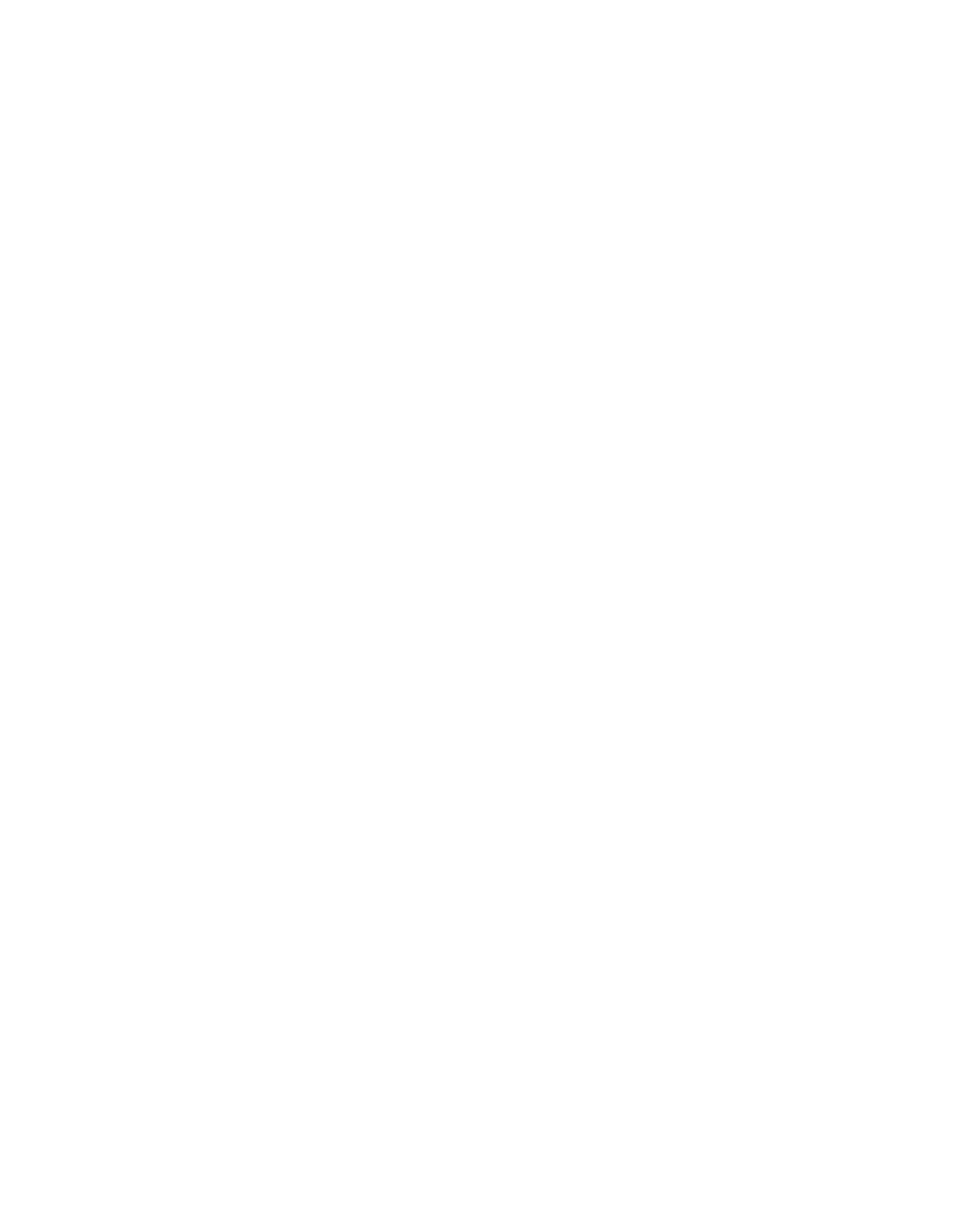# **Executive Summary**

Tesoro Savage Petroleum Terminal LLC (the Applicant) has submitted an Application for Site Certification**[1](#page-2-0)** ([ASC] No. 2013-01) to the Washington State Energy Facility Site Evaluation Council (EFSEC) to construct and operate the Vancouver Energy Distribution Terminal Facility (proposed Facility or proposed Project) at the Port of Vancouver (Port) in Vancouver, Washington, located on the Columbia River (Figure ES-1). EFSEC is the state agency responsible for evaluating and making recommendations to the governor on approval or denial of certain major energy facilities in Washington.

This executive summary explains the purpose of the Draft Environmental Impact Statement (Draft EIS) in EFSEC's decision-making process, describes the Applicant's proposed Project and why it is being proposed, and presents a summary of the potential environmental impacts associated with the proposed Project (including rail transport of crude oil to the proposed Facility and transshipment of crude oil from the proposed Facility by vessel) if the proposed Project is approved. This executive summary also summarizes EFSEC's efforts to involve the general public; federal, state, and local agencies; and other interest groups during preparation of the Draft EIS.

During the site certification process, EFSEC functions as the Lead Agency responsible for complying with the procedural requirements of the Washington State Environmental Policy Act (SEPA; Washington Administrative Code [WAC] 197-11-938[1]). As authorized under WAC 463-47-090, the Applicant prepared a Preliminary Draft EIS for EFSEC review, together with supporting technical information. EFSEC subsequently prepared the Draft EIS with the assistance of an independent consultant, as provided for in WAC 463-47-090(2)(b). To ensure objectivity and technical accuracy, EFSEC staff and EFSEC's consultant reviewed all Applicant-provided information and analyses before including them in the Draft EIS. EFSEC staff and EFSEC's consultant also extensively supplemented Applicant-provided information and analyses.

# **1 PURPOSE OF THIS ENVIRONMENTAL IMPACT STATEMENT**

The purpose of the Draft EIS is to inform agencies, tribes, and the public about the environmental effects of the proposed Facility and the various measures identified by the Applicant, EFSEC staff, and EFSEC's independent consultant to minimize those impacts, and to solicit input on that information during the public comment period. Input received during the comment period is used to revise the document and prepare the Final EIS.

At the same time the Draft EIS is developed, EFSEC may begin adjudicative proceedings. EFSEC's adjudication is a formal hearing process similar to a courtroom trial. In the adjudication, EFSEC hears evidence presented by the parties to the adjudication, including the applicant, state agencies and local governments, and recognized intervenors such as tribes, interest groups, other local, state, or federal agencies, an assistant attorney general as counsel for the environment, and individuals with an interest not adequately represented by the other parties.

 $\overline{a}$ 

<span id="page-2-0"></span><sup>1</sup> An Application for Site Certification (ASC) is a formal submittal prepared by an applicant that provides EFSEC with information regarding the applicant, the proposed project design and features, the natural environment, and the built environment in sufficient detail to enable EFSEC to go forward with its application review. The ASC documents for this Project can be found on EFSEC's website: [http://www.efsec.wa.gov/Tesoro%20Savage/Application/Tesoro%20Savage%20Application%20Page.shtml.](http://www.efsec.wa.gov/Tesoro%20Savage/Application/Tesoro%20Savage%20Application%20Page.shtml)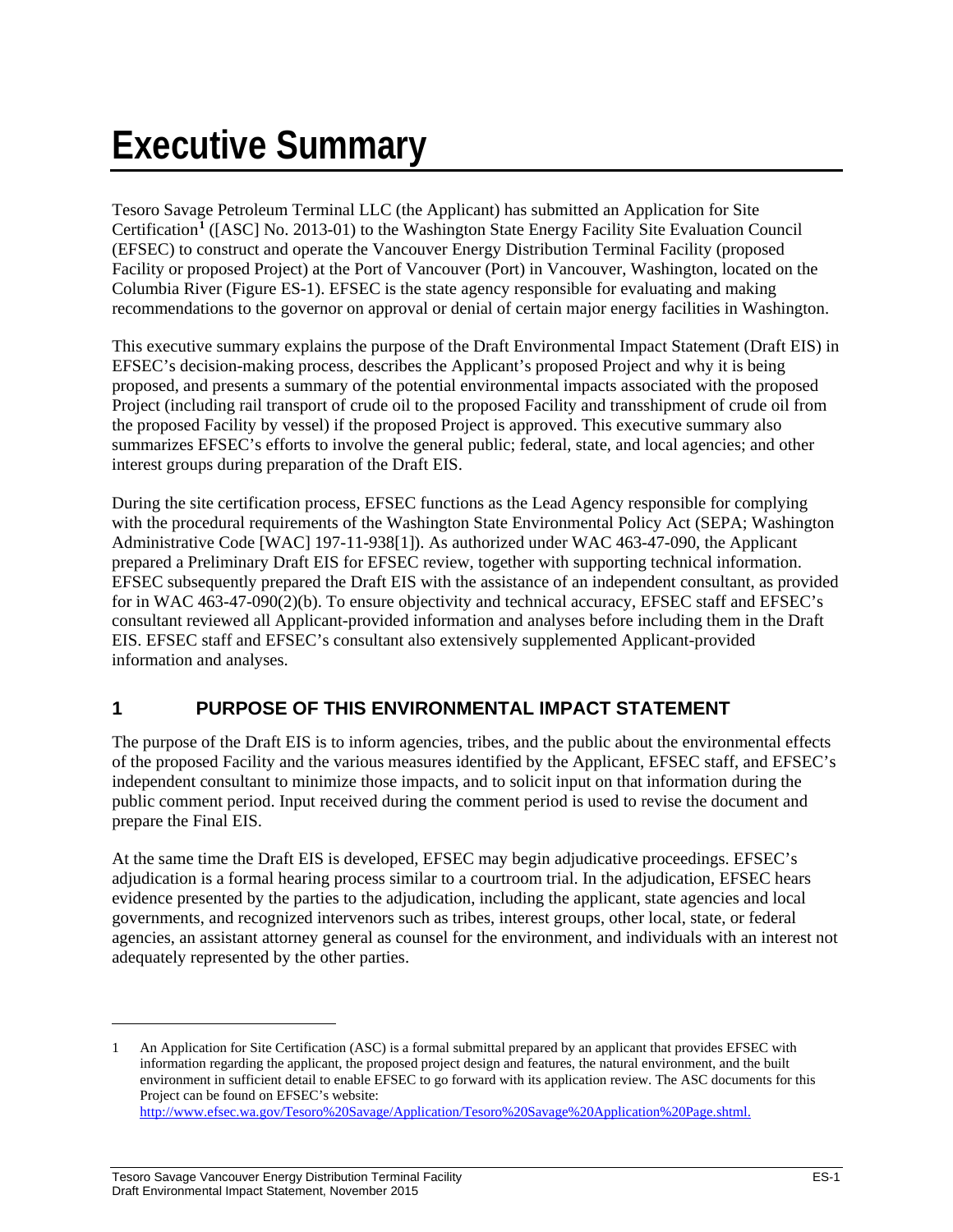The Final EIS is used by EFSEC in conjunction with additional relevant information, including information gathered during the adjudication, to inform EFSEC's recommendation and the governor's final decision on an ASC. The information in the Final EIS can be used to condition the proposal to reduce impacts or to deny the proposal if significant adverse environmental impacts cannot be mitigated.

# **2 SUMMARY OF THE VANCOUVER ENERGY DISTRIBUTION TERMINAL PROJECT**

The Applicant is proposing to construct and operate a Facility that would receive an average of 360,000 barrels (bbl) of crude oil per day by rail, temporarily store the oil onsite, and then load the oil onto marine vessels for transport to existing refineries primarily located on the West Coast of the United States**[2](#page-3-0)** (Figure ES-1). The crude oil would be delivered to the proposed Facility by rail in "unit trains" composed of up to 120 sole-purpose crude oil tank cars, each with a tank car capacity of 750 bbl. **[3](#page-3-1)** An average of four unit trains would arrive at the proposed Facility each day. Occasionally, a fifth train may arrive within a 24-hour period. A fifth train would begin unloading within that 24-hour period but would not complete unloading until the following 24-hour period. On other days (or subsequent days) only three trains may arrive within certain 24-hour periods, thus equating to an average of four train arrivals per day (Vancouver Energy 2015) for a total of 2,920 one-way train-trips (1,460 round trips) per year. Based on these assumptions, the maximum throughput of crude oil at the proposed Facility would be 131,400,000 bbl per year.

All tank cars used to transport crude oil to the proposed Facility would be required to meet the new US Department of Transportation (DOT) Specification 117 tank car standards jointly issued by the Pipeline and Hazardous Materials Safety Administration (PHMSA) and Federal Railway Administration (FRA) on May 1, 2015. These new standards require increased thickness of the tank shell, full height protection (head shields) at each end, improved protection for top fittings and discharge valves, and reconfigured tank vents for automatic reclosing to reduce vulnerability to breaching or failure during derailments (see Section 4.2.4.2 for details on DOT Specification 117 standards and retrofitting timeline for existing cars).

Once a loaded unit train arrives at the proposed Facility, the crude oil would be unloaded from the railcars and either pumped directly to marine vessels at modified berths on the Columbia River or pumped through a network of transfer pipelines to a storage area containing six aboveground storage tanks. During marine vessel loading, the crude oil would be transferred via pipeline and associated hoses to a modified existing marine terminal on the Columbia River. The marine vessels would then transit down the Columbia River and across open ocean to marine facilities capable of offloading the crude oil for delivery to receiving refineries.

 $\overline{a}$ 

<span id="page-3-0"></span><sup>2</sup> Receiving refineries could include those located in Alaska, Hawaii, California, and Washington.

<span id="page-3-1"></span><sup>3</sup> The capacity of a single rail tank car is assumed to be 750 bbl, though actual carloads are limited by cargo weight, tank car weight, and vapor space requirements. In actual practice, each tank car often holds from 650 to 690 bbl of crude oil (Appendix E).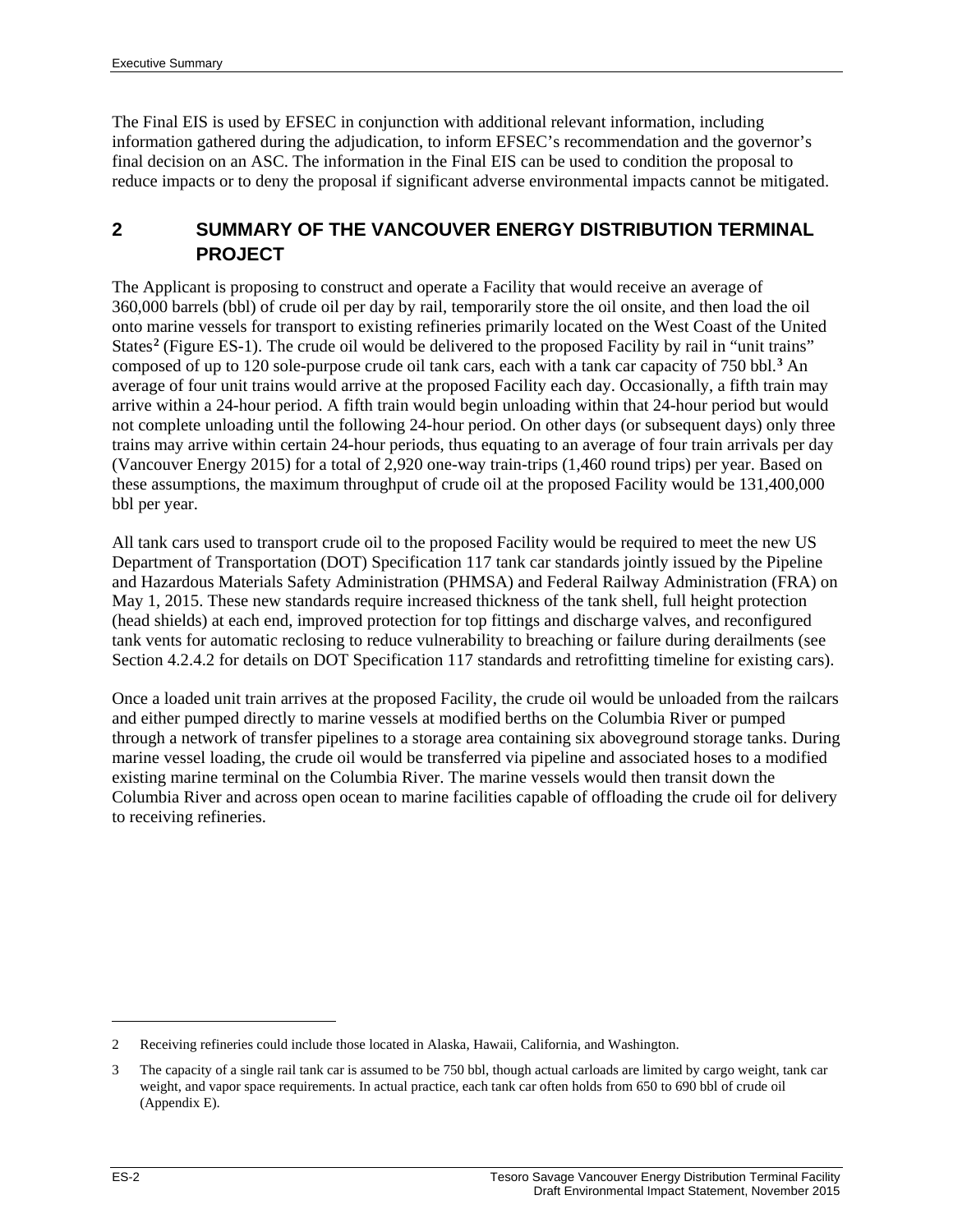

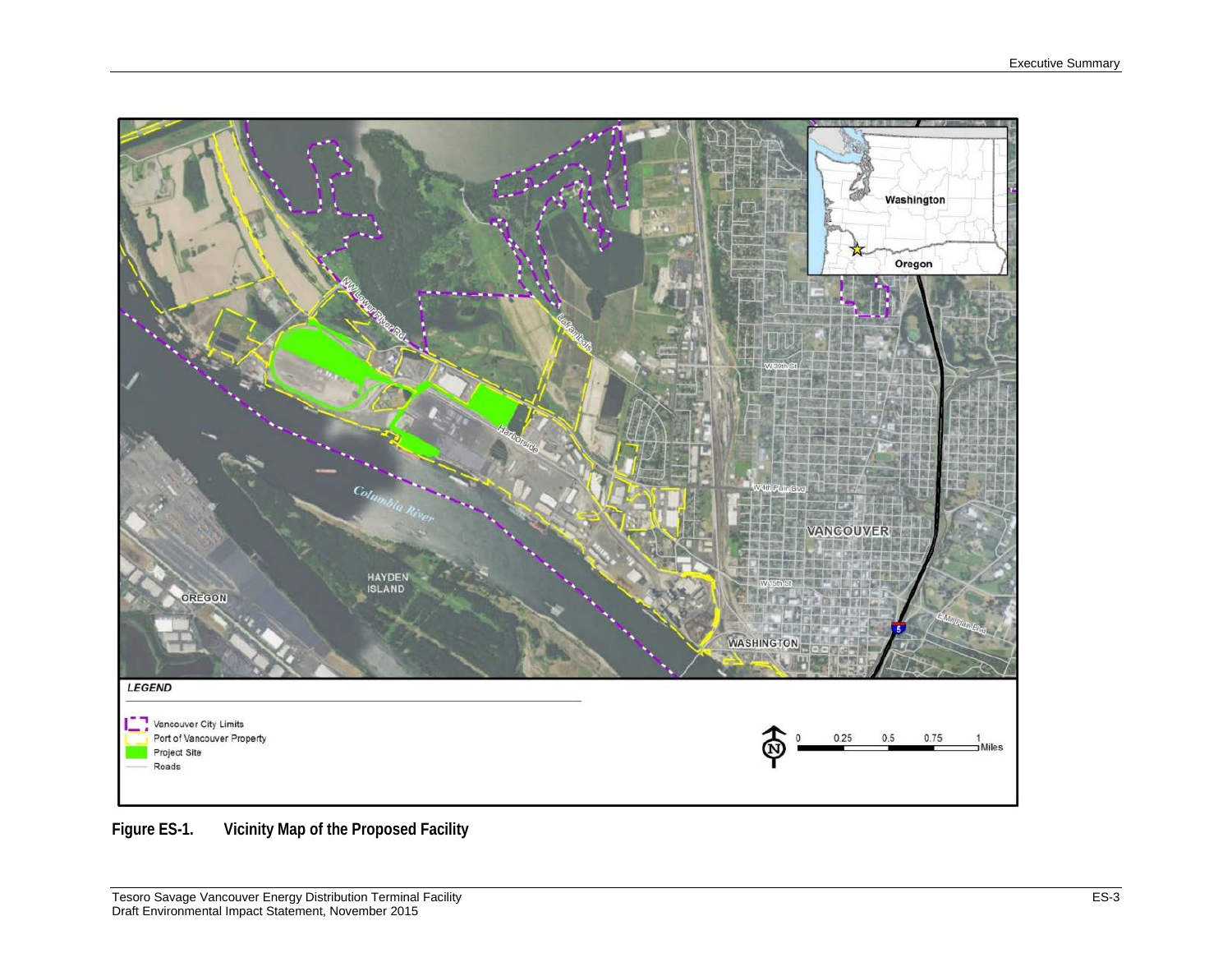According to the Applicant, approximately 80 percent of the marine vessels expected to call at the proposed Facility would be in the 46 million deadweight tons (MDWT) size range. Smaller numbers of the marine vessels in the 105 and 165 MDWT size ranges (approximately 15 percent and 5 percent, respectively) may also call at the proposed Facility. Typical operations would involve the arrival, loading, and departure of one vessel in each 24-hour period, which equates to approximately 365 vessel calls per year. Each vessel call would involve two river transits—one inbound and one outbound. The Applicant has indicated that vessels would be allowed to depart the marine terminal only when conditions at the Columbia River bar allow departure to the open sea without having to anchor or loiter upriver from the bar. This requirement would likely result in an actual range of vessel calls of between 345 and 365 per year.

It should be noted that the Applicant (Tesoro Savage Petroleum Terminal LLC) would not source or own any crude oil, nor arrange for rail transportation of crude oil to the proposed Facility, or for marine vessel transportation of crude oil from the proposed Facility. Rather, the Applicant would receive its customers' crude oil by rail, unload and stage that crude oil in onsite tanks, and load the crude oil onto vessels provided by those customers. The Applicant has reported its customers would likely source crude oil primarily from mid-continent North American locations, including the Bakken formation that covers parts of North Dakota; Montana; and Saskatchewan, Canada. Depending on market conditions and the needs of the proposed Facility's customers, crude oil may also come from other North American formations, such as the Niobrara in Wyoming and Colorado and the Uinta in northeast Utah (Corpron and Makarow, pers. comm., 2015).

While projecting future market conditions is nearly impossible, based on the strength of Bakken production and market conditions known at this time, it is assumed that the Bakken would be the likely source of the mid-continent North American crude oil delivered to the proposed Facility. Because Burlington Northern Santa Fe (BNSF) owns or controls the rail infrastructure in the Bakken region, and rail transport agreements and rates tend to favor a single carrier, EFSEC has assumed that BNSF would be the likely rail transporter of crude oil from the Bakken to the proposed Facility. It is noted that currently four trains per day transport crude oil through Washington to receiving refineries using the same main rail lines that would be used by trains associated with the proposed Facility.

The proposed Facility would occupy several distinct but connected areas at Terminals 4 and 5 at the Port, along the northern bank of the Columbia River. The proposed Facility would occupy approximately 47.4 acres, consistent with the terms in the existing land lease agreement with the Port. The transfer pipelines that would convey crude oil between the unloading areas, storage tanks, and vessel loading area would be located in nonexclusive easements within the Port. The Applicant estimates that the total capital cost of the proposed Facility is approximately \$210 million, which includes both capital and construction costs.

# **3 PROJECT PURPOSE AND NEED**

The Applicant's stated purpose and need for the proposed Facility is to:

*…construct and operate a facility that would provide the service of trans-loading mid-continent North American crude oil to the West Coast to allow shipment of crude oil to refineries located primarily on the West Coast of North America.* (BergerABAM 2014)

# **4 ALTERNATIVES CONSIDERED**

Reasonable alternatives to the proposed Project and associated actions, including the No Action alternative (as required by SEPA) were identified and analyzed in the Draft EIS. The different types of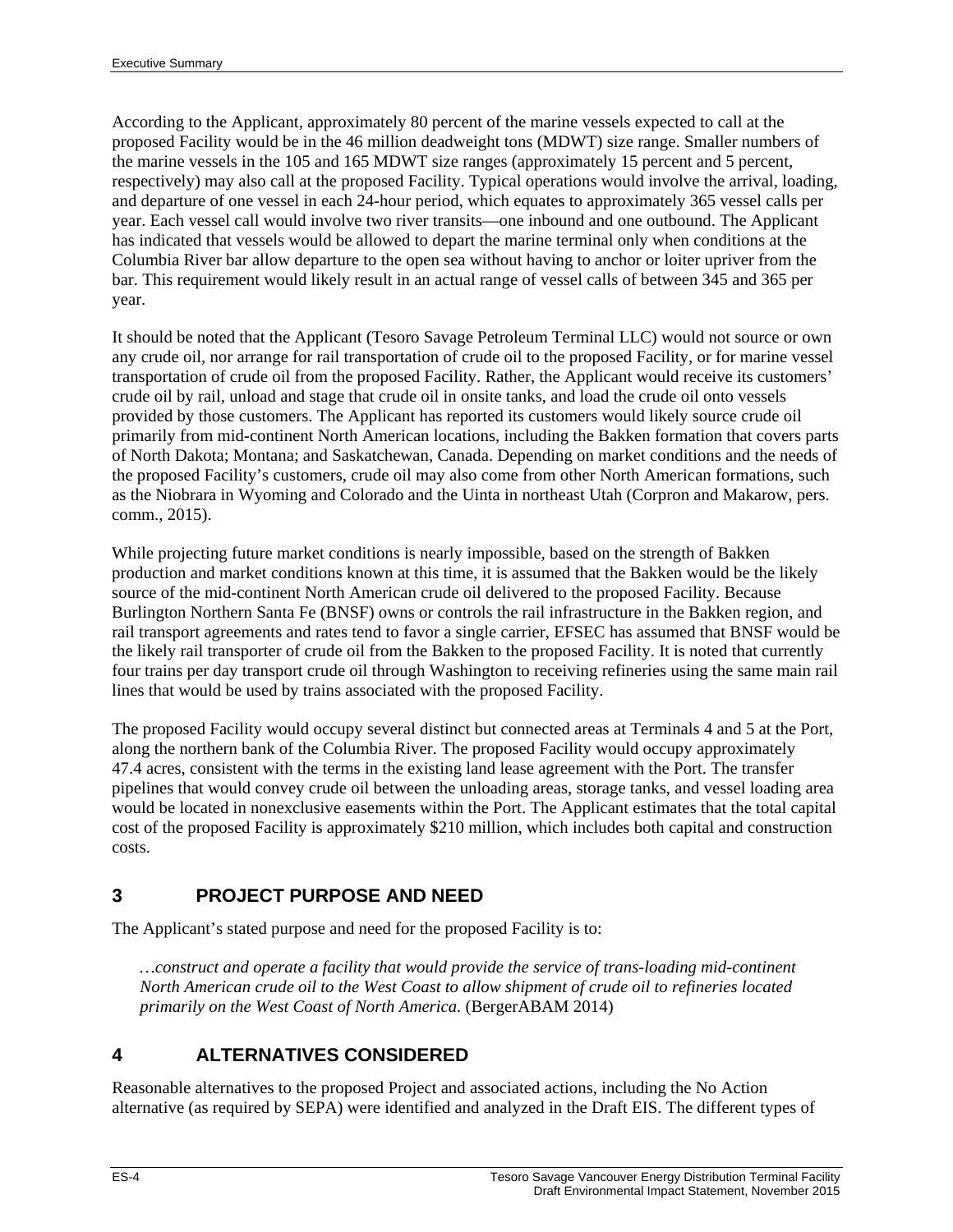action alternatives considered during the development and evaluation of alternatives to the Proposed Action included alternative methods of transporting crude oil from mid-continent sources to West Coast refineries (including refineries in Alaska and Hawaii); alternative sites in Washington that could accommodate a similar project; and alternative onsite Facility configurations, operations, and component designs. As alternatives were identified, they were measured against the following criteria:

- Does the alternative feasibly attain or approximate the proposed Project's objectives?
- Does the alternative provide a lower environmental cost or decreased level of environmental degradation than the proposed Project?

Each alternative was analyzed to determine whether the alternative met or failed to meet these criteria. An alternative that failed to meet either one of these criteria was eliminated from further consideration. A summary of the alternatives to the Proposed Action is presented in Table ES-1.

| <b>Alternative Description</b>                                                                                                                                             | <b>Alternative Evaluation</b>                                                                                                                                                                                                                                                                                                                                                                                                                                                                                                                                                                                                                                                                                                                                                                                                                                                                                                                                                                                                                                   |
|----------------------------------------------------------------------------------------------------------------------------------------------------------------------------|-----------------------------------------------------------------------------------------------------------------------------------------------------------------------------------------------------------------------------------------------------------------------------------------------------------------------------------------------------------------------------------------------------------------------------------------------------------------------------------------------------------------------------------------------------------------------------------------------------------------------------------------------------------------------------------------------------------------------------------------------------------------------------------------------------------------------------------------------------------------------------------------------------------------------------------------------------------------------------------------------------------------------------------------------------------------|
| Delivery of Crude Oil by Tanker<br><b>Trucks</b>                                                                                                                           | Transportation of crude oil by tanker truck to the proposed Facility for subsequent shipment to West<br>Coast refineries is a feasible alternative to the Proposed Action. However, this alternative would not<br>provide a lower environmental cost or decreased level of environmental degradation than the<br>Proposed Action due to increases in noise levels, air emissions (two-thirds greater greenhouse gas<br>emissions), and reductions in transportation safety.                                                                                                                                                                                                                                                                                                                                                                                                                                                                                                                                                                                     |
| Delivery of Crude Oil to the<br>Proposed Facility by Barge                                                                                                                 | This alternative would deliver crude oil to the Port by barge. It would exchange the transport of crude<br>oil to the proposed Facility by rail for transport by barge for the 227 miles between Kennewick/Pasco<br>and Vancouver. This alternative would require an increase in surface facilities at the Port by 38 acres,<br>for a total of 83 acres of surface impact, and it would require construction and operation at two sites<br>rather than one. A second unit train unloading, aggregation, storage, and loading process would need<br>to occur at Kennewick. Therefore, it would not provide a lower environmental cost or decreased level<br>of environmental degradation when compared to the Proposed Action.                                                                                                                                                                                                                                                                                                                                   |
| <b>Alternative Site Locations:</b><br>Ferndale, Anacortes, Bellingham,<br>Port Angeles, Everett, Seattle,<br>Tacoma, Olympia, Grays Harbor,<br>Kalama, Longview, Vancouver | Twelve ports were identified in Washington that could accommodate a facility similar to the proposed<br>Facility: Ferndale, Anacortes, Bellingham, Port Angeles, Everett, Seattle, Tacoma, Olympia, Grays<br>Harbor, Kalama, Longview, and Vancouver. These sites were evaluated based on initial siting<br>criteria. Two sites met these initial criteria (Kalama and Longview) and were further evaluated based<br>on site characteristics. Constructing a facility similar to the proposed Facility at the ports of Kalama or<br>Longview could be feasible based on the initial siting criteria, but would likely result in greater impacts<br>than the Proposed Action due to the need for filling wetlands at the Kalama site and the requirement<br>for a new marine terminal at the Port of Longview. Rail capacity at both of these ports is also<br>constrained. No alternative site locations were identified that would provide a lower environmental<br>cost or decreased level of environmental degradation when compared to the Proposed Action. |
| <b>Onsite Alternatives:</b><br>Storage Tanks Site Alternative;<br>Railcar Unloading Facility<br>Alternative; Industrial/Sanitary<br>Wastewater Discharge Alternative;      | Alternative site layouts for required facilities, alternative facility elements, and alternative facility<br>designs at the Port were evaluated. No alternatives that would result in a lower environmental cost or<br>decreased level of environmental degradation were identified.<br>A reduced capacity alternative would not represent a lower environmental cost or decreased level of<br>environmental degradation at the Port site compared to the Proposed Action because the same                                                                                                                                                                                                                                                                                                                                                                                                                                                                                                                                                                      |
| Stormwater Treatment Alternative:<br>Marine Terminal Alternative:<br>Reduced Capacity Alternative                                                                          | proposed Facility elements would be built at the site. A reduced capacity alternative would likely<br>reduce the number of train deliveries to the proposed Facility with an associated decrease in impacts<br>from train transportation. The probability of a major spill from trains would be decreased with a<br>reduction in the number of trains, but considering that the probability of such an event is extremely<br>low, further reduction would not represent a substantial difference from the Proposed Action.                                                                                                                                                                                                                                                                                                                                                                                                                                                                                                                                      |

**Table ES-1. Alternatives to the Proposed Project**

Port = Port of Vancouver

The comprehensive review of alternatives did not identify any alternatives that were found to be reasonable alternatives to the Proposed Action. No alternatives were found to clearly show a lower environmental cost or decreased level of environmental degradation than the Proposed Action. The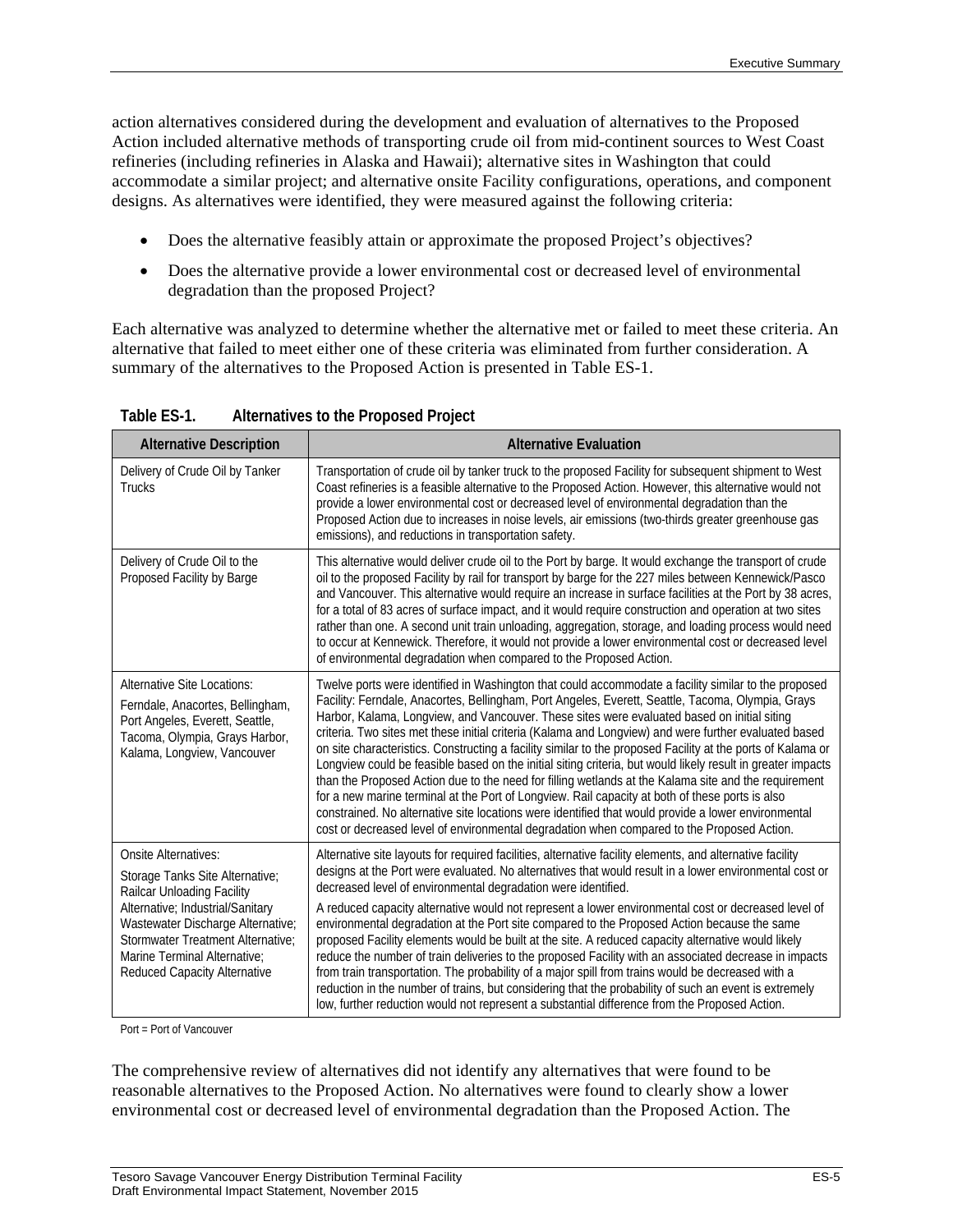alternatives carried forward for detailed analysis in this EIS were therefore the Proposed Action and the No Action Alternative.

#### **4.1 The No Action Alternative**

Under the No Action Alternative, the governor would deny the Applicant's request to construct and operate the proposed Project at the Port. Rail infrastructure improvements planned at the Port (i.e., the West Vancouver Freight Access [WVFA] project) would be completed as permitted. Under this alternative, the following scenarios could occur:

- No development. It is possible that no facility would be constructed during the 20-year timeframe for the proposed Facility, with no improvements to the site with the exception of continuation of current maintenance.
- **A different industrial facility.** With the completion of the WVFA project, the Port would likely seek other tenants to develop an industrial facility to use the existing unit train rail infrastructure and vessel berthing facilities at the marine terminal. Such a facility would likely be designed and operated to handle dry and/or liquid bulk commodities, but of unknown type or quantity. Based on current operations at the Port, these commodities could include grain, sand and gravel, lumber, metal, or petroleum products.

Under the No Action Alternative, the current demand by West Coast refineries for mid-continent North American crude oil would continue. This demand would require continued transport of crude oil by existing transportation modes (including pipelines, tanker trucks, and rail) from sources to refineries or from sources to new or expanded crude-by-rail terminals in other West Coast locations.

## **5 ENVIRONMENTAL RESOURCES/ISSUES ANALYZED IN THIS DRAFT EIS**

SEPA requires analysis of impacts to various elements of the human and natural environment, but all categories may not pertain to all projects and additional resource topics may be included as appropriate. EFSEC identified environmental issues for analysis after reviewing comments received from the public, agencies, and other interested stakeholders during the scoping process and through additional agency coordination during development of the Draft EIS. The environmental resources analyzed in the Draft EIS are as follows:

- Earth Resources (including seismic hazards)
- Air Quality
- Water Resources
- Terrestrial Vegetation
- Terrestrial Wildlife
- Aquatic Species
- Energy and Natural Resources
- Environmental Health
- Historic and Cultural Resources
- Transportation
- Public Services and Utilities
- Noise
- Land and Shoreline Use
- Visual Resources
- Recreation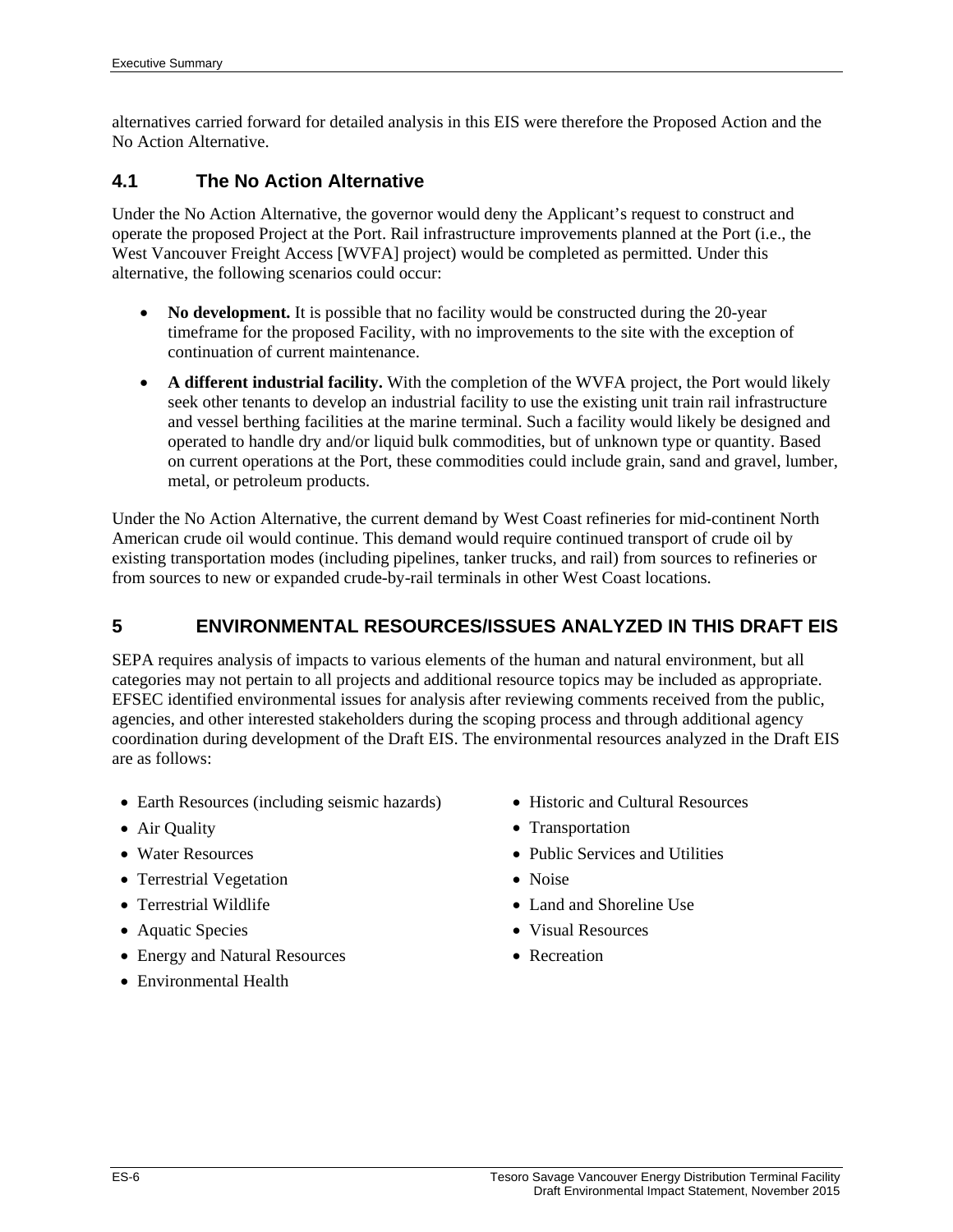EFSEC has included analysis of the following issues in the Draft EIS to address specific concerns raised by members of the public, government agencies, tribal representatives, and other interested stakeholders during the SEPA scoping process**[4](#page-8-0)** :

- Rail transportation impacts near the proposed Facility site, specifically including Vancouver and nearby communities.
- Greenhouse gases (GHGs) and other air emissions from proposed Project operations.
- Proposed Facility site emergency response capabilities, including hazmat response to incidents involving crude oil transported by railcar.
- Proposed Project impacts to socioeconomic resources including employment, tax revenue, and economic conditions.
- Rail transportation impacts to communities in Washington.
- Emergency response capabilities including hazmat response to incidents involving crude oil transported along the rail route within Washington.
- GHGs and other air emissions from rail and vessel traffic within Washington.
- Emergency response capabilities along cargo ship traffic lines on the Columbia River, from the proposed Facility site to the confluence with the Pacific Ocean.
- Cargo ship impacts from the proposed Facility site to the confluence with the Pacific Ocean.
- Qualitative analysis of rail transportation data along the rail route beyond the state boundary.
- Qualitative analysis of cargo ship transportation data beyond the state boundary.
- Oualitative analysis of proposed Project data related to crude oil extraction, refining and burning of fossil fuels, and their contribution to GHG emissions.

In addition to the evaluation of direct and indirect impacts to specific resources, an analysis of the cumulative effects of past, present, and reasonably foreseeable future actions was undertaken. This analysis considered other possible development projects at the Port as well as projects in the region that may contribute additional rail and vessel traffic to the systems that would be used by the proposed Project. The potential effects of other projects were added to the projected effects of the proposed Project to determine the magnitude and extent of cumulative effects.

# **6 POTENTIAL ENVIRONMENTAL IMPACTS**

This Draft EIS describes the direct, indirect, and cumulative environmental impacts that could occur from construction, operation and maintenance, and eventual decommissioning of the proposed Facility, as well as from the transportation of crude oil to the proposed Facility by rail and from the proposed Facility to receiving refineries by vessel.

• **Direct impacts** are the effects of an action on a resource that occur at the same time and place as the action causing the impact.

 $\overline{a}$ 

<span id="page-8-0"></span><sup>4</sup> Se[e http://www.efsec.wa.gov/Tesoro%20Savage/20140403FinalSepaScope.pdf.](http://www.efsec.wa.gov/Tesoro%20Savage/20140403FinalSepaScope.pdf)

Tesoro Savage Vancouver Energy Distribution Terminal Facility ES-7 Draft Environmental Impact Statement, November 2015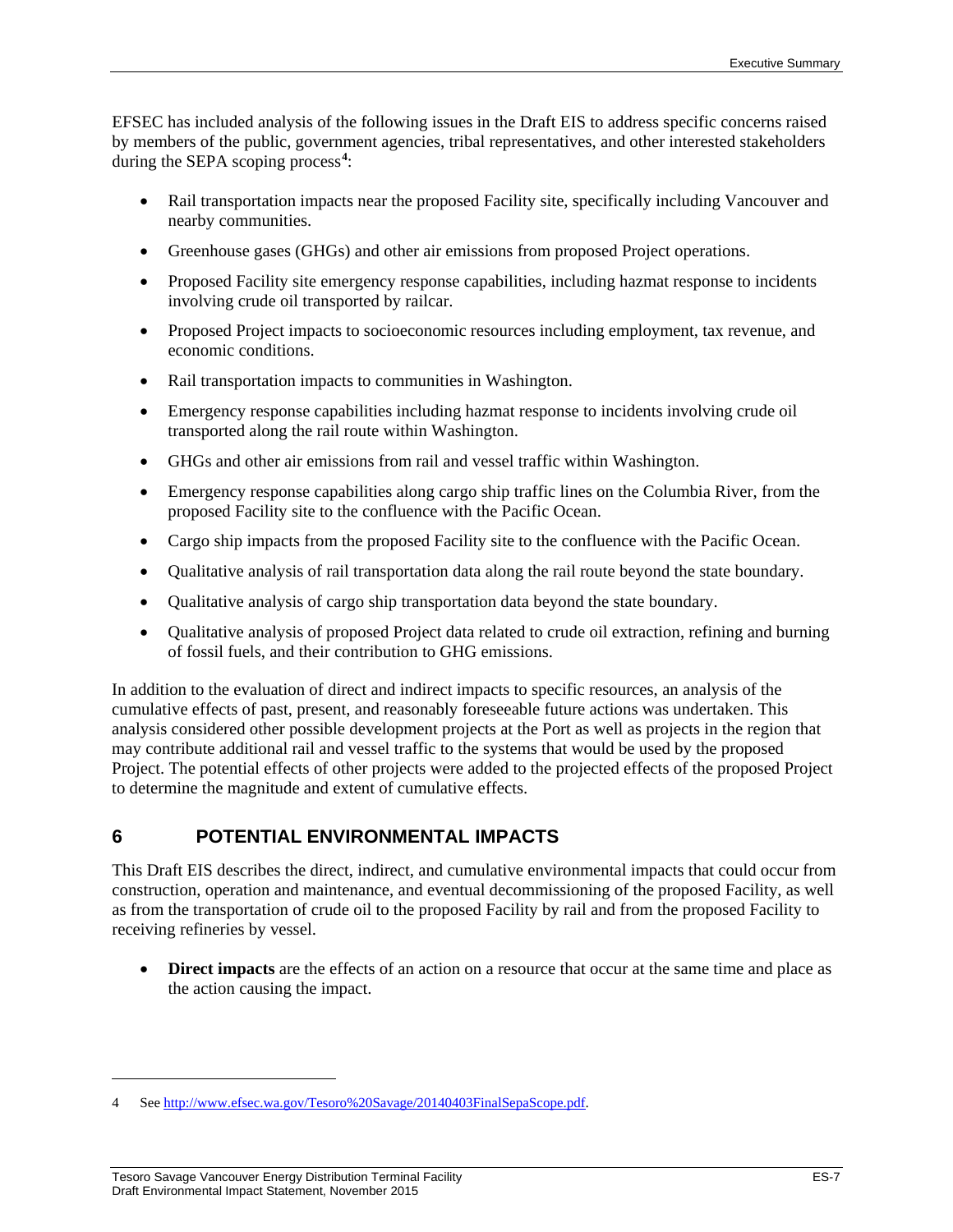- **Indirect impacts** are similar to direct impacts in that they are caused by the same action; however, they occur later in time or are farther removed in distance from the activity causing the impact.
- **Cumulative impacts** are impacts to the environment that result from the incremental impacts of an action when added to other past, present, and reasonably foreseeable future actions, regardless of what agency or person undertakes such other actions.

The environmental impacts in this Draft EIS are identified using the following four-level rating method to describe the magnitude, duration, and degree of potential impacts (Figure ES-2):

- **Negligible.** Impacts that are extremely low in intensity and often not measurable or observed.
- **Minor.** Impacts that are low in intensity, temporary, and local in extent, and do not affect unique/rare resources.
- **Moderate.** Impacts of moderate intensity independent of duration, with significant or unique resources potentially affected, on either a local or regional scale.
- Major. Impacts of high intensity and/or of long-term or permanent duration, of localized or regional extent, and/or that affect culturally important, ecologically important, or unique/rare resources.



**Figure ES-2. Schematic of Environmental Impact Ratings**

# **6.1 Direct and Indirect Impacts**

The following subsections provide an overview of the types of environmental impacts identified in this Draft EIS. These environmental impacts are also listed in summary Tables ES-2 and ES-3, located at the end of this chapter. The content and organization of the tables are discussed in more detail below.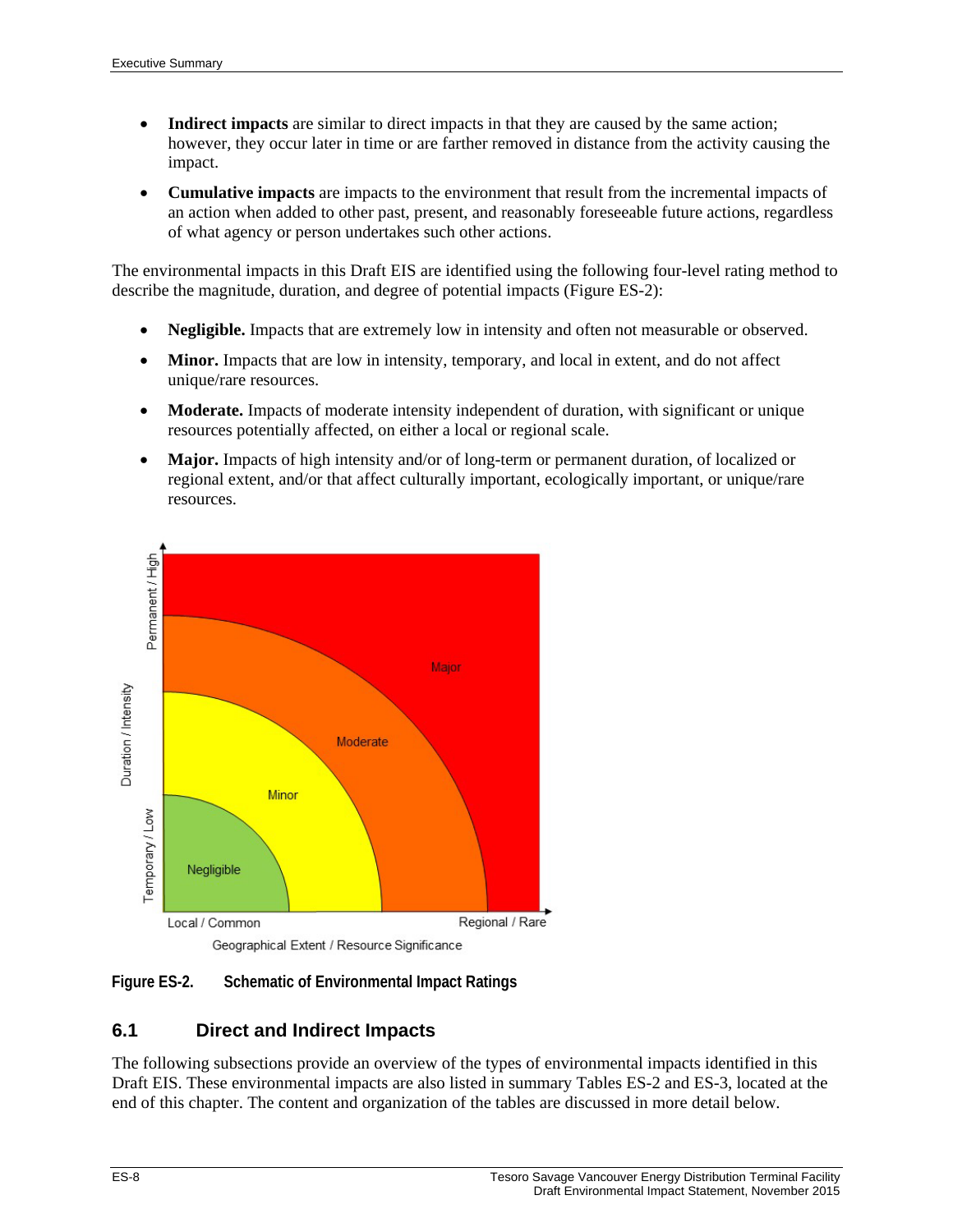Table ES-2 summarizes potential direct and indirect impacts to environmental resources from construction, operation and maintenance, and eventual decommissioning of the proposed Facility, as well as from transportation of crude oil to the proposed Facility by rail, and from the proposed Facility by vessel. Design features, best management practices (BMPs), and other actions proposed by the Applicant to avoid or minimize environmental impacts during construction, operations and maintenance, and decommissioning were assumed to be part of the Proposed Action and were taken into account when identifying the **Impacts** listed in Table ES-2. This table also lists additional **Mitigation Measures** identified by EFSEC to further reduce environmental impacts. Impacts that would remain moderate or major in magnitude, duration, or degree, even after all mitigation measures committed to by the Applicant or recommended by EFSEC have been applied are identified in Table ES-2 as **Significant Unavoidable Impacts**.

Table ES-3 summarizes impacts at the proposed Facility and along associated rail and vessel transportation routes from small to very large spill, fire, and explosion events. These impacts were identified assuming all measures intended to reduce impacts identified by the Applicant in the Preliminary Draft EIS and ASC would be fully implemented. Potential mitigation measures to address the risk of a crude oil spill, fire, and/or explosion at the proposed Facility and along associated rail and vessel transportation routes are presented in Section 4.8.

## **6.2 Cumulative Impacts**

Cumulative impacts are the summation of impacts to a resource resulting from the incremental impact of an action (proposed action or alternative), including connected actions, when added to other past, present, and reasonably foreseeable future actions regardless of what agency or person undertakes those actions. Section 5.1 of this EIS describes the methods undertaken and the reasonably foreseeable future actions identified for the cumulative impact analysis. Impact levels use the same rating method described above for direct and indirect impacts. Cumulative impacts that have been identified as moderate or major in this Draft EIS are briefly described below. The full discussion of cumulative impacts to resources is provided in Sections 5.2 through 5.19.

# *6.2.1 Proposed Facility*

No significant (moderate to major) cumulative impacts were identified for the proposed Facility in combination with past, present, and reasonably foreseeable future actions.

# *6.2.2 Rail Transportation*

According to the *Washington State Rail Plan* (Washington State Department of Transportation [WSDOT] 2014), the state's rail infrastructure has adequate capacity to meet current demands. However, the total number of trains that would be added to the system if all of the identified existing and future projects (Table 5-2) were to be permitted and operated is approximately 155 unit trains or 310 one-way train-trips per week. This amount would increase the overall use of rail facilities and would likely reach or exceed capacity in some areas.

In instances where demand approaches or exceeds capacity, a rail operator could implement various operational and/or physical improvements to minimize congestion on the rail network. Operational improvements include changing train scheduling and/or routing; physical improvements include measures to increase capacity such as additional sidings or segments of double-track. However, if adequate operational and/or physical improvements to minimize congestion are not implemented, the increase in rail transportation from trains associated with the Proposed Action in combination with existing and future foreseeable train traffic could have a moderate to major cumulative impact to rail transportation in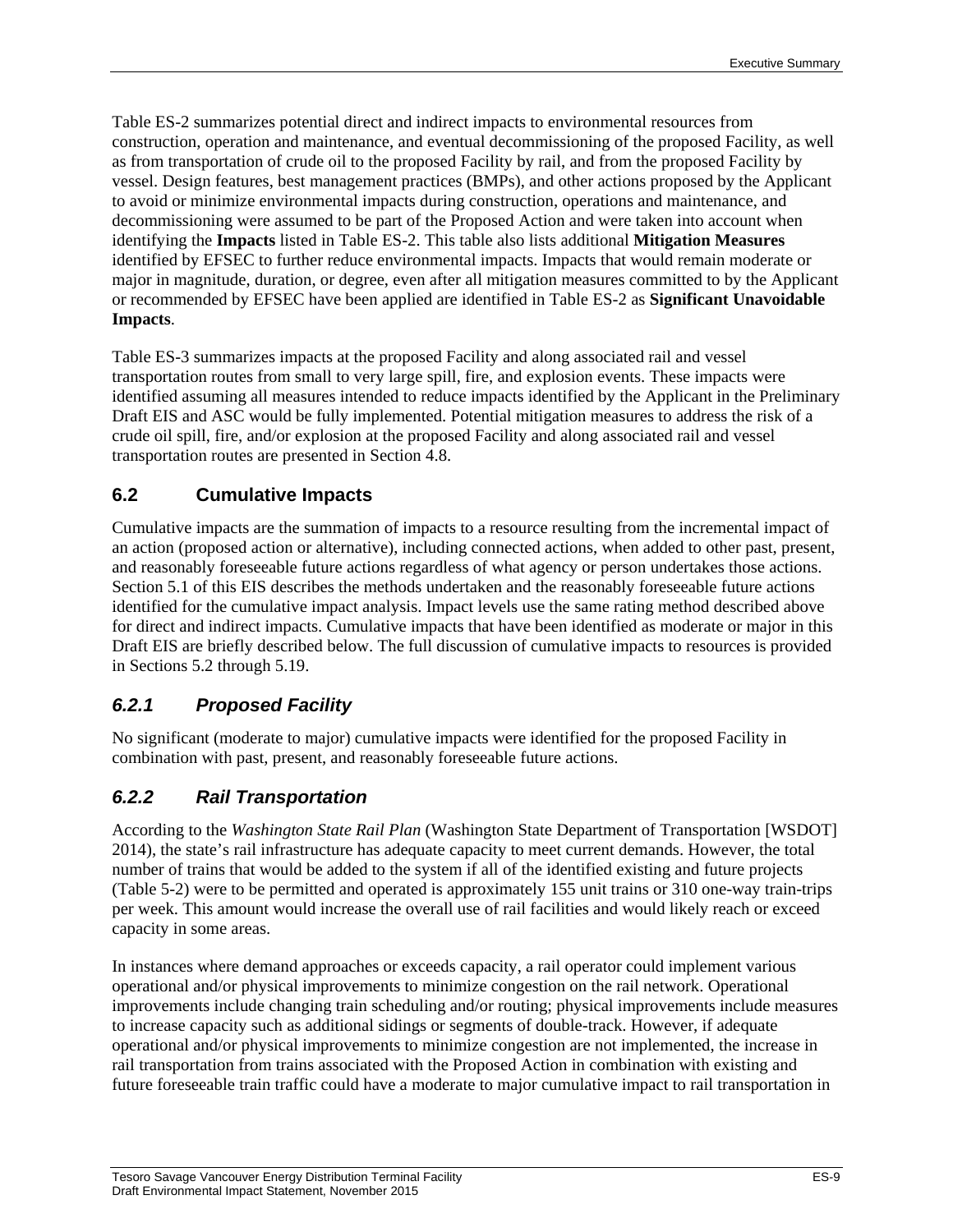the future. Impacts include increased rail congestion, which could impact other users of the rail system, such as grain farmers, resulting in delays in moving their goods to market.

Cumulative increases in rail traffic would also likely increase gate downtimes and associated vehicular delays. Increases in gate downtimes would be worse during peak commuting times, particularly in urban areas, resulting in major cumulative impacts to transportation. In urban areas and during peak commuting periods, the number of highway vehicles idling while delayed at crossings could be substantial and result in minor to moderate localized increases in emissions. Rail traffic delay costs from congestion and increased gate downtimes are expected to be a moderate cumulative effect of increased trains associated with the Proposed Action in combination with existing and future foreseeable train traffic. Mitigation measures identified in Section 3.14.5 address these impacts.

Increased rail operations could contribute to increased volumes of leaks of small quantities of grease, oil, and fuel along the rail lines. Small spills and leaks would be expected to remain on the gravel railbed and potentially within adjacent soils, and could affect vegetation in close proximity to rail lines. Increased rail traffic associated with the Proposed Action in combination with existing and future foreseeable train traffic could also facilitate the rate at which noxious weeds are dispersed along the rail line. The increase in rail traffic with associated small spills and leaks and facilitated movements of noxious weeds and invasive plants could contribute to moderate, long-term cumulative impacts to vegetation communities along rail lines. The incremental increase in rail traffic associated with the Proposed Action, existing train traffic, and future foreseeable train traffic would also likely contribute to a moderate increase in wildlife collision mortality. Mitigation measures are identified in Section 3.5.5 to address this impact.

The additional rail traffic associated with the Proposed Action in combination with existing and foreseeable future actions could increase the rate of accidents and fatalities to pedestrian trespass or motorists at at-grade crossings along the rail corridor since a greater number of trains would mean a greater number of potential conflicts. As discussed in Section 3.8, some at-grade crossings along the rail corridor may currently have elevated safety risks that would increase with additional train traffic. Mitigation measures are identified in Section 3.8.5 to address this impact.

# *6.2.3 Vessel Transportation*

In the event that reasonably foreseeable future actions were to be permitted and operated, the total number of vessels that could be added to the Columbia River would be between approximately 2,610 and 3,948 vessel-trips per year. **[5](#page-11-0)** When this amount is added to the 2013 total (approximately 1,457 vessel trips), between 4,067 and 5,405 deep-draft vessels per year could travel through the Columbia River. This amount would significantly exceed the recent historical high of 2,086 vessel trips that occurred in 2000.

A substantial increase in deep-draft vessels would likely result in increased wakes that could induce bank erosion, increase turbidity and cause localized water quality effects, and cause added degradation and destruction to some archaeological resources located along the shoreline. Cumulatively more vessel wakes could impact riparian vegetation directly through breakage, swamping, and erosion and indirectly through altered patterns of erosion and deposition and spread of aquatic invasive plants. Localized reductions of existing vegetation, prey, and overall essential fish habitat function could also occur from wakes during vessel transit. Increased occurrences of wake stranding<sup>[6](#page-11-1)</sup> could also result from an increase

 $\overline{a}$ 

<span id="page-11-0"></span><sup>5</sup> This includes the 365 vessels per year from the Proposed Action.

<span id="page-11-1"></span><sup>6</sup> Wake stranding is when aquatic species are lifted by a wave onto a shoreline and are stranded.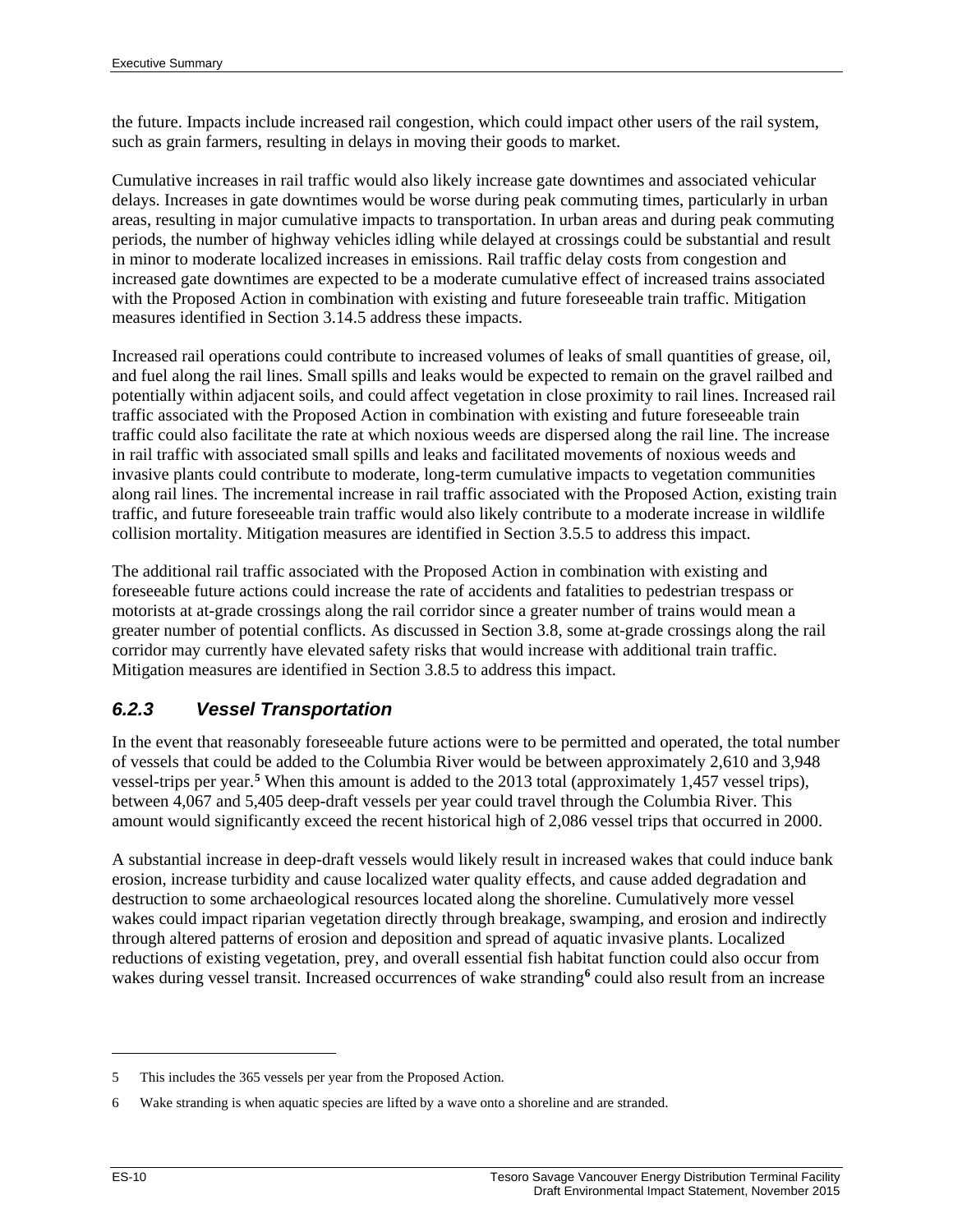in deep-draft vessels along the Lower Columbia River below Vancouver and is an issue of ongoing active management concern (E2 Consulting Engineers, Inc. 2012).

Juvenile salmonids and other fish present in the vessel corridor are susceptible to wake stranding. Such wake effects would be limited to the lower approximately 33 miles of the river (16 percent) where shorelines with beaches close to the channel are not shielded from wave action and have beach slopes less than 10 percent. Wake effects would be the greatest as vessels pass through the Columbia River estuary and its associated habitats including tidal wetlands, shallow water, and tidal flats. The habitat types in these areas serve as important nursery grounds for juvenile fish and contain some of the highest quality, unarmored shallow-water shoreline habitat that is of great importance to numerous aquatic species and associated fisheries.

The cumulative increase in deep-draft vessel traffic and associated increase in vessel wakes could have a minor to moderate impact to soil erosion and water quality, moderate long-term impacts to shoreline vegetation and spread of invasive wetland and riparian plants, and moderate to major impacts to archaeological resources. Reduced vegetation communities in these areas could result in a moderate to major long-term change to vegetation resources, indirectly affecting fish species that rely on these habitats to complete their life cycle. Possible wake stranding effects to juvenile salmonids and other fish species would represent a moderate to major cumulative impact. Mitigation for wake effects to aquatic species has been identified in Section 3.6.5, which would also address potential impacts to soils, archaeological resources, water quality, and vegetation.

Underwater noise would be generated by vessels associated with the Proposed Action, existing vessel traffic, and future foreseeable vessel traffic as they transit through the Columbia River and the Pacific Ocean, which could disturb fish, marine mammals, or turtles. It is not likely that an increase in vessels transiting through the marine portion of the vessel corridor would add a significant level of noise due to the high volume of existing marine traffic and large area in which vessels can travel, but in the event that a significant increase in vessel traffic occurs within the confines of the Columbia River, noise levels from transiting vessels could increase ambient noise levels in this area, resulting in minor to moderate impacts to the species that reside there.

Entrainment of aquatic larvae and eggs would likely increase as a result of increased vessel numbers associated with the Proposed Action, existing vessel traffic, and future foreseeable vessel traffic transiting the Columbia River, which may result in a minor to moderate additional impact to the reproduction, population size, or distribution of fish species present in the vessel corridor.

An increase in vessel traffic associated with the Proposed Action, existing vessel traffic, and future foreseeable vessel traffic would likely require tribal fishing vessels to give way more often to larger cargo vessels, which may temporarily impede access to usual and accustomed (U&A) areas. Impacts to aquatic species from vessel wakes could reduce localized populations of important tribal fish species such as salmon, particularly during vulnerable times such as during extremely high temperatures. Cumulative impacts to U&A areas from vessels associated with the Proposed Action, existing vessel traffic, and future foreseeable vessel traffic could be moderate. Mitigation measures identified in Sections 3.6.5 and 3.12.5 would reduce these impacts.

Recreational watercraft users and fishing activities on the Columbia River in the vicinity of vessel operations could experience an increase in noise and visual impacts and would likely require recreational vessels to give way more often to such vessels, which could reduce the fishing experience for some users during narrow fishing seasons, resulting in minor to moderate impacts. Mitigation measures identified in Section 3.12.5 could help to reduce this impact.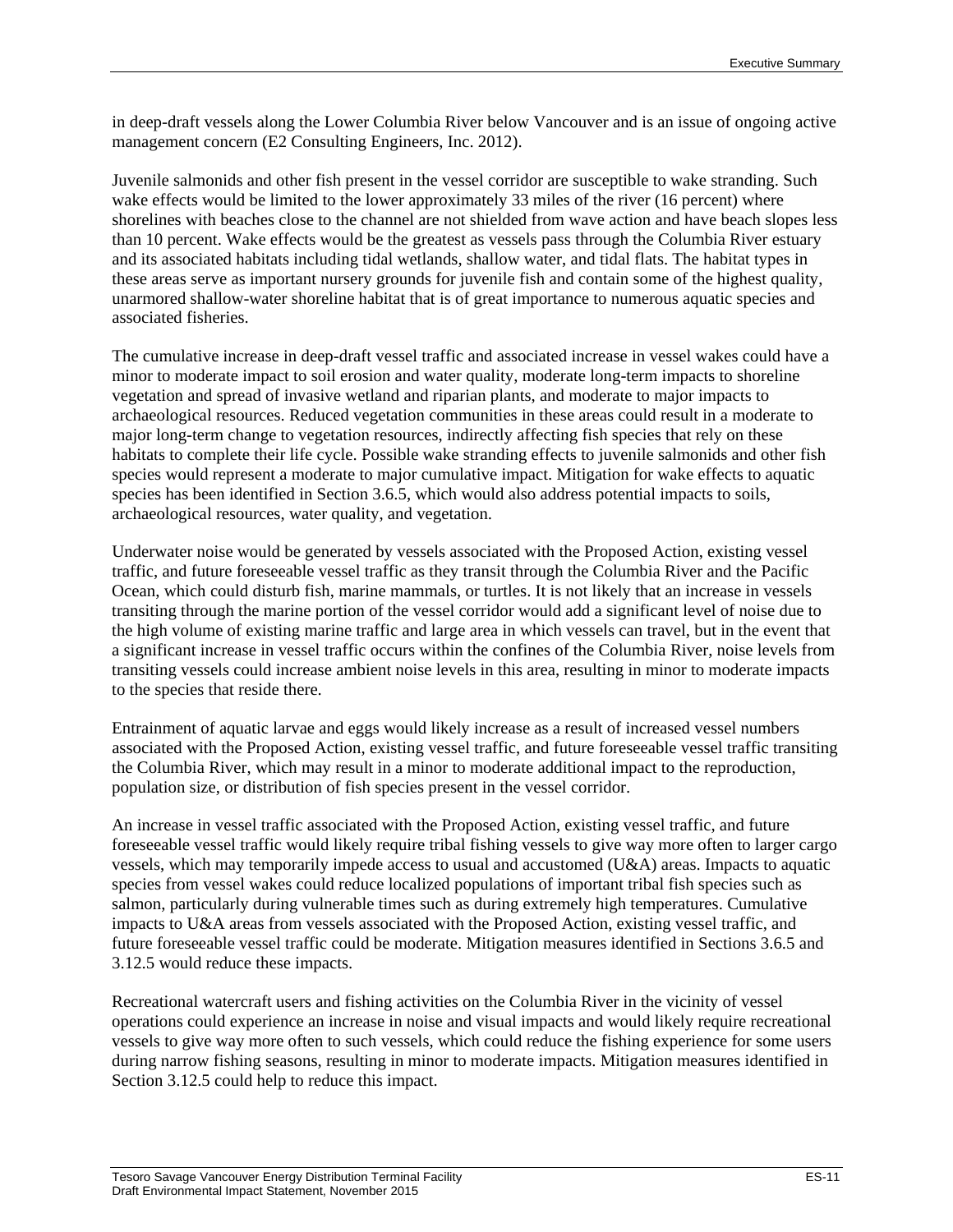## **7 SPECIAL STUDIES**

Three special studies were commissioned by EFSEC to address concerns from the public during scoping and from EFSEC itself. These studies address:

- The potential for seismic and other geologic hazards (e.g., earthquakes, landslides) to impact the proposed Facility, unit trains, and vessels;
- The likelihood of train and vessel incidents (e.g., derailments, vessel groundings, allisions, collisions), the likely range of crude oil spill sizes that could result from these incidents, and the possible spread if a spill reached the water; and
- The current preparedness of Vancouver Fire Department (VFD) response personnel and equipment to respond to crude oil spills and fires at the proposed Facility and along the rail delivery route within the city of Vancouver.

These studies were carried out by individuals with extensive expertise in these areas. The study reports are all included as appendices to this Draft EIS.

## **7.1 Seismic Hazard Analysis**

EFSEC commissioned an independent review of potential seismic hazards that could affect the proposed Facility and an assessment of the design of the proposed Facility, including ground improvements committed to by the Applicant to address seismically induced soil liquefaction (Appendix C). EFSEC's consultants also reviewed existing information in the public record to assess geologic hazards along the rail and vessel corridors. Section 3.1.2.4 provides a summary of the geologic hazards that could occur at the proposed Facility site and along the rail and vessel corridors.

# *7.1.1 Proposed Facility*

The Applicant's design would adhere to applicable industry seismic building codes and foundation design standards for all proposed Facility elements, including buildings, storage tanks, pipelines, and the marine terminal (see Section 3.1.3.4). Structures including buildings, storage tanks, and pipelines at the proposed Facility would be designed to minimize the risk of damage due to ground motion hazards from earthquakes. In addition to ground motion, geotechnical assessments of the proposed Facility location have concluded that soils in portions of the site could experience liquefaction**[7](#page-13-0)** during an earthquake, and structures that may otherwise withstand ground movement could be damaged if underlying soils liquefied. EFSEC's independent seismic analysis confirmed that liquefaction was a concern given soil conditions underlying the proposed Facility site and determined the following:

- Ground improvement procedures would prevent damage to tank foundations in the event of an 8.9 magnitude earthquake at the storage area (Area 300).
- At the storage area (Area 300), no ground improvement is proposed for soils underlying the secondary containment berm. The stone columns under the foundations supporting the storage tanks do not extend to the berm. Therefore, the potential exists for liquefaction and ground deformation under the secondary containment berm. Designing the berm to withstand ground motion/shaking is appropriate, but needs to be combined with an assessment of potential

 $\overline{a}$ 

<span id="page-13-0"></span><sup>7</sup> Soil liquefaction describes a phenomenon whereby a saturated or partially saturated soil substantially loses strength and stiffness in response to an applied stress, usually earthquake shaking or other sudden change in stress condition, causing it to behave like a liquid.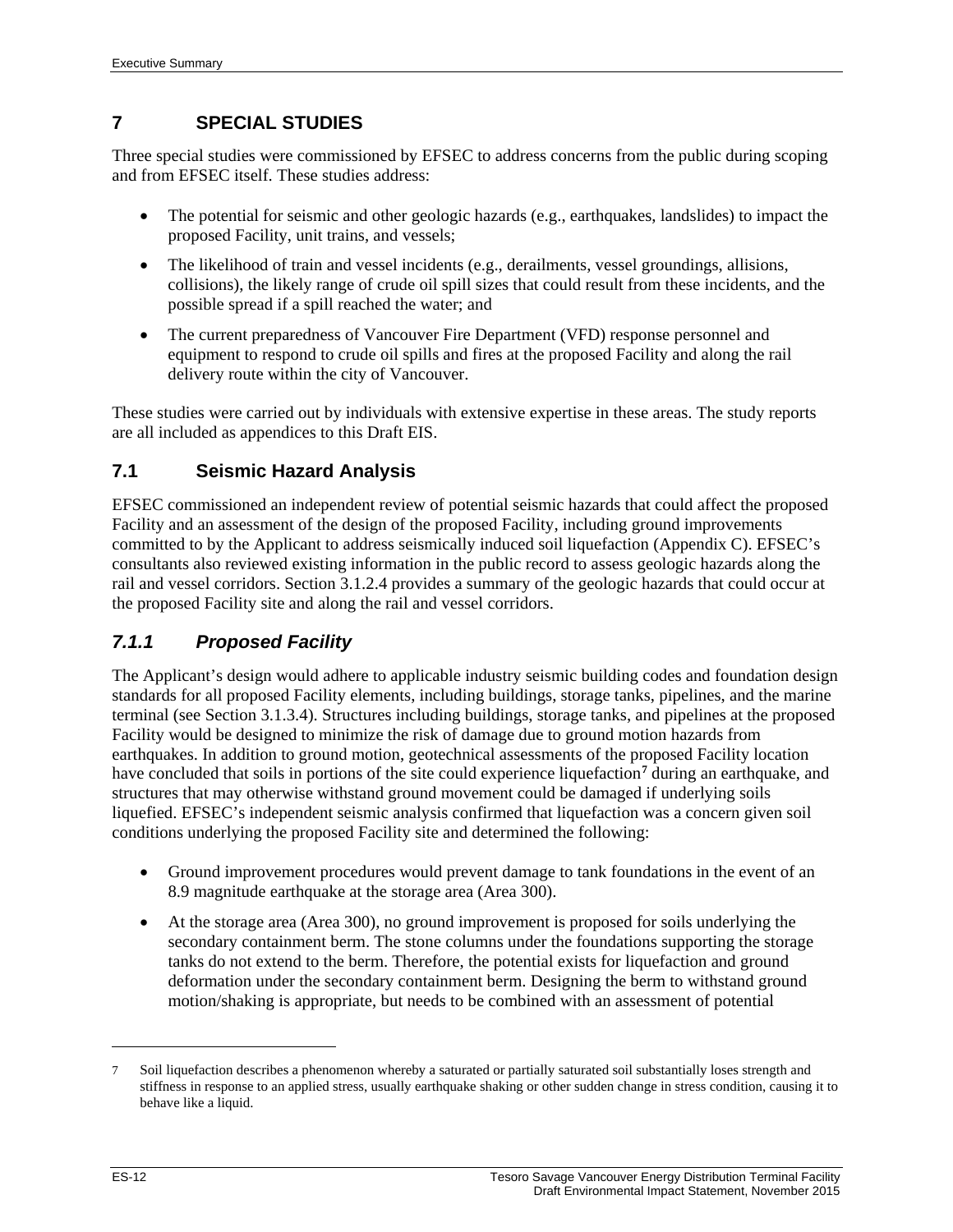liquefaction beneath the berm, and the requirement to extend the ground improvements deeper into the ground.

- At the dock and adjacent transfer pipeline within the marine terminal (Area 400), the maximum considered earthquake (MCE) of 8.9 magnitude could result in 7 to 14 feet of lateral spreading at the dock and at the proposed transfer pipeline near the shoreline. Additionally:
	- − Some of the vibroreplacement stone columns the Applicant proposes in this area may not reach stable foundation soils at depth based on existing geotechnical data.
	- − Ground improvement consisting of deep soil mixed panels supported by jet grout columns does not have a well-established performance record.
	- − Potential sliding of portions of the shoreline embankment south of and downslope from the system of proposed ground improvements is not mitigated by these improvements and, if this sliding occurs, it could deform the dock or displace a moored vessel.
- At the transfer pipelines (Area 500), near the shoreline at the southern end of the transfer pipeline, existing data indicate that the depth to stable nonliquefiable soils ranges from 33 to 51 feet below ground surface (bgs). The current ground improvement design includes stone columns with depths of between 5 and 16 feet bgs, which would not reach the underlying stable soils.

Given the potential for soil liquefaction from a large seismic event at the proposed Facility site, even with implementation of the Applicant's proposed ground improvements, impacts from these earthquake hazards could range from moderate to major. Additional mitigation measures were identified during the independent analysis that would, if implemented, reduce the range of impacts. These mitigation measures are described in Section 3.1.5.

## *7.1.2 Rail Corridor*

Seismic hazard impacts along the rail corridor could vary from negligible to moderate. The potential for seismic activity capable of disrupting rail transportation is particularly high in Washington. Impacts include possible train derailment associated with earthquake hazards. A detailed description of earthquake hazards along the rail corridor in Washington is provided in Appendix C.

Landslides pose a minor to moderate impact to rail transportation. The rail corridor would pass through various regions with steep slopes where landslides could occur. A landslide could result in a train car derailment if the active slide were to strike the train, or if slide debris covered or damaged the tracks and a train were unable to stop prior to impacting the debris. BNSF has identified locations where landslide susceptibility is high, and these sites are monitored by rail operators to reduce the potential for injuries and damage to rail equipment. In addition, slide fences, catchment walls, and widened ditches have been installed in known landslide areas to contain landslide debris and stabilize slopes, and they are routinely inspected and maintained to minimize impacts to railroad operations when landslides occur.

# *7.1.3 Vessel Corridor*

Seismic hazards along the vessel corridor occur near the Columbia River mouth and offshore along the marine transportation route. These hazards include tsunami and seiche waves generated by large earthquakes, particularly those associated with a subduction zone earthquake off the coast of Oregon or Washington. Impacts from these waves to vessels in the nearshore shallow-water environment could be major. Marine vessels on the open ocean are not likely to be impacted by earthquake-generated tsunami waves as these waves in the open ocean are typically less than a foot in height and pass under marine vessels unnoticed. As these waves approach shallow water, however, wave amplitudes increase substantially and the rise in seafloor topography causes the waves to increase in height. In the event of a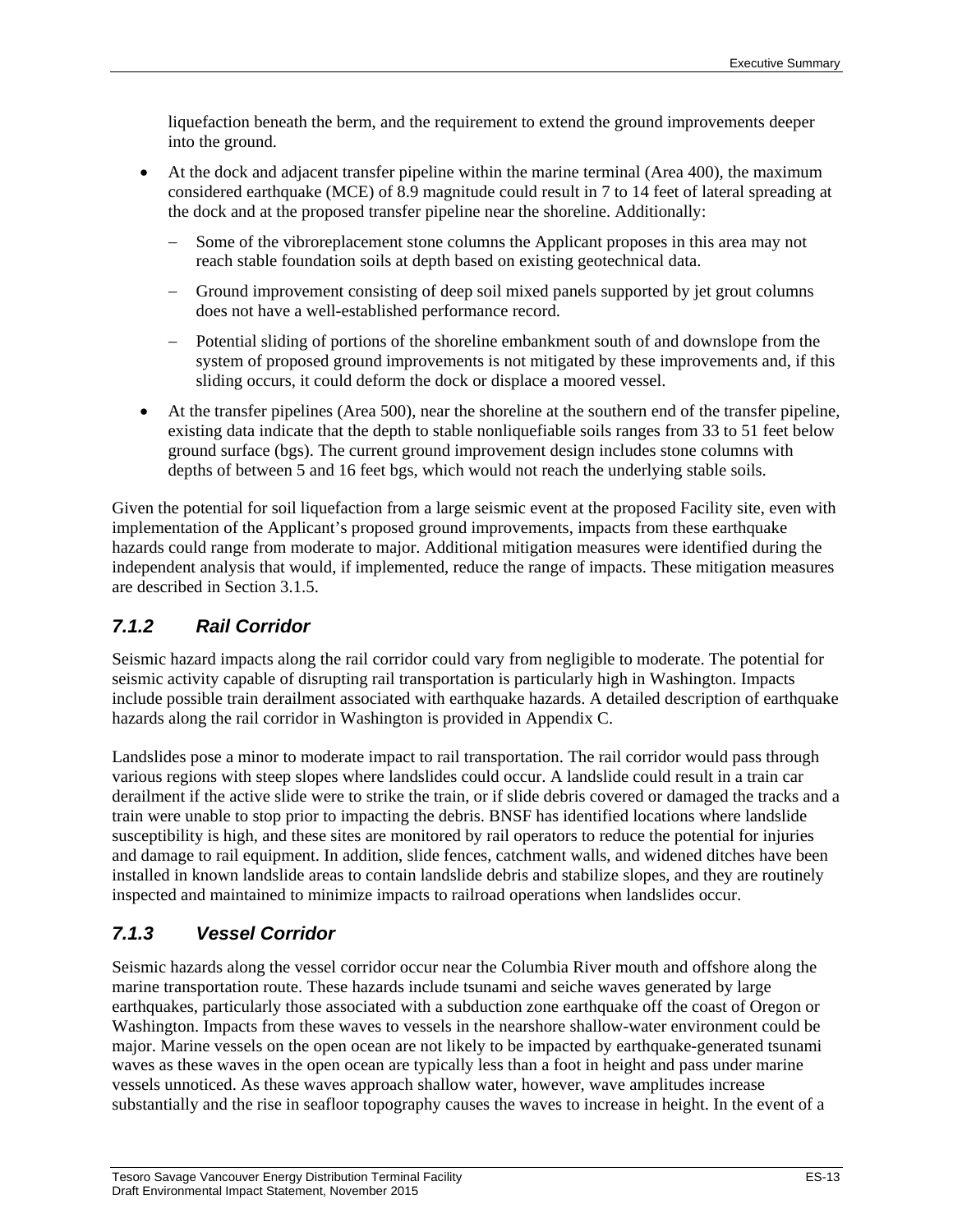tsunami, a vessel could be inundated, grounded on the river bottom, pushed out of the navigation channel, or capsized from the wave. The probability of this type of incident is low, but it could have major impacts if it were to occur. The National Oceanic and Atmospheric Administration (NOAA) operates the Pacific Tsunami Warning System, which provides warnings for the Pacific Basin including the United States and other nations around the Pacific Rim. The warning system uses seismic data, tide gauges, and buoys to predict, detect, and issue warnings for seismic events. In the event of an earthquake capable of generating tsunamis, NOAA issues warnings to all potentially impacted vessels. Vessels in vulnerable nearshore environments would be encouraged to set a course for deeper water.

## **7.2 Crude Oil Spill Risk Assessments**

Concerns were raised during scoping about possible crude oil spills related to operations at the proposed Facility, train derailments or vessel collisions. For the proposed Facility, the contingency planning spill volume consistent with WAC 173-182 for the storage tank area and contingency planning volumes estimated by the Applicant for four other elements of the proposed Facility are provided in Chapter 4 of this Draft EIS. These planning volumes would be used to finalize spill prevention, control and countermeasure plans, oil spill contingency plans, and a Facility Response Plan (before construction and operation of the proposed Facility occurred) unless the Washington State Department of Ecology (Ecology) determines that other volumes are more appropriate. An independent analysis of spill potential at the proposed Facility marine terminal during vessel loading was carried out using data gathered in previous studies involving transfer operations in Washington and California (Appendix E). In addition, EFSEC commissioned a lead consultant from Ecology's 2014 Marine and Rail Oil Transportation Study to conduct an independent analysis to address concerns related to the risk of crude oil spills from rail and vessel traffic associated with the proposed Facility (see Appendices E and J for the complete risk assessment reports). The independent analysis estimated the likelihood of rail and vessel incidents (derailments and vessel groundings, allisions, and collisions), the likely range of crude oil spill sizes that could result from these incidents, and the possible spread of oil in the event that a spill reached the Columbia River. These estimates have been used to assist in determining a range of possible spill scenarios for use in the resource-specific impact analysis. Examples of spill sizes are given here with additional information provided in Sections 4.3.2 (rail, Appendix E) and 4.3.3 (vessel, Appendix J). Results of the analyses include the following:

- The average number of years that would elapse between a derailment of one loaded car that results in a crude oil spill volume of 700 bbl or less is 27 years;
- The average number of years that would elapse between a vessel loading (transfer) spill of 1 bbl or less is approximately 14 years; and
- The average number of years that would elapse between a vessel grounding or collision resulting in a spill of 1,000 bbl is 34 years.

The proposed Facility, rail, and vessel safety considerations and accident prevention plans are designed to reduce the frequency of such incidents and to reduce the likelihood of a crude oil spill in the event of an incident (see Appendix D). Nonetheless, accidents could occur and the risk of a crude oil spill, fire, and/or explosion cannot be totally eliminated.

## **7.3 Emergency Response Preparedness**

Concerns were raised during scoping about the potential for fires and explosions at the proposed Facility and/or during transportation of crude oil to and from the proposed Facility. EFSEC held discussions with the VFD during preparation of this Draft EIS to help determine the current preparedness of response personnel and equipment to respond to crude oil spills and fires at the proposed Facility and along the rail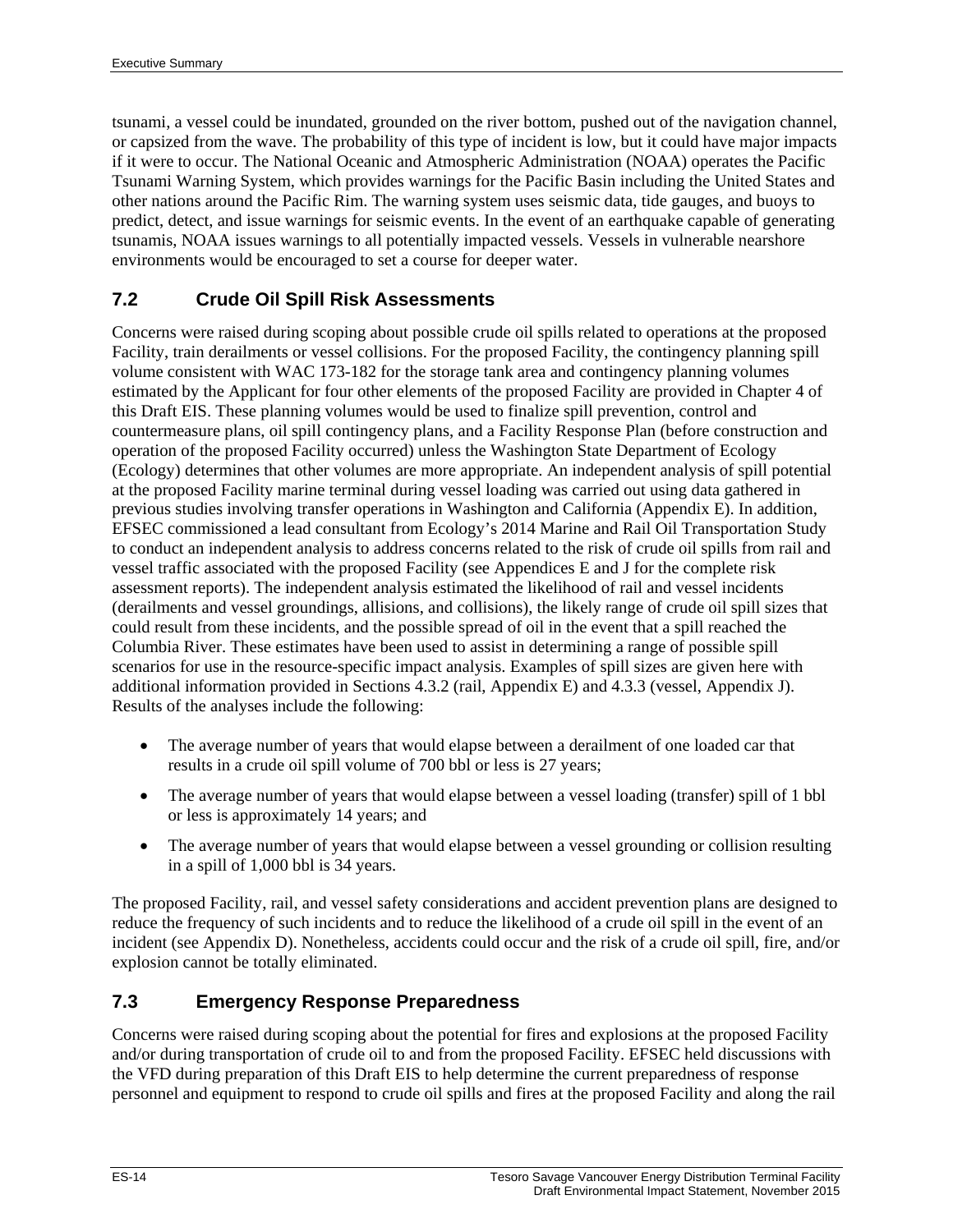delivery route within the city of Vancouver. The VFD identified the need for its staff to receive additional training on an annual basis in crude oil train derailment response, crude oil transshipment response at a marine terminal, industrial rescue, water response, industrial fire suppression, flammable liquids handling and fire suppression, and foam application in a live fire event. VFD further identified the need to fully identify and assess the risks involved in crude oil transportation and transshipment within the City and throughout their regional response area. VFD is concerned that the planning and training required to prepare for the development and operation of the proposed Facility could impact its ability to maintain its current service levels. VFD also stated that the need to attend training would create challenges in maintaining their regular minimum staffing and paying backfill and overtime for members to attend specialized training (Eldred 2015a, b).

Of the 34 fire departments/fire protection districts identified along the rail corridor in Washington and invited to participate in an EFSEC survey, 12 responded. Of the responding jurisdictions, the majority are volunteer agencies, where at least 75 percent of the agency's firefighters are unpaid members of the community. Only 1 out of the 12 fire agencies reported that its firefighters are trained and equipped to respond to a train derailment with resulting oil spill and fire. Three-quarters of fire agencies report having access to, either within their department/district or through mutual aid, personal protective equipment, aqueous film-forming (AFF) foam, and foam applicators. Only a quarter of responding jurisdictions reported having access to oil spill containment equipment (e.g., hard boom and/or sorbent boom).

All responding jurisdictions indicated that they can contact the owners of a crude oil unit train by dispatch or other method if an incident were to occur. However, only half of the responding fire agencies are aware of the location of the BNSF railroad equipment cache closest to their jurisdiction. The survey results show that most fire departments/districts have indicated they could use additional information to assist in response planning. In the EFSEC survey, each fire agency was asked whether it had sufficient personnel and equipment resources to respond to small, medium, large, and very large spill event scenarios and associated fire and/or explosion along the rail corridor that were used in the resource-specific impact analyses. All responding agencies indicated the need for additional resources to respond to one or more spill event scenarios, particularly the larger spill and associated fire and/or explosion scenarios. For all spill and/or associated fire scenarios, responding agencies most frequently cited the need for additional staffing to adequately respond to an incident and other calls for service within the community, closely followed by the need for additional logistical support.

The Maritime Fire Safety Association (MFSA) has developed and maintains a state-approved Vessel Response Plan that vessels can choose to adopt. It should be noted that the current MFSA spill contingency plan is not designed to address spills greater than 300,000 bbl, and is primarily focused on addressing spills of refined petroleum products rather than crude oil. Twelve fire agencies, including VFD, have an agreement with MFSA to provide one engine and three people for shipboard firefighting if the agency can provide these resources without impacting service within its jurisdiction. The fire suppression crew from VFD's Station 1 cross-staffs both the quick response vessel and Engine 1 (the fire engine for Station 1); therefore, Engine 1 is out of service while the quick response vessel is responding to a service call (Eldred 2015c).

# **8 POTENTIAL CRUDE OIL RELEASES**

Potential crude oil spills related to operations at the proposed Facility and from train and vessel transportation are studied in the Draft EIS. Chapter 4 provides a discussion of safety considerations, accident prevention and response plans, and the actions that would be undertaken in the event of an accidental oil spill, fire, and/or explosion associated with the proposed Facility and the transportation of crude oil. Resource-specific impacts from such events are provided in Section 4.6.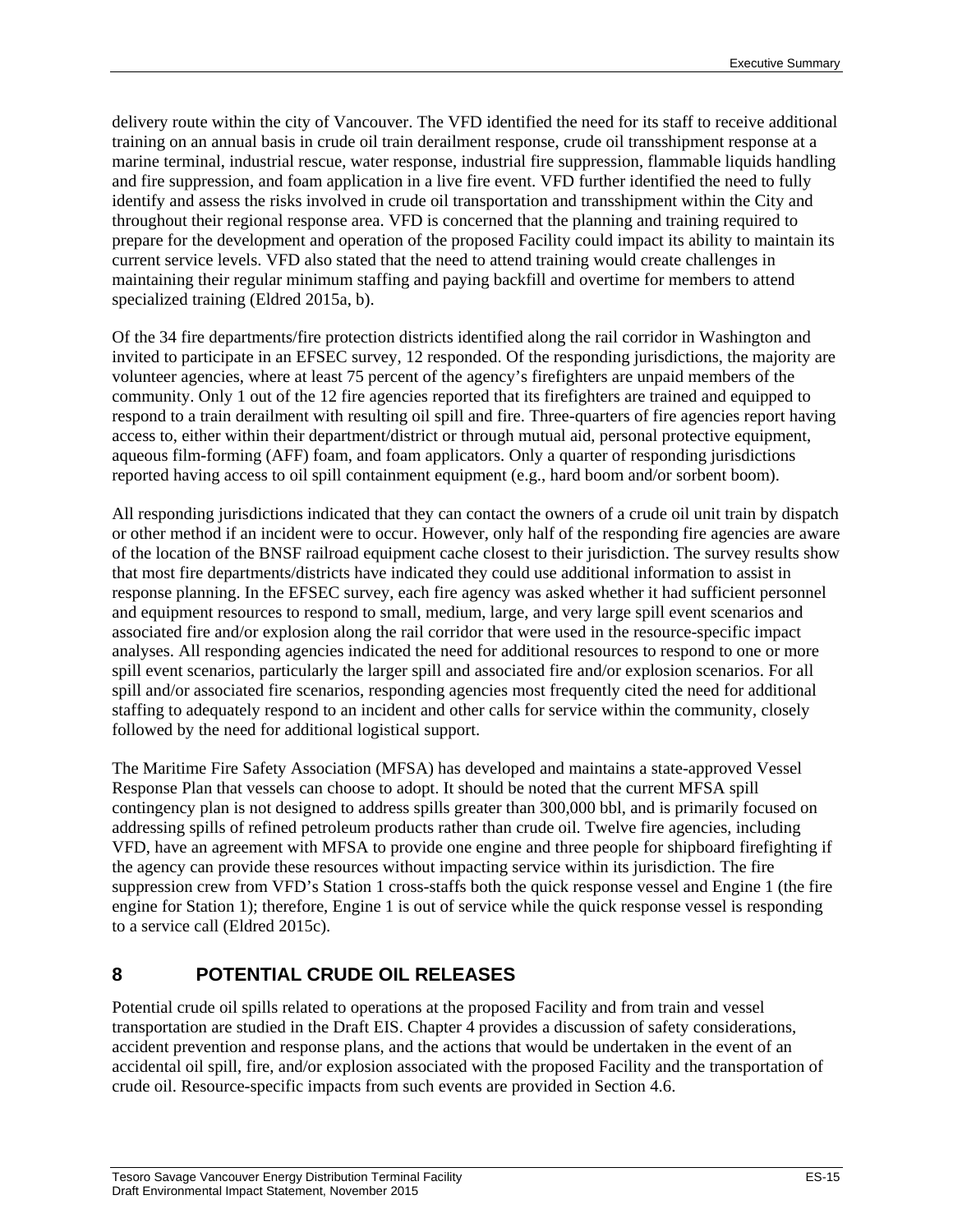## **8.1 Potential Crude Oil Releases and Associated Environmental Impacts**

The Draft EIS addresses the different types of crude oil that would potentially be transshipped through the proposed Facility and their physicochemical properties. According to the Applicant, Bakken crude oil and diluted bitumen (dilbit) would be the two most common crude oils transported to and from the proposed Facility. The potential impacts to environmental resources from spills at the proposed Facility and along associated train and vessel transportation corridors were considered for two scenarios: (1) small to medium spills and (2) large to very large spills (see Table 4-13 in Chapter 4 for details on spill volume scenarios). Impact analysis at the proposed Facility and along associated train and vessel transportation routes also considered potential small fires and large explosion and fire events.

The study area for the spill event impact analysis includes the proposed Facility, rail corridor, and vessel corridor. The rail corridor for this impact analysis also includes the Columbia River from Kennewick to 1 mile downstream of the Port. This rail-Columbia River corridor includes all adjoining side channels, sloughs, and associated wetlands, and adjacent riparian and upland habitats within 0.25 mile of the river shoreline. For each environmental resource studied in the Draft EIS, a discussion of potential impacts from accidental crude oil spills, fires, or explosions is provided, along with identification of particularly sensitive areas or resources that would experience greater impacts. The range of impacts considered for each resource includes the effects of the initial event and the effects of the likely response to that event, as summarized in Table ES-3. In general, the impacts to environmental resources would depend on the adequacy of response plans; the volume of crude oil spilled or extent of fire and/or explosion; the physical, temporal, and environmental factors affecting the event; and the level of response to the incident

## **8.2 Additional Mitigation Measures to Address the Risks of and Impacts from a Crude Oil Spill, Fire, and/or Explosion**

Industry standards and measures committed to by the Applicant to avoid and minimize the risk of a crude oil spill, fire, and/or explosion are presented in Section 4.1.3. Because EFSEC has made no final decisions regarding the adequacy of the current mitigation proposals from the Applicant, additional mitigation could be identified during the site certification process, permitting activities, or further environmental review. EFSEC has identified the following additional mitigation measures for consideration by the state legislature and other federal, state, and local agencies and private organizations to address the risk of and impacts from a crude oil spill, fire, and/or explosion.

## *8.2.1 Legislative Actions*

• Implement the recommendations on prevention-based mitigation of crude-by-rail risks, prevention-based mitigation of crude oil marine transportation risks, and prevention-based mitigation of crude oil terminal facility risks included in the 2014 Washington State Marine and Rail Oil Transportation Study.

#### *8.2.2 Mitigation Measures for the Applicant to Implement*

- Provide secondary containment for aboveground crude oil transfer pipelines at the proposed Facility to reduce the risk of spills to the environment.
- Implement the mitigation measures identified in Section 3.1.5 to further reduce risks from seismically induced soil liquefaction.
- Require all tank cars used to transport crude oil to the proposed Facility to meet or exceed DOT-117 (or newer) specifications developed by PHMSA, FRA, or other appropriate regulatory authorities for the life of the Project.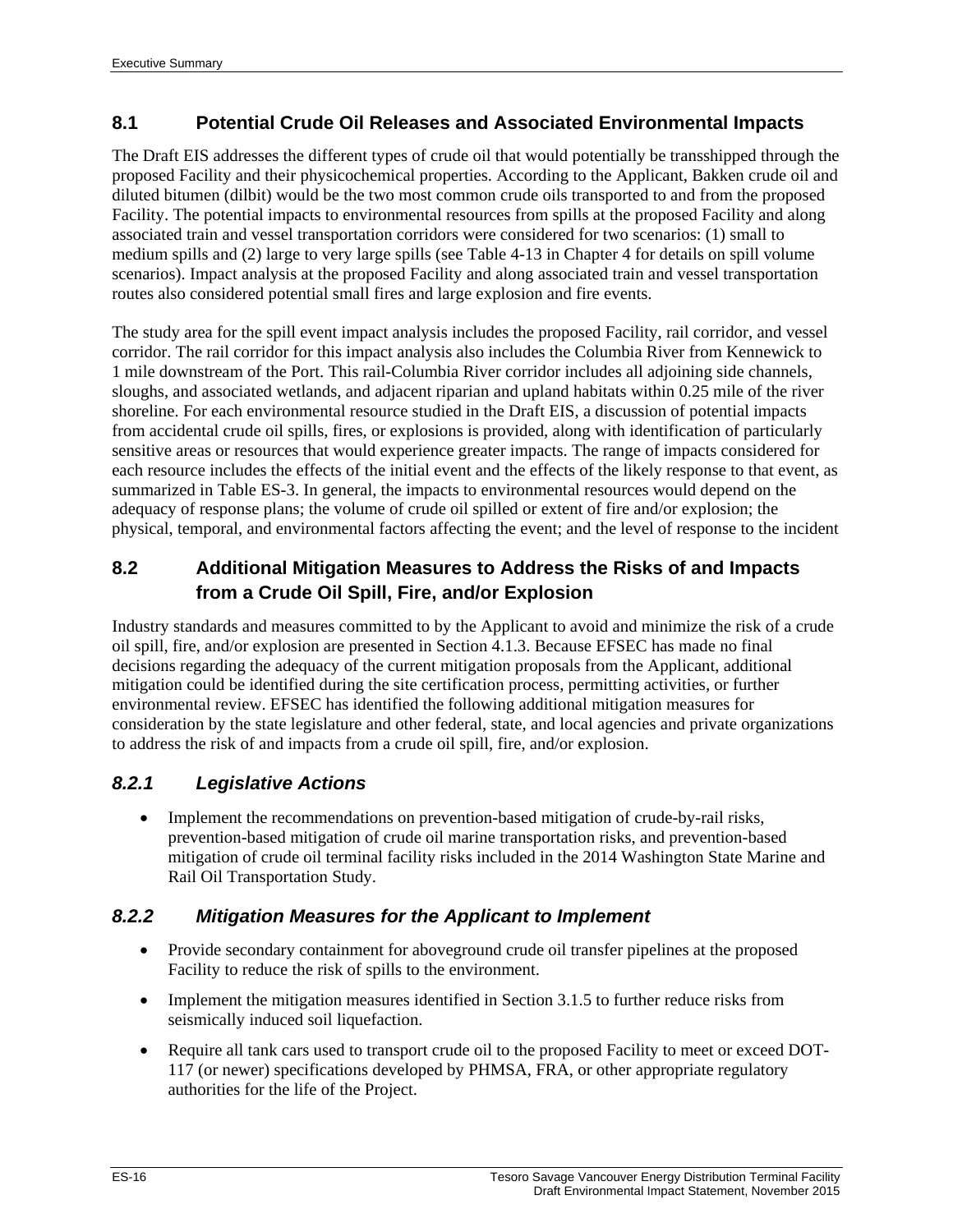- Coordinate with potentially affected first responder agencies and contribute support to implement a plan that would facilitate:
	- − Training for full-time and voluntary first responders with jurisdiction along the delivery rail route in Washington and in the vicinity of the Port in the appropriate methods for combating volatile crude oil fires and explosions. Training should be modeled after or coordinated with similar training programs to be developed by the University of Findlay, the International Association of Fire Chiefs, and The Center for Rural Development (in cooperation with the Security and Emergency Response Training Center in Pueblo, Colorado) using Assistance for Local Emergency Response Training (ALERT) grants awarded by PHMSA.
	- − Purchase of additional crude oil spill and crude oil fire and explosion response equipment to be stationed at appropriate locations along the delivery rail route and at the Port.
- Provide comprehensive instruction and training for VFD in the design, operation, and interaction with the proposed Facility's fire protection system. Additional specific training needs include annual training in crude oil transshipment response at a marine terminal, industrial rescue, water response, industrial fire suppression, flammable liquids handling and fire suppression, and foam application in a live fire event.
- Provide support for additional research, technology, and equipment for responding to spills of heavy crude, such as dilbit.
- Develop appropriate response strategies for cleaning up spills of heavy crude oil prior to transporting dilbit on the Columbia River.
- Contribute to all updates of the Lower Columbia River GRP and other applicable Northwest GRPs in partnership with Ecology, ODEQ, USCG, and EPA for the lifetime of the proposed Facility to address the type and amount of crude oil moving to and from the proposed Facility.
- Work with Ecology, ODEQ, and others to develop response strategies for environmentally sensitive areas on the Lower Columbia River and along the rail corridor within the state for inclusion in the Lower Columbia River GRP and reference in the Applicant's oil spill contingency plan.
- Retain a licensed engineer to perform an independent engineering analysis and feasibility study to improve oil recovery in the case of a spill during vessel loading at the dock. The study would determine the number of days it is safe and effective to preboom oil transfers and would identify site-specific improvements to maximize successful prebooming. The Applicant should submit this study to EFSEC. If improvements to allow for prebooming are determined to be unfeasible, the Applicant would be required to implement alternative measures including but not limited to the following measures to mitigate the absence of preventative boom in the water during transfers: stage an appropriate number of dedicated response vessels, deploy additional containment and cleanup equipment, and station trained personnel at the terminal dock and/or at a nearby staging area during oil transfers.
- Conduct a study to identify an appropriate level of financial responsibility for the potential costs for response and cleanup of oil spills, natural resource damages, and costs to state and affected counties and cities for their response actions to reduce the risks and impacts from an oil spill. The study should be conducted prior to commencing operations and address the factors in RCW 88.40.025, Evidence of Financial Responsibility for Onshore or Offshore Facilities, including a reasonable worst-case spill volume, the cost of cleaning up the spilled oil, the frequency of operations at the Facility, prevention measures employed by the Facility that could reduce impacts through spill containment, immediate discovery and shutoff times, and the damages that could result from the spill (including restoration). The study should identify any constraints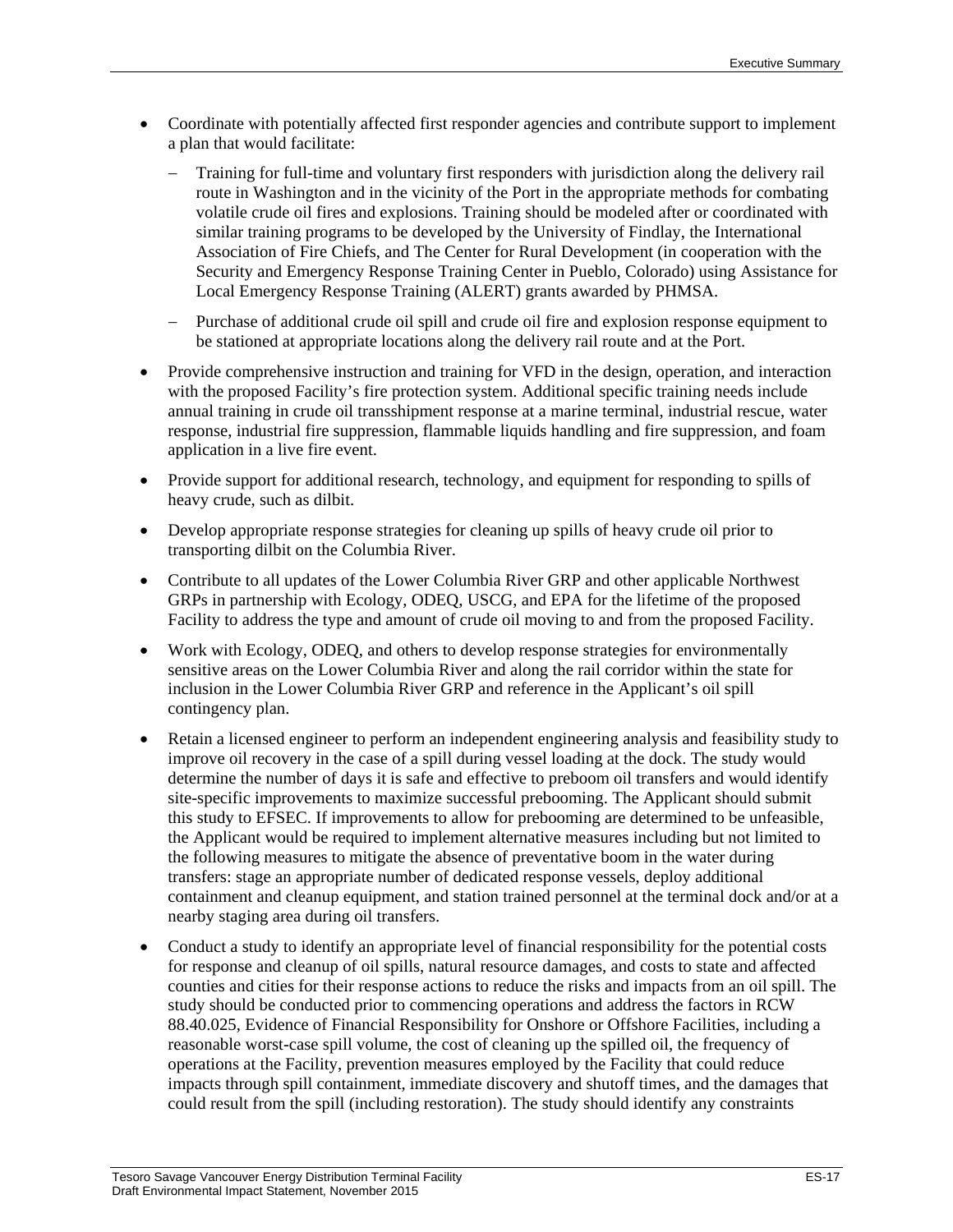related to the commercial availability and affordability of financial responsibility. Based on the study, EFSEC shall determine the appropriate level of financial responsibility and require the Applicant to demonstrate their financial responsibility to the satisfaction of EFSEC. Proof of financial responsibility would be included as documentation in the Applicant's contingency plan.

# *8.2.3 Mitigation Measures Involving EFSEC, the Applicant, and Other Agencies and/or Private Organizations*

- Ecology should verify that the appropriate regulatory contingency spill planning volume used to develop appropriate spill containment at the proposed Facility is "the entire volume of the largest aboveground storage tank on the facility site complicated by adverse weather conditions…" (the largest aboveground storage tank capacity at the proposed Facility is 375,000 bbl) or if "…a larger or smaller volume is more appropriate given a particular facility's site characteristics and storage, production, and transfer capacity" (WAC 173-182).
- The Applicant should coordinate with EFSEC and the City of Vancouver to ensure that an independent technical review of the proposed Facility's fire protection systems is conducted at the 100 percent (final) design stage, consistent with the recommendations in Appendix B.
- The MFSA, with assistance from the Applicant, should update the existing MFSA Vessel Response Plan to:
	- − Address a Handymax regulatory worst-case discharge volume of 319,925 bbl (Appendix J, Table 3)
	- − Expand the plan's current focus on vessel shipments of refined petroleum products to include shipments of various types of crude oil on the Columbia River.
	- − Mandate that all vessels loading at the proposed Facility adopt the MFSA Vessel Response Plan (Appendix D.11).
- The Applicant and EFSEC should coordinate with the USCG, Lower Columbia River Harbor Safety Committee, Ecology, ODEQ, Columbia River Bar Pilots, and Columbia River Pilots to ensure that existing safety procedures and vessel traffic management systems are adequate to accommodate 365 additional crude oil vessels per year, primarily of the Handymax vessel size. These procedures should address at minimum:
- Safe speeds for laden tank vessels carrying crude oil and other vessels while in the traffic lane.
- − Appropriate capacities with regard for the Columbia River channel for laden tank vessels carrying crude oil.
- − Minimizing of vessel traffic and anchorage maneuvers during outbound transits.
- EFSEC should coordinate with Ecology, the Applicant, and vessel operators to revise Projectrelated vessel operation requirements based on the findings of Ecology's upcoming Columbia River vessel traffic risk assessment, required by Engrossed Substitute House Bill 1449, as appropriate.
- EFSEC and the Applicant should communicate with Local Emergency Planning Committees (LEPCs) along the rail corridor and in the vicinity of the proposed Facility to determine or update the following information: LEPC contact information (phone, email, and website), county/cities included in the LEPC plans, date of last LEPC plan update, regularity of LEPC meetings, LEPC funding status, LEPC emergency response training status, and components of LEPC emergency plan including dangers and/or responses specifically affecting low-income or minority populations in the LEPC area.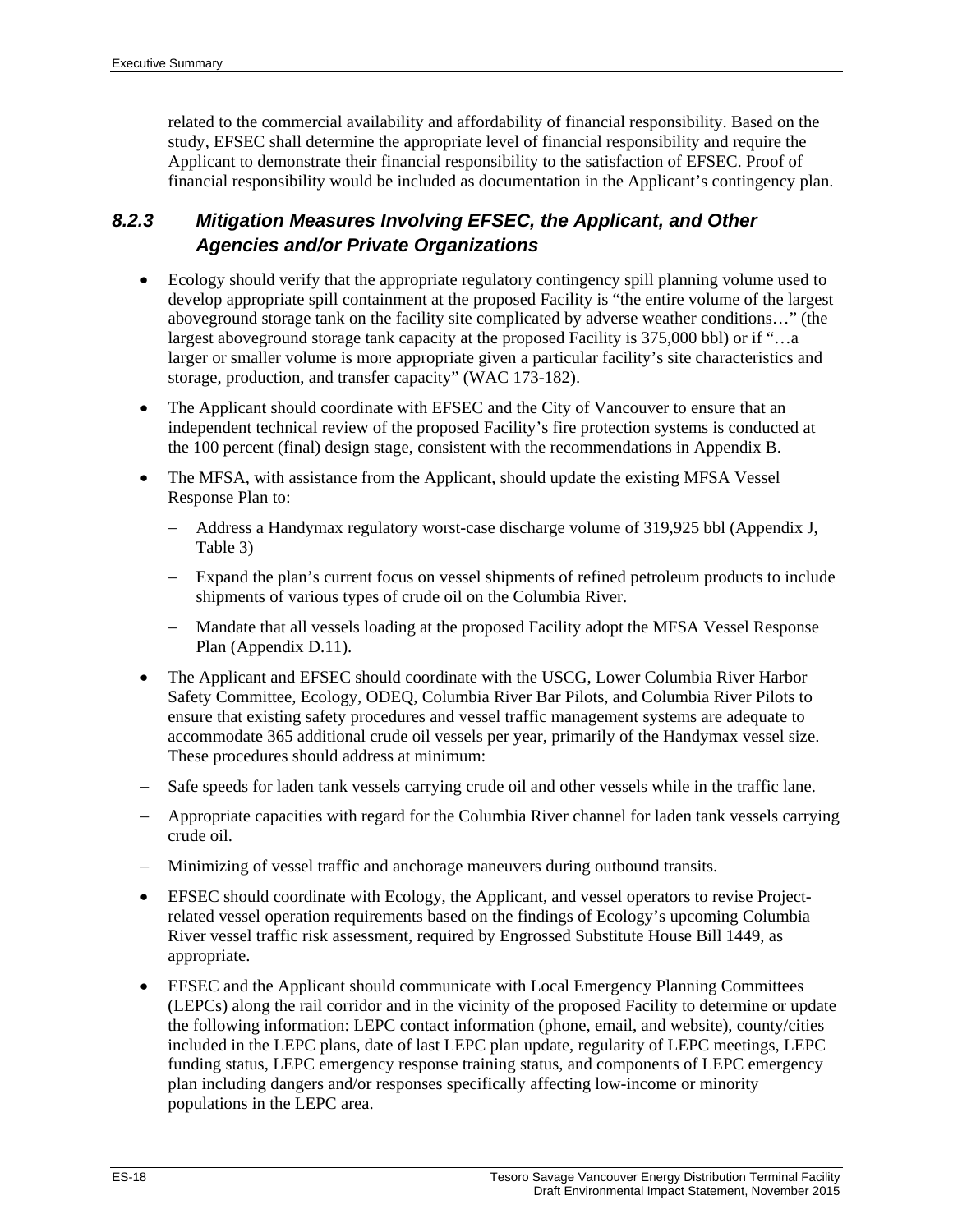- EFSEC and the Applicant should coordinate with the State Fire Defense Committee to update the Washington State Fire Services Resource Management Plan to ensure that the plan can facilitate provision of adequate mobilization of personnel trained to address crude oil spill, fire, and/or explosion incidents anywhere along the rail and vessel corridors and at the proposed Facility, and to ensure that the plan can facilitate provision of adequate mobilization of personal protective and response equipment for these incidents.
- EFSEC, the Applicant, and the rail transporter of crude oil should coordinate with the State Fire Defense Committee, LEPCs, and local emergency responders along the rail corridor to ensure development of specific evacuation plans for each residential community of greater than 50 residents within 0.25 mile of the rail route and within 1 mile of the proposed Project at the Port. This plan should include written instructions to all residents and emergency communication protocols for them to follow in the event of a crude oil spill, fire, or explosion event.

## **Crude Oil Transshipment Safety Considerations and Planning**

Several federal, state, and local regulations and industry engineering and safety standards apply to every aspect of a crude oil distribution system in recognition of the potential risks of crude oil releases. Accident and spill prevention planning occurs as an important element of regulatory implementation and industry safety standards. Applicable regulations and industry safety standards in effect as of July 2015 have been reviewed in the Draft EIS.

Current regulations provide for hazardous materials incident response planning and implementation procedures to minimize damage to human health and the environment in the event a crude oil spill does occur. A discussion of established response organizations; national, regional, and local response plans; and contingency and response plans drafted for the proposed Facility are provided in this Draft EIS (see Section 4.2) and considered in the assessment of potential environmental impacts in the event of an accidental crude oil release. Appendix D provides the Applicant plans referenced in this Draft EIS including construction and operations spill prevention plans, Facility Oil Handling Manual, and Operations Oil Spill Contingency Plan. An assessment of the capabilities and preparedness of emergency responders along the rail and vessel corridors and near the proposed Facility site was also carried out for consideration in assessing potential environmental impacts in the event of a crude oil release, and to provide information to decision makers.

## **9 ISSUES TO BE RESOLVED**

This Draft EIS analyzes a wide range of issues identified during scoping associated with the Proposed Action. Through the Draft EIS process, some of these issues have been found to require further consideration by the Applicant and decision makers, or require information that is not available during an EIS process (e.g., 100 percent design). The following issues will require the Applicant's and EFSEC's further consideration and/or additional information before being resolved:

- Confirm adequacy of the Applicant's proposed ground improvement program, including numerical modeling and a reassessment of the required depth of penetration of stone columns, and confirm that the design of the transfer pipelines (Area 500) has sufficient strength and flexibility to withstand earthquake-generated ground deformations that could impact the dock and moored vessels during seismic events (see Section 3.1.5).
- Determine the responsible entities for implementing proposed mitigation measures recommended to the governor by EFSEC in the event that an ASC is granted.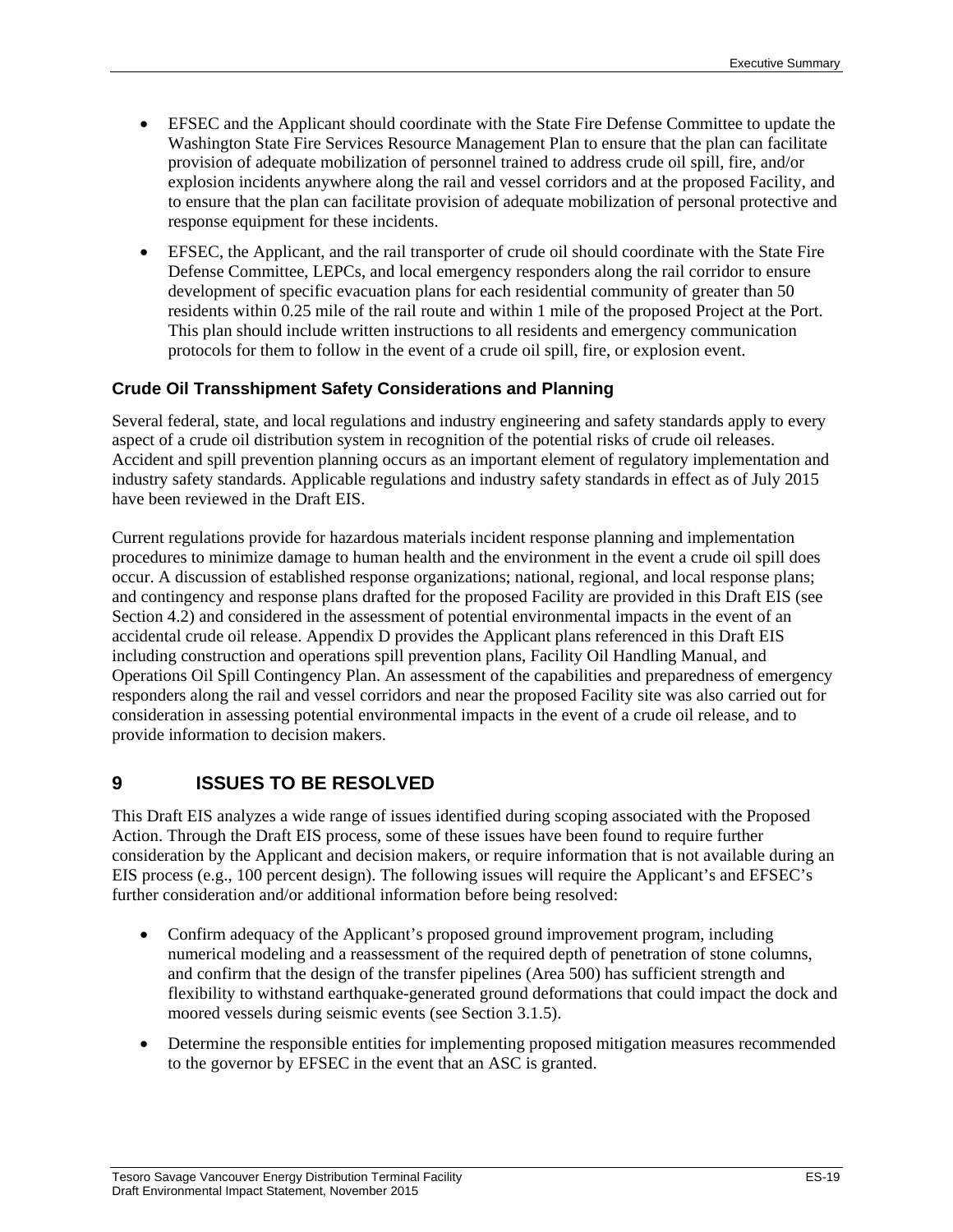- Confirm adequacy of the Applicant's proposed onsite fire protection systems in an independent assessment at the 100 percent design stage.
- Consult with potentially affected tribes to determine impacts to Reserved Treaty Rights for accessing U&A areas for hunting, fishing, and gathering.
- Determine the in-water work window in consultation with the Applicant, EFSEC, and the Washington Department of Fish and Wildlife (WDFW).
- Determine if mitigations identified in the Draft EIS to address seismic and safety upgrades and utility line work at the marine terminal are adequately considered in ongoing discussions between EFSEC and the US Army Corps of Engineers regarding the Applicant's application for a Department of the Army permit and the associated Environmental Assessment.
- Determine through further discussions between the Utilities and Transportation Commission (UTC) and BNSF if at-grade crossings along the rail corridor require modifications or upgrades to address safety and delay issues.

## **10 AREAS OF CONTROVERSY AND UNCERTAINTY**

The proposed development of a crude oil terminal at the Port of Vancouver has been met with support and opposition from different stakeholders. Approximately 31,074 comments were received from private citizens, environmental organizations, public agencies, and tribal representatives during the scoping period. These comments addressed numerous areas of controversy and uncertainty including issues such as climate change, national energy policy, the volatility of crude oils, and the risks of oil spills, fire and/or explosion at the project site or along rail or vessel transportation routes. Many of the comments focused on concerns over the safety and inherent risks associated with transportation of crude oil by rail. Additional comments pertained to possible health effects; geological hazards; response capabilities of police, fire and emergency medical services; and potential impacts to threatened and endangered species and tribal resources.

The assessment of potential impacts from the proposed Facility and associated rail and vessel transportation includes some level of uncertainty because it includes predictions of future events, some with very low probabilities of occurrence. The rail and vessel oil spill risk analyses (the full reports are provided in Appendices E and J respectively) use historical data to predict the likelihood of a future rail or vessel accident and potential resulting oil spill. These predictions used best available data and statistical analyses to estimate potential frequencies and volumes of oil spills. Because the frequency and severity of an actual spill, explosion, or fire in the future cannot be predicted, such analysis includes an unavoidable degree of uncertainty.

Similarly, the seismic risk analysis (Appendix C) used proposed Facility plans (including engineering drawings), site-specific test results, publicly available hazard data, and relevant information from published reports, maps, and websites to estimate the potential impact of a large seismic event at the proposed Facility and along rail and vessel transportation routes. Because the frequency and severity of future seismic events cannot be predicted, such analysis includes an unavoidable degree of uncertainty. One final area of uncertainty is the actual performance of new or retrofitted DOT Specification 117 tank cars and their ability to resist breaching or failure during derailments.

## **11 PUBLIC AND AGENCY INVOLVEMENT**

EFSEC initiated a public involvement program, which included scoping and agency coordination, to assist with identification of impacts to be addressed in the EIS. Scoping is the first step in the SEPA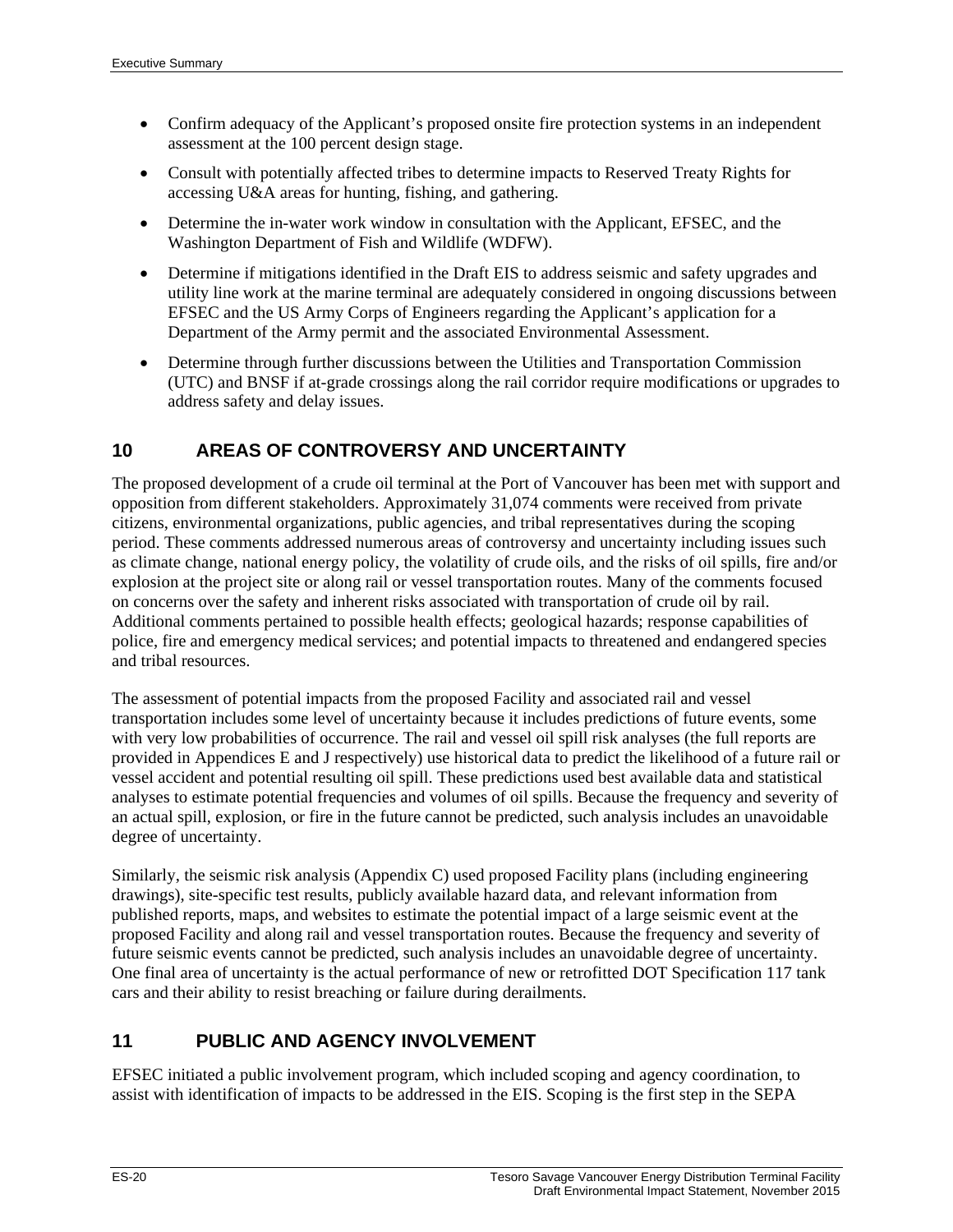environmental review process and refers to the act of identifying issues and concerns related to a proposed project. The scoping period for this EIS was October 3 to December 18, 2013. Members of the public, government agencies, tribes, and other interested stakeholders were invited to attend two scoping meetings and to submit comments verbally or written on comment forms during scoping meetings or by email or surface mail. EFSEC received approximately 31,074 comments from private citizens, environmental organizations, public agencies, and tribal representatives during the scoping period. These comments were reviewed by EFSEC in determining the scope of the EIS. The Scoping Report can be found at EFSEC's website.**[8](#page-22-0)**

In addition to scoping, EFSEC invited agency representatives with regulatory authority or special expertise with respect to environmental issues to assist in development of the EIS. Representatives from the following agencies cooperated in developing this Draft EIS:

- WDFW,
- Ecology,
- WSDOT,
- Washington State Department of Archaeology and Historic Preservation (DAHP), and
- Washington UTC.

These agency representatives assisted in evaluating the ASC and Preliminary Draft EIS, participated in meetings with EFSEC staff and contractors during development of the Draft EIS to identify issues and mitigation, and participated in the review of preliminary working sections of the Draft EIS for accuracy and adequacy. EFSEC will continue to work with agency representatives in responding to comments, and these agencies would continue to provide special expertise with respect to environmental issues and regulatory authority during development of the Final EIS.

## **12 NEXT STEPS**

Publication of the Draft EIS is an important element of the public involvement process. Public availability of the Draft EIS initiates a comment period, during which time members of the public, agencies, tribes, and other stakeholders are invited to review and provide comments on the Draft EIS. The public has been given 45 days to comment on the Draft EIS. Comments may be submitted verbally or in written form at one or both of the following scheduled public meetings:

#### *City of Vancouver:*

 $\overline{a}$ 

| January 5, 2016, 1:00 p.m. | Clark County Event Center at the Fairgrounds |
|----------------------------|----------------------------------------------|
| until the last speaker     | Hall B<br>17402 NE Delfel Road               |
|                            | Ridgefield, WA 98642                         |
| <b>City of Spokane:</b>    |                                              |
| January 7, 2016 5:00 p.m.  | Centerplace Regional Event Center            |
| until the last speaker     | 2426 N Discovery Place                       |
|                            | Spokane Valley, WA 99216                     |

<span id="page-22-0"></span><sup>8</sup> The Scoping Report is available at: [http://www.efsec.wa.gov/Tesoro%20Savage/Scoping%20Report/Final%20Draft%20Scoping%20Report%20\\_electronic\\_02-](http://www.efsec.wa.gov/Tesoro%20Savage/Scoping%20Report/Final%20Draft%20Scoping%20Report%20_electronic_02-20-14.pdf) [20-14.pdf.](http://www.efsec.wa.gov/Tesoro%20Savage/Scoping%20Report/Final%20Draft%20Scoping%20Report%20_electronic_02-20-14.pdf)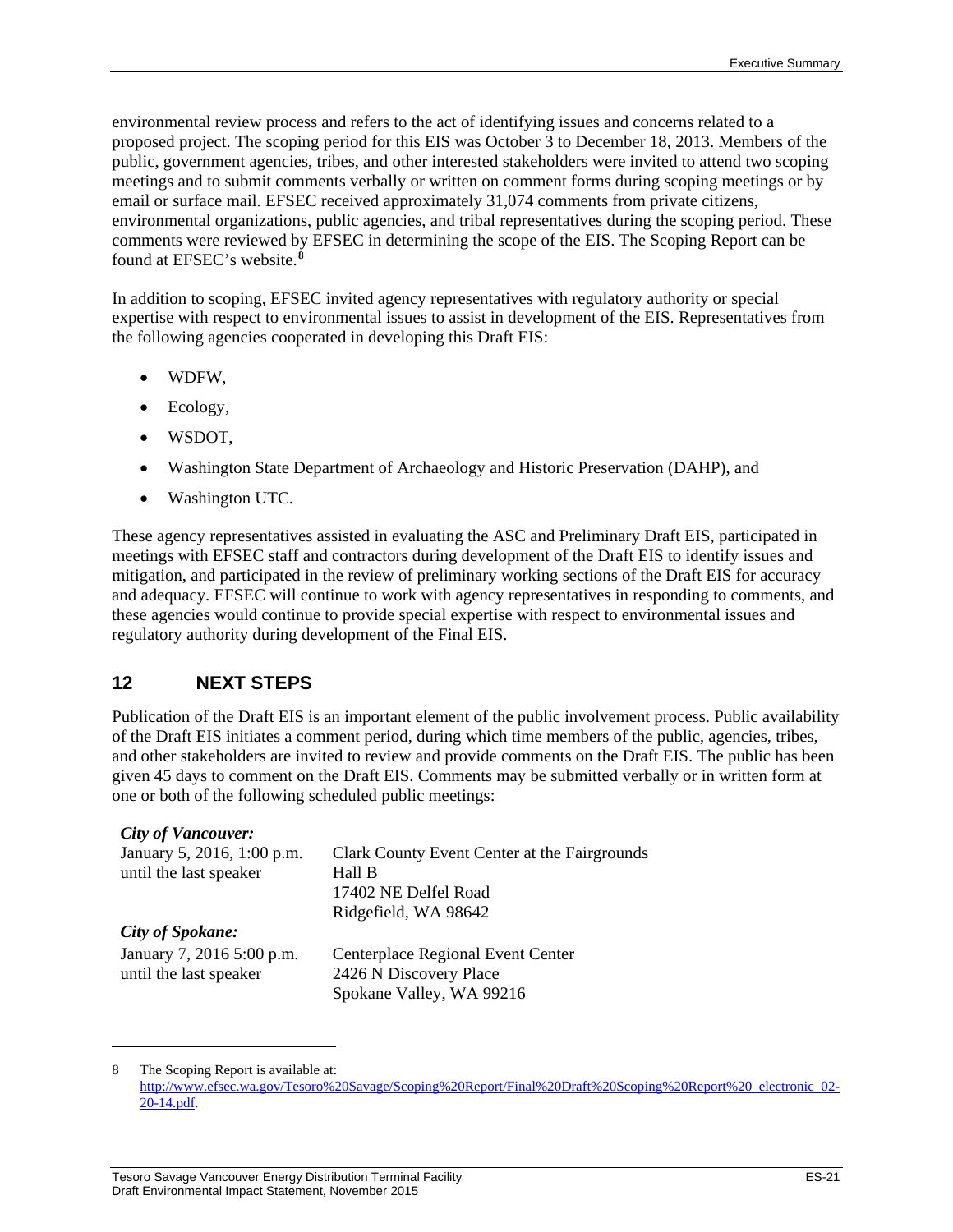Comments may also be submitted online at: [http://www.efsec.wa.gov/Tesoro-Savage/SEPA -](http://www.efsec.wa.gov/Tesoro-Savage/SEPA%20-%20DEIS/DEIS%20PAGE.shtml) DEIS/DEIS [PAGE.shtml.](http://www.efsec.wa.gov/Tesoro-Savage/SEPA%20-%20DEIS/DEIS%20PAGE.shtml) All comments received during the comment period will be considered in preparing a Final EIS. EFSEC will prepare and issue a Final EIS, which will include a list of the comments received and the responses to those comments.

The Draft EIS has been made available for review and comment to all interested individuals, government agencies, tribal members, and members of nongovernmental organizations who have indicated an interest in the proposed Project. In addition, the Draft EIS has been posted to EFSEC's publicly accessible website: [http://www.efsec.wa.gov/Tesoro-Savage.shtml.](http://www.efsec.wa.gov/Tesoro-Savage.shtml)

EFSEC will maintain a mailing list throughout the public involvement process that includes attendees at public meetings, commenters during the scoping process, and individuals who have requested to be added to the mailing list. To be added to the mailing list, please contact Kali Wraspir at [kwraspir@utc.wa.gov](mailto:kwraspir@utc.wa.gov) or (360) 664-1365, or email your complete name and postal address to  $\frac{\text{efsec@utc.wa.gov}}{\text{etc@utc.wa.gov}}$  and indicate whether you want to receive notices of future permitting activity for this project by email, surface mail, or both methods of delivery.

## **13 DECISIONS TO BE MADE**

After its evaluation is complete, EFSEC will submit a recommendation to the governor. If EFSEC recommends approval of the proposed Facility, it will submit a draft Site Certification Agreement (SCA) for the governor's signature. An approved SCA typically includes a range of conditions that the Applicant must meet during project construction, operation, and eventual decommissioning. Within 60 days of receipt of EFSEC's recommendation, the governor may approve the Facility, reject the Facility, or direct EFSEC to reconsider the SCA. If an ASC is denied, a proposal cannot be constructed and operated.

## **14 FURTHER INFORMATION ABOUT THE PROJECT**

EFSEC's publicly accessible website for the proposed Project includes documents regarding the ASC, scoping comments, public comments, land use, and adjudication. The website also contains applications for related permits, schedules, transcripts of meetings, and relevant correspondence from the Applicant, EFSEC, and other interested stakeholders on various aspects of the ASC review and EIS process and is regularly updated with such information.

For information or questions concerning this Project please contact:

Sonia Bumpus, EFS Specialist Energy Facility Site Evaluation Council 1300 S Evergreen Park Dr. SW PO Box 43172 Olympia, WA 98504-3172 (360) 664-1363 [sbumpus@utc.wa.gov](mailto:sbumpus@utc.wa.gov)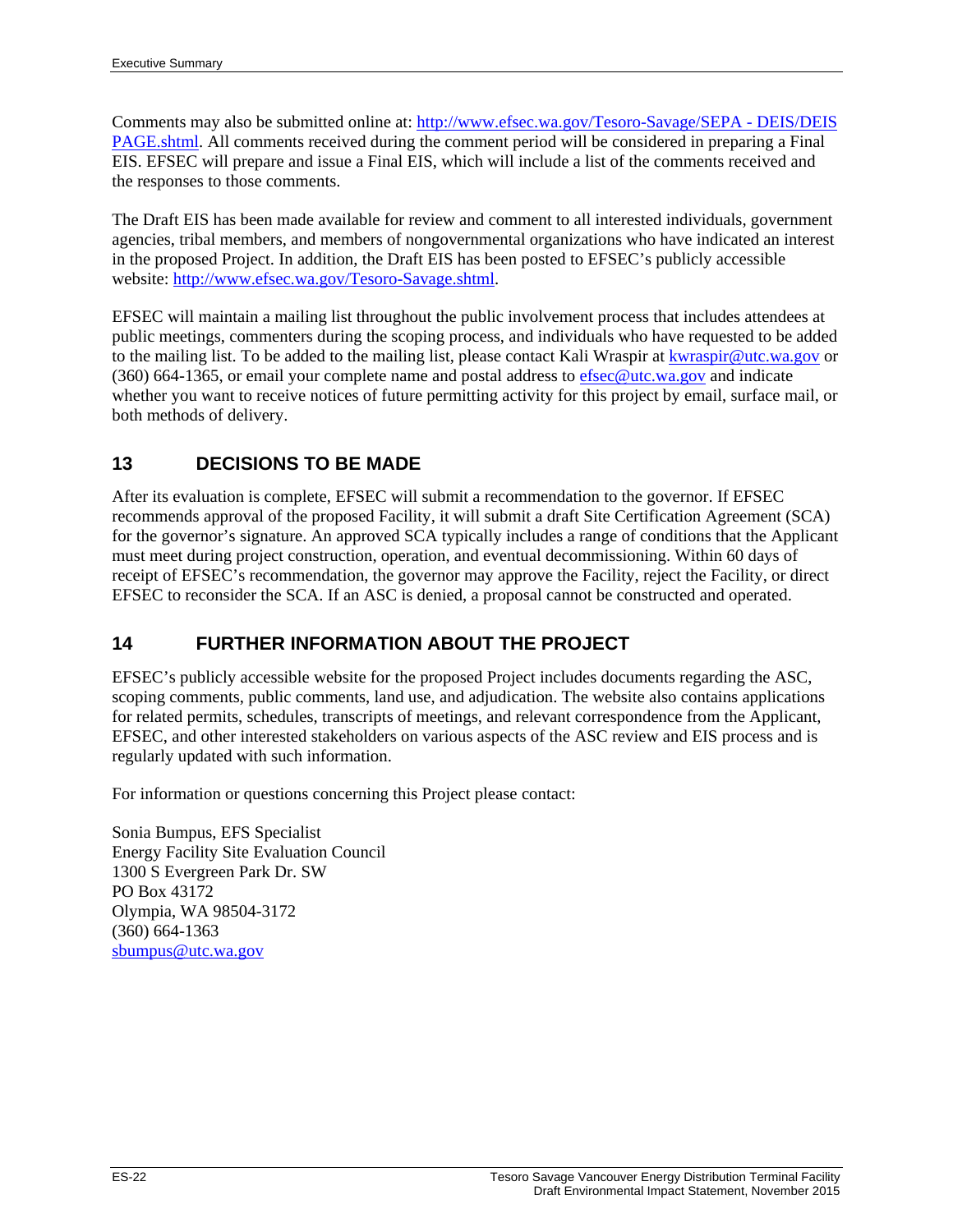| Environmental<br>Resource | Construction, Operation/Maintenance, and<br>Decommissioning of the Proposed Facility                                                                                                                                                                                                                                                                                                                                                                                                                                                                                                                                                                                                                                                                                                                                                                                                                                                                                                                                                                                                                                                                                                                                                                                                                                                                                                                                                                                                                                                                                                                                                                                                                                                                                                                                                                                                                            | <b>Transportation by Rail / Rail Corridor</b>                                                                                                                                                                                                                                                                                                                                                                                                                                                                                                                                                                                                                                                                                                                                                                                                                                                                                                                                                                                                                                                                                                                                                                                                                                                                                              | <b>Transportation by Vessel / Vessel Corridor</b>                                                                                                                                                                                                                                                                                                                                                                                                                                                                                                                                                                                                                                                                                                                                                                                                  |
|---------------------------|-----------------------------------------------------------------------------------------------------------------------------------------------------------------------------------------------------------------------------------------------------------------------------------------------------------------------------------------------------------------------------------------------------------------------------------------------------------------------------------------------------------------------------------------------------------------------------------------------------------------------------------------------------------------------------------------------------------------------------------------------------------------------------------------------------------------------------------------------------------------------------------------------------------------------------------------------------------------------------------------------------------------------------------------------------------------------------------------------------------------------------------------------------------------------------------------------------------------------------------------------------------------------------------------------------------------------------------------------------------------------------------------------------------------------------------------------------------------------------------------------------------------------------------------------------------------------------------------------------------------------------------------------------------------------------------------------------------------------------------------------------------------------------------------------------------------------------------------------------------------------------------------------------------------|--------------------------------------------------------------------------------------------------------------------------------------------------------------------------------------------------------------------------------------------------------------------------------------------------------------------------------------------------------------------------------------------------------------------------------------------------------------------------------------------------------------------------------------------------------------------------------------------------------------------------------------------------------------------------------------------------------------------------------------------------------------------------------------------------------------------------------------------------------------------------------------------------------------------------------------------------------------------------------------------------------------------------------------------------------------------------------------------------------------------------------------------------------------------------------------------------------------------------------------------------------------------------------------------------------------------------------------------|----------------------------------------------------------------------------------------------------------------------------------------------------------------------------------------------------------------------------------------------------------------------------------------------------------------------------------------------------------------------------------------------------------------------------------------------------------------------------------------------------------------------------------------------------------------------------------------------------------------------------------------------------------------------------------------------------------------------------------------------------------------------------------------------------------------------------------------------------|
| <b>Earth Resources</b>    | Impacts:<br>and decommissioning due to temporary increased<br>risk of soil erosion.<br>• In the event of a massive earthquake, moderate to<br>major unavoidable impacts could result from the<br>liquefaction of susceptible soils underlying elements<br>of the proposed Facility.<br>• In the event of a massive eruption, ashfall<br>accumulation on proposed Facility elements could<br>have a negligible to minor impact.<br>Mitigation:<br>EFSEC has identified the following additional mitigation<br>measures to reduce impacts from construction methods<br>and seismic hazards associated with the proposed<br>ground improvements:<br>• Reassess the required depth of penetration of stone<br>columns in the marine terminal (Area 400) and the<br>western portion of the transfer pipelines (Area 500)<br>near the Columbia River shoreline along the transfer<br>pipeline and at the dock to secure the stone columns<br>in either the nonliquefiable dense sand unit<br>immediately overlying the Troutdale gravel or in the<br>Troutdale gravel itself to greatly reduce the risk of<br>damage during seismic ground motion/shaking. If the<br>depth to the nonliquefiable dense sand unit is greater<br>than the currently proposed depth, the installation<br>depth should be increased accordingly. Additional<br>impacts associated with this mitigation would include<br>more disturbance of existing site soils and some<br>additional construction activity. These additional<br>impacts would be negligible.<br>• Install stone column ground improvements beneath<br>the entire secondary containment berm in the storage<br>area (Area 300) to ensure berm stability in the event<br>of earthquake-induced liquefaction. While the<br>Applicant has committed to a seismic stability<br>analysis of the berms in accordance with WAC<br>requirements, they only require designing the | Impacts:<br>• Negligible to minor impacts to soil during construction   • Landslides pose a minor to moderate potential impact<br>to rail transportation associated with the proposed<br>Facility.<br>• In the rare circumstance in which a landslide-<br>generated wave inundated rail tracks, impacts could<br>be moderate.<br>• The impact of ashfall from a massive volcanic<br>eruption could vary from negligible (a light dusting of<br>ash) to moderate (burial of rail infrastructure under<br>ash).<br>• The impact of lahars and/or debris flows could vary<br>from negligible (light deposits of mud) to moderate<br>(flooding/burial/damage of rail infrastructure from fast-<br>moving, thick, muddy/rocky debris).<br>• A large earthquake could cause moderate to major<br>impacts to rail transportation in areas where seismic<br>ground motions induce soil liquefaction or slope<br>instability.<br>Mitigation:<br>• No specific mitigation measures identified.<br>Significant Unavoidable Impacts:<br>• No impacts identified for earth resources related to<br>the rail corridor or rail operations.<br>• A large earthquake could cause moderate to major<br>disruptions to rail transportation in areas along the rail<br>corridor where seismic ground motions induce soil<br>liquefaction or slope instability. | Impacts:<br>• Impacts from a local, landslide-generated wave would<br>likely be negligible to minor.<br>• In the event of a massive volcanic eruption, impacts<br>from ashfall accumulation onto vessels could be<br>moderate.<br>• Fault rupture in the vessel corridor region could result<br>in moderate to major impacts from seismic water<br>waves in the Lower Columbia River or along coastal<br>marine routes, including the capsizing of marine<br>vessels.<br>Mitigation:<br>• No specific mitigation measures identified.<br>Significant Unavoidable Impacts:<br>• No impacts identified for earth resources related to<br>the vessel corridor or vessel operations.<br>• In nearshore environments or near river mouths, such<br>as the Lower Columbia River, impacts to vessels from<br>tsunamis could range from moderate to major. |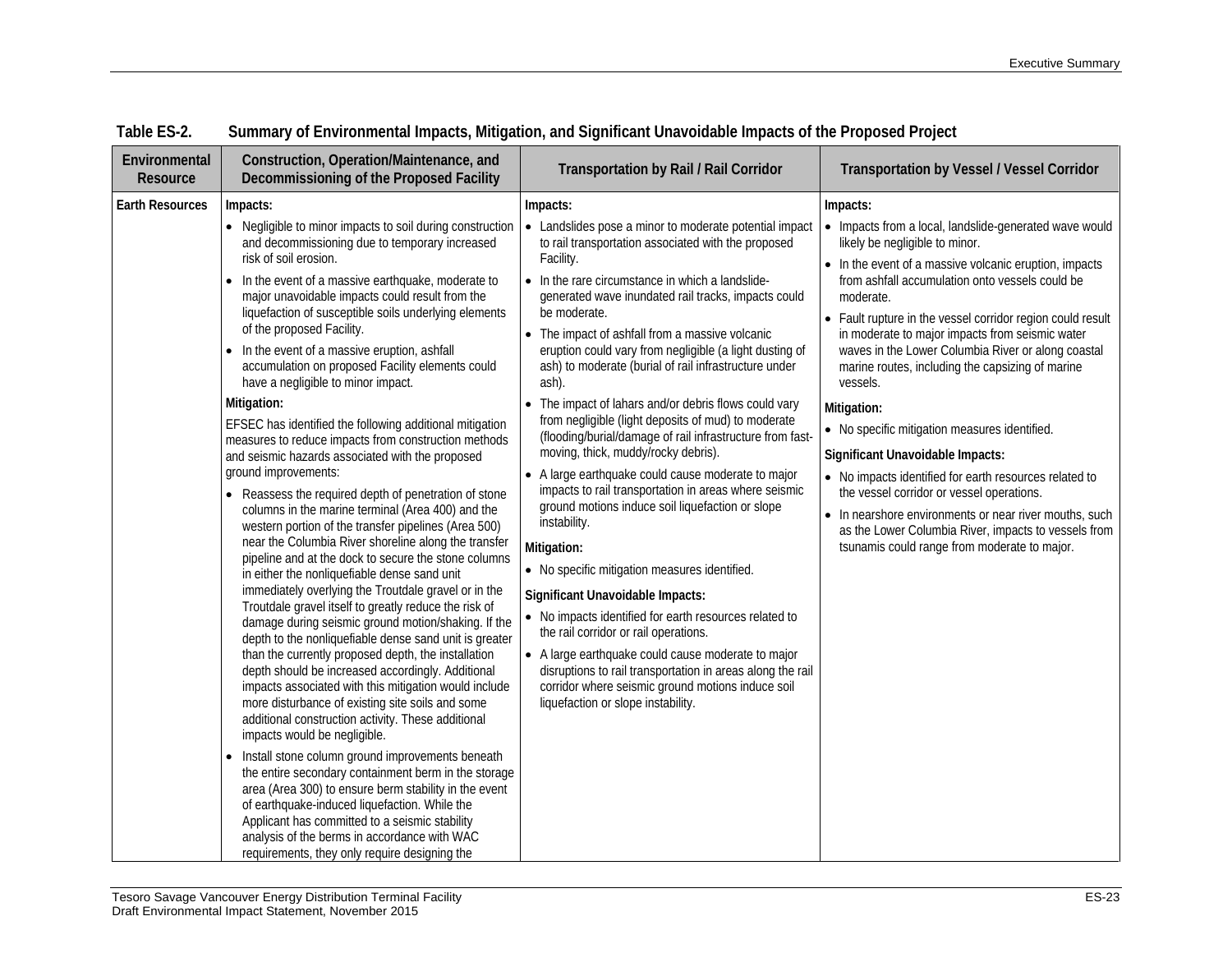| Environmental<br>Resource | Construction, Operation/Maintenance, and<br>Decommissioning of the Proposed Facility                                                                                                                                                                                                                                                                                                                                                                                                                                                                                                                                                                                                                                                                                                                                                                                                                                                                                          | Transportation by Rail / Rail Corridor | <b>Transportation by Vessel / Vessel Corridor</b> |
|---------------------------|-------------------------------------------------------------------------------------------------------------------------------------------------------------------------------------------------------------------------------------------------------------------------------------------------------------------------------------------------------------------------------------------------------------------------------------------------------------------------------------------------------------------------------------------------------------------------------------------------------------------------------------------------------------------------------------------------------------------------------------------------------------------------------------------------------------------------------------------------------------------------------------------------------------------------------------------------------------------------------|----------------------------------------|---------------------------------------------------|
|                           | containment structure to withstand seismic forces and<br>constructing using sound engineering practice.<br>Designing the berm to withstand ground<br>motion/shaking is appropriate but needs to be<br>combined with an assessment of potential<br>liquefaction beneath the berm as well as the<br>requirement to extend the ground improvements<br>deeper into the ground. Additional impacts associated<br>with this mitigation would include more disturbance of<br>existing site soils and some additional construction<br>activity. These additional impacts would be negligible.                                                                                                                                                                                                                                                                                                                                                                                         |                                        |                                                   |
|                           | Conduct more thorough numerical modeling /<br>analyses (e.g., FLAC, PLAXIS) of the ground<br>improvement system in the marine terminal (Area<br>400) to verify the anticipated performance of the deep<br>soil mix panels supported on top of the jet grout<br>columns. The outcome of the modeling is expected to<br>include revised numbers, dimensions, and geometry<br>of ground improvement elements to demonstrate<br>expected control of ground displacements and lower<br>potential for pipeline damage. If the numerical<br>modeling results do not verify the anticipated<br>performance, redesign the ground improvement<br>system to achieve the anticipated results.                                                                                                                                                                                                                                                                                             |                                        |                                                   |
|                           | Confirm that the design of the transfer pipelines (Area<br>$\bullet$<br>500) has sufficient strength and flexibility to withstand<br>earthquake-generated ground deformations that<br>could impact the dock and moored vessels during<br>seismic events. If existing evidence is unavailable or<br>does not support the required strength and flexibility<br>of the transfer pipeline, redesign these Project<br>elements to achieve that result. Alternatively, extend<br>ground improvements into the soil forming the sloping<br>embankment beneath the dock structure. Any ground<br>improvements or dock modifications occurring below<br>the ordinary high water mark (OHWM) would require<br>consultation with the US Army Corps of Engineers<br>(USACE) and other relevant state agencies to assess<br>potential impacts to terrestrial and aquatic species<br>and habitats and water quality. Conduct in situ<br>geotechnical testing (e.g., cone penetrometer tests |                                        |                                                   |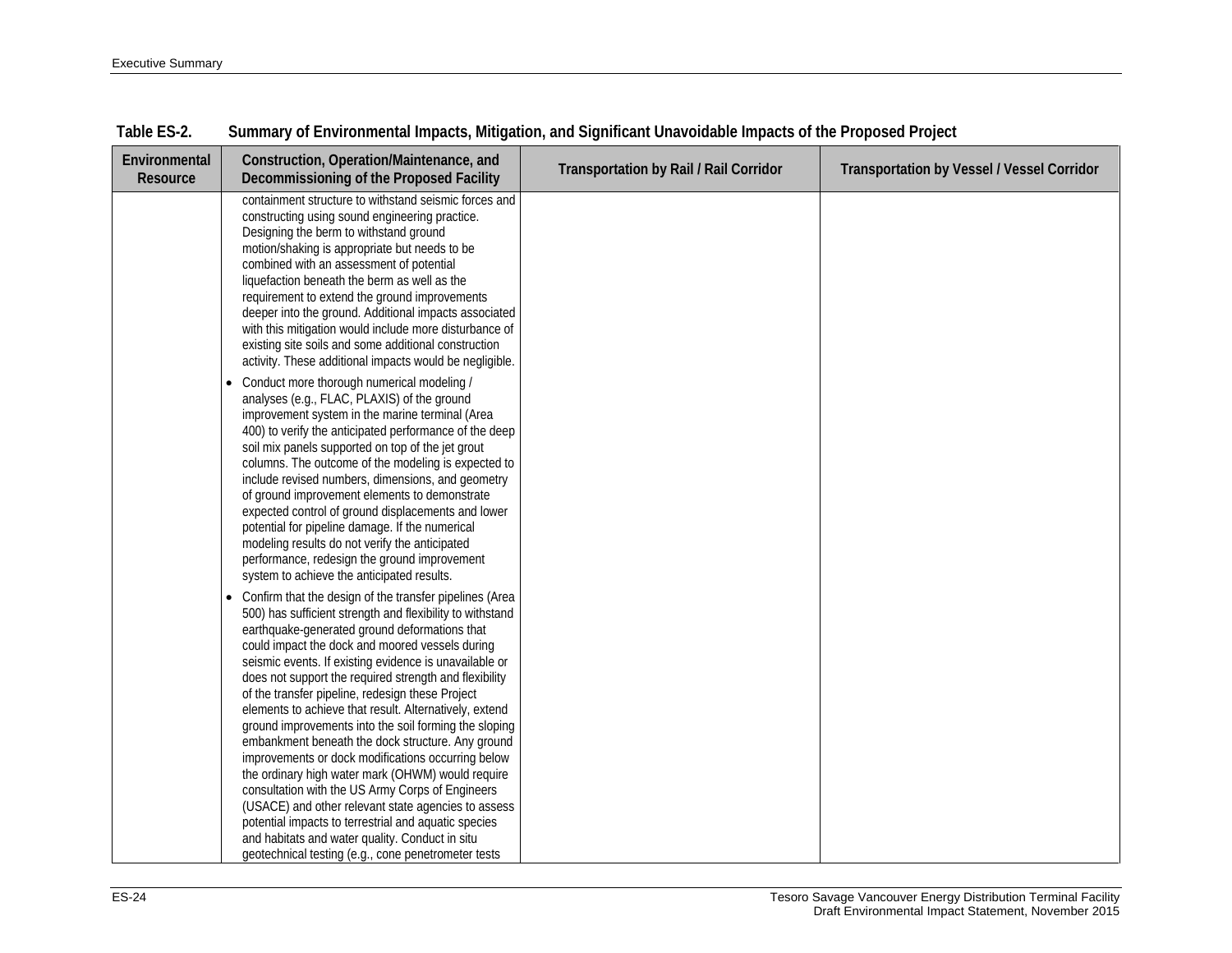| Environmental<br>Resource | Construction, Operation/Maintenance, and<br>Decommissioning of the Proposed Facility                                                                                                                                                                                                                                                                                                                                                                                                                                                                                                                                                                                                                        | <b>Transportation by Rail / Rail Corridor</b> | <b>Transportation by Vessel / Vessel Corridor</b> |
|---------------------------|-------------------------------------------------------------------------------------------------------------------------------------------------------------------------------------------------------------------------------------------------------------------------------------------------------------------------------------------------------------------------------------------------------------------------------------------------------------------------------------------------------------------------------------------------------------------------------------------------------------------------------------------------------------------------------------------------------------|-----------------------------------------------|---------------------------------------------------|
|                           | [CPT] or standard penetration tests [SPT]) during<br>installation of ground improvements to ensure that<br>the soils have been sufficiently improved to achieve<br>expected reduction in liquefaction potential. If testing<br>determines that the expected level of ground<br>improvement has not been achieved, continue<br>ground improvement activity until the expected level<br>of improvement is achieved.                                                                                                                                                                                                                                                                                           |                                               |                                                   |
|                           | Install sediment control barriers (silt fencing with<br>filtration fabric keyed in at ground surface; possibly<br>straw wattles) at the top of the embankment to<br>prevent flow of silt-laden water from stone column<br>installation from entering the Columbia River. Monitor<br>water on the river side of the sediment control barrier<br>to ensure the expected level of water quality is<br>maintained. If water quality on the river side of the<br>barrier is unacceptable, implement additional<br>sediment control measures until the desired level is<br>achieved.                                                                                                                              |                                               |                                                   |
|                           | Install monitoring wells downslope from the stone<br>column and jet grout column installation areas to<br>monitor water quality during installation of these<br>improvements. In the event of unacceptably high pH<br>levels and/or sulfate levels during ground<br>improvements, install additional sheet pile barriers to<br>prevent contaminated water from entering the<br>Columbia River, or halt jet grouting until a modified<br>approach with BMPs can be approved by EFSEC.<br>Additional impacts associated with this mitigation<br>would include more disturbance of existing site soils<br>and some additional construction activity. These<br>additional impacts would be negligible to minor. |                                               |                                                   |
|                           | Check for possible deformation of the ground surface<br>along the river embankment, using survey<br>measurements of surface markers, or more<br>sophisticated instrumentation, as needed.                                                                                                                                                                                                                                                                                                                                                                                                                                                                                                                   |                                               |                                                   |
|                           | Significant Unavoidable Impacts:                                                                                                                                                                                                                                                                                                                                                                                                                                                                                                                                                                                                                                                                            |                                               |                                                   |
|                           | • No significant unavoidable impacts identified to earth<br>resources related to construction, normal operation                                                                                                                                                                                                                                                                                                                                                                                                                                                                                                                                                                                             |                                               |                                                   |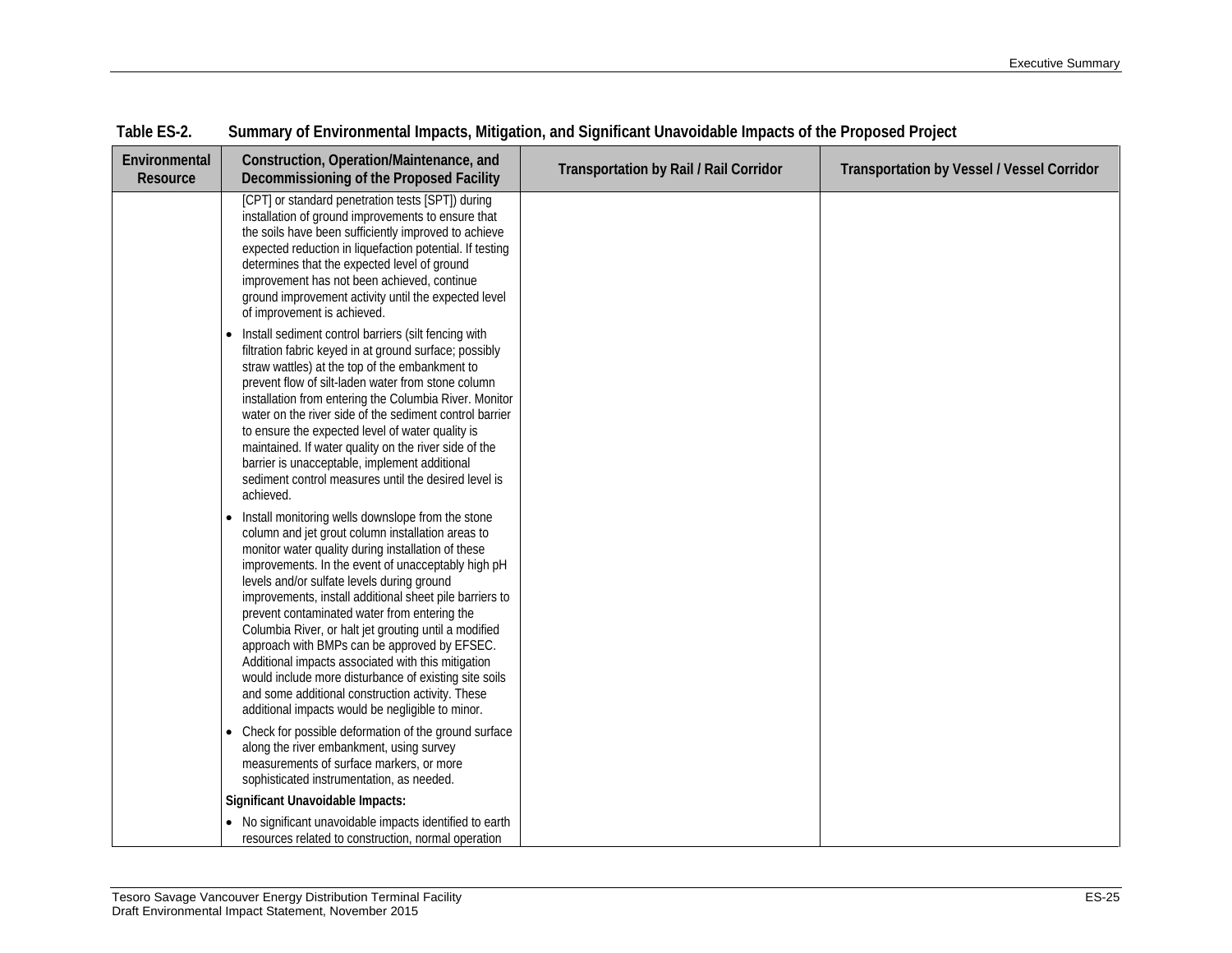| Environmental<br>Resource | Construction, Operation/Maintenance, and<br>Decommissioning of the Proposed Facility                                                                                                                                                                                                                                                                                                                                                                                                                                                                                                                                                                                                                                                                                                                                                                                                                                                                                                                                                                                                                                                                                                                                                                                                            | <b>Transportation by Rail / Rail Corridor</b>                                                                                                                                                                                                                                                                                                                                                                                                                                                            | <b>Transportation by Vessel / Vessel Corridor</b>                                                                                                                                                                                                                                                                                                                              |  |  |
|---------------------------|-------------------------------------------------------------------------------------------------------------------------------------------------------------------------------------------------------------------------------------------------------------------------------------------------------------------------------------------------------------------------------------------------------------------------------------------------------------------------------------------------------------------------------------------------------------------------------------------------------------------------------------------------------------------------------------------------------------------------------------------------------------------------------------------------------------------------------------------------------------------------------------------------------------------------------------------------------------------------------------------------------------------------------------------------------------------------------------------------------------------------------------------------------------------------------------------------------------------------------------------------------------------------------------------------|----------------------------------------------------------------------------------------------------------------------------------------------------------------------------------------------------------------------------------------------------------------------------------------------------------------------------------------------------------------------------------------------------------------------------------------------------------------------------------------------------------|--------------------------------------------------------------------------------------------------------------------------------------------------------------------------------------------------------------------------------------------------------------------------------------------------------------------------------------------------------------------------------|--|--|
|                           | and maintenance, and decommissioning of the<br>proposed Facility.<br>If an MCE earthquake (or larger) were to occur along<br>$\bullet$<br>the Cascadia Subduction Zone (CSZ), moderate to<br>major unavoidable impacts could result from the<br>liquefaction of susceptible soils underlying elements<br>of the proposed Facility.                                                                                                                                                                                                                                                                                                                                                                                                                                                                                                                                                                                                                                                                                                                                                                                                                                                                                                                                                              |                                                                                                                                                                                                                                                                                                                                                                                                                                                                                                          |                                                                                                                                                                                                                                                                                                                                                                                |  |  |
| <b>Air Quality</b>        | Impacts:<br>• Impacts from emissions and air toxics during<br>construction would be minor.<br>Impacts from criteria pollutants and diesel particulate<br>matter (DPM) from onsite and near-site mobile source<br>operations would be minor to moderate.<br>Impacts to commercial and industrial receptors<br>$\bullet$<br>(including staff at the Clark County Jail Work Center<br>[JWC] and other worksites in close proximity to the<br>proposed Facility) would be moderate.<br>• Low annual deposition rate for DPM related to<br>proposed Facility operation would represent a minor<br>impact to the Columbia River.<br>Mitigation:<br>• No specific mitigation measures identified. However,<br>EFSEC will further assess the adequacy of Applicant-<br>proposed air quality construction impact reduction<br>measures during review of the Notice of Construction<br>permit <sup>1</sup> application.<br>Significant Unavoidable Impacts:<br>• Emissions of criteria pollutants and DPM from<br>stationary sources and onsite and near-site mobile<br>sources during operation and maintenance, while<br>below the levels allowed by ambient air quality<br>standards, could result in moderate air quality impacts<br>to and near the proposed Facility site, including at the<br>JWC. | Impacts:<br>• Vehicles idling while delayed at at-grade crossings<br>could increase emissions to a level that would<br>represent an additional minor impact to local air<br>quality.<br>Mitigation:<br>• No specific mitigation measures identified.<br>Significant Unavoidable Impacts:<br>• No significant unavoidable impacts identified-a<br>minor increase in rail traffic could be assumed to<br>additionally represent a minor increase in air<br>emissions in the vicinity of the rail corridor. | Impacts:<br>• Increased vessel traffic and associated air emissions<br>would have a minor impact to air quality.<br>Mitigation:<br>• No specific mitigation measures identified.<br>Significant Unavoidable Impacts:<br>• No significant unavoidable impacts identified-<br>Increased vessel traffic and associated air emissions<br>would have a minor impact to air quality. |  |  |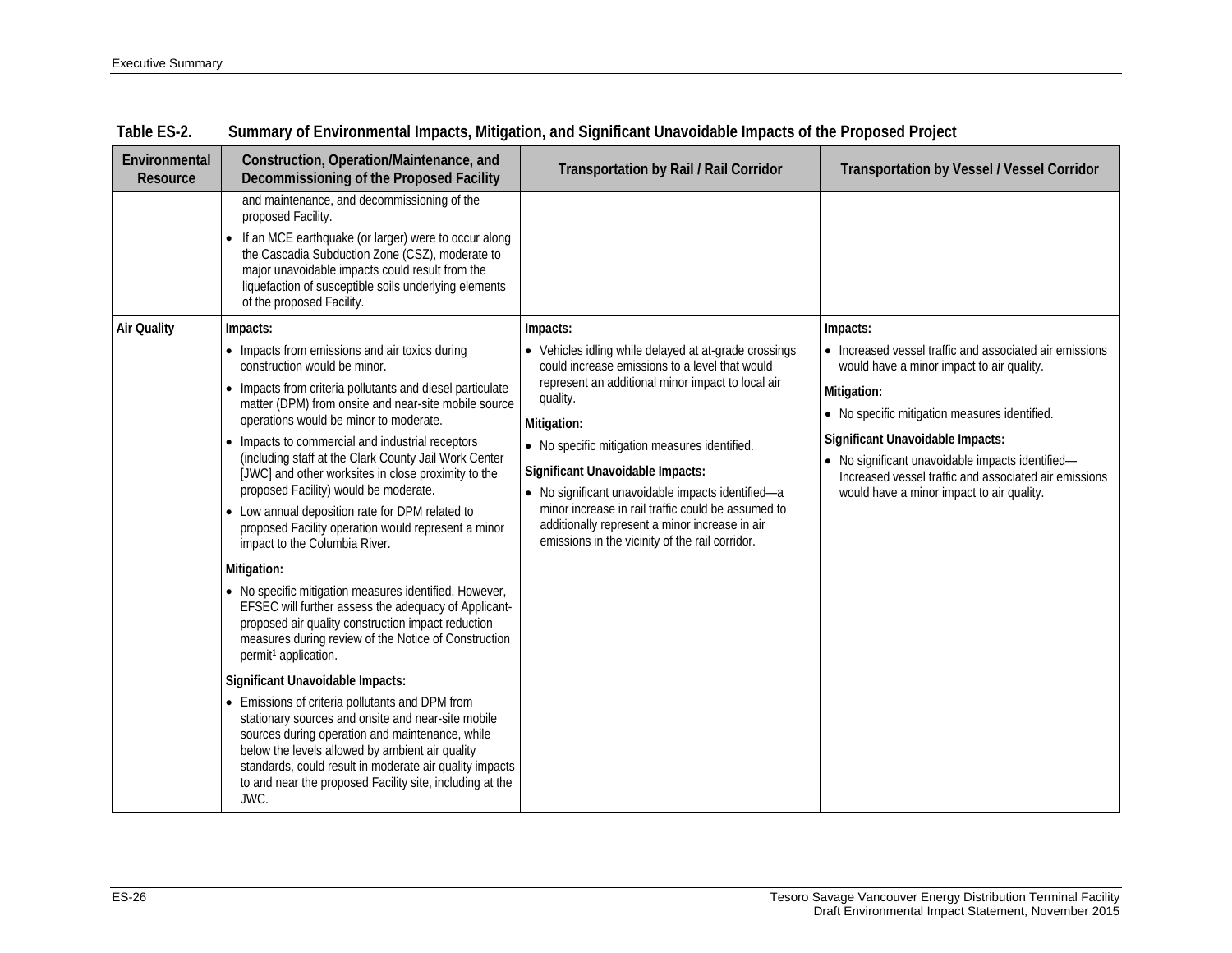| <b>Water Resources</b> | Impacts:                                                                                                                                                                                                                                                                                                                                                                                                                                                                                                                                                                                 | Impacts:                                                                                                                                     | Impacts:                                                                                                                                                                                                                                                                                                                                                                                                                                                                                                  |  |  |  |  |
|------------------------|------------------------------------------------------------------------------------------------------------------------------------------------------------------------------------------------------------------------------------------------------------------------------------------------------------------------------------------------------------------------------------------------------------------------------------------------------------------------------------------------------------------------------------------------------------------------------------------|----------------------------------------------------------------------------------------------------------------------------------------------|-----------------------------------------------------------------------------------------------------------------------------------------------------------------------------------------------------------------------------------------------------------------------------------------------------------------------------------------------------------------------------------------------------------------------------------------------------------------------------------------------------------|--|--|--|--|
|                        | • Impacts to water quality from small spills and leaks of<br>hazardous materials would be minor.<br>Disturbance of the riverbed during temporary pile                                                                                                                                                                                                                                                                                                                                                                                                                                    | • Project-specific contribution to chronic, low-level<br>sources of water quality impairment from rail<br>transportation use would be minor. | • The increase in deep-draft vessel traffic and<br>associated increase in vessel wakes would have a<br>minor to moderate impact to wetland vegetation,                                                                                                                                                                                                                                                                                                                                                    |  |  |  |  |
|                        | installation at the proposed marine terminal would<br>cause minor to moderate temporary increases in<br>turbidity of surface water.<br>Muddy groundwater or jet water brought to the<br>surface and cement mixes that raise the pH and<br>turbidity could enter the Columbia River in<br>stormwater, resulting in minor to moderate impacts to<br>groundwater and surface water.                                                                                                                                                                                                         |                                                                                                                                              | primarily in the Columbia River estuary.<br>Mitigation:<br>The incremental impact from vessels associated with<br>· No specific mitigation measures identified.<br>the proposed Facility would likely be minor, but<br>possible water quality consequences of resuspended<br>Significant Unavoidable Impacts:<br>contaminants could be moderate.<br>• No significant unavoidable impacts identified.<br>• Impacts to water quality from discharge of ballast<br>water would be negligible.<br>Mitigation: |  |  |  |  |
|                        | Impacts to floodplains or impacts to proposed Facility<br>activities from flood events would be minor.                                                                                                                                                                                                                                                                                                                                                                                                                                                                                   |                                                                                                                                              | • No specific mitigation measures identified.                                                                                                                                                                                                                                                                                                                                                                                                                                                             |  |  |  |  |
|                        | Impacts to water resources from stormwater                                                                                                                                                                                                                                                                                                                                                                                                                                                                                                                                               |                                                                                                                                              | Significant Unavoidable Impacts:                                                                                                                                                                                                                                                                                                                                                                                                                                                                          |  |  |  |  |
|                        | discharges from the proposed Facility would be<br>minor.                                                                                                                                                                                                                                                                                                                                                                                                                                                                                                                                 |                                                                                                                                              | • The increase in deep-draft vessel traffic and<br>associated increase in vessel wakes could have a                                                                                                                                                                                                                                                                                                                                                                                                       |  |  |  |  |
|                        | Mitigation:                                                                                                                                                                                                                                                                                                                                                                                                                                                                                                                                                                              |                                                                                                                                              | minor to moderate impact to wetland vegetation,<br>primarily in the Columbia River estuary. While the                                                                                                                                                                                                                                                                                                                                                                                                     |  |  |  |  |
|                        | • Install and maintain an erosion control barrier along<br>the top of the Columbia River embankment for the<br>areas adjacent to stone column installations<br>consisting of silt fencing, filtration fabric, and straw<br>wattles, or similar measures approved by EFSEC.<br>Monitor the water on the river side of the sediment<br>control barrier to ensure the expected level of water<br>quality is maintained. If the water quality on the river<br>side of the barrier is unacceptable, implement<br>additional sediment control measures until the<br>desired level is achieved. |                                                                                                                                              | incremental impact from vessels associated with the<br>proposed Facility would likely be minor, vessel-<br>induced resuspension of existing (legacy)<br>contaminated bed sediments in the Lower Columbia<br>River could cause moderate local effects that could<br>violate water quality standards and beneficial uses;<br>the location, timing, or duration of impact cannot be<br>readily predicted.                                                                                                    |  |  |  |  |
|                        | Conduct monitoring of groundwater quality for pH and<br>sulfate content during jet-grouting activities between<br>the columns and the temporary sheet pile wall, in a<br>geographic pattern and at appropriate depths, to<br>determine the magnitude of any elevated levels and<br>the potential for such contaminants to reach surface<br>water under the sheet pile wall. In the event that<br>monitoring revealed excessive pH or sulfate content,<br>halt jet grouting until a modified approach with BMPs<br>can be approved by EFSEC.                                              |                                                                                                                                              |                                                                                                                                                                                                                                                                                                                                                                                                                                                                                                           |  |  |  |  |
|                        | Monitor flood predictions, warnings, and the rate of<br>floodwater rise, and in the event of a flood event,<br>temporarily suspend operations at threatened<br>proposed Facility elements prior to the flooding. In the                                                                                                                                                                                                                                                                                                                                                                  |                                                                                                                                              |                                                                                                                                                                                                                                                                                                                                                                                                                                                                                                           |  |  |  |  |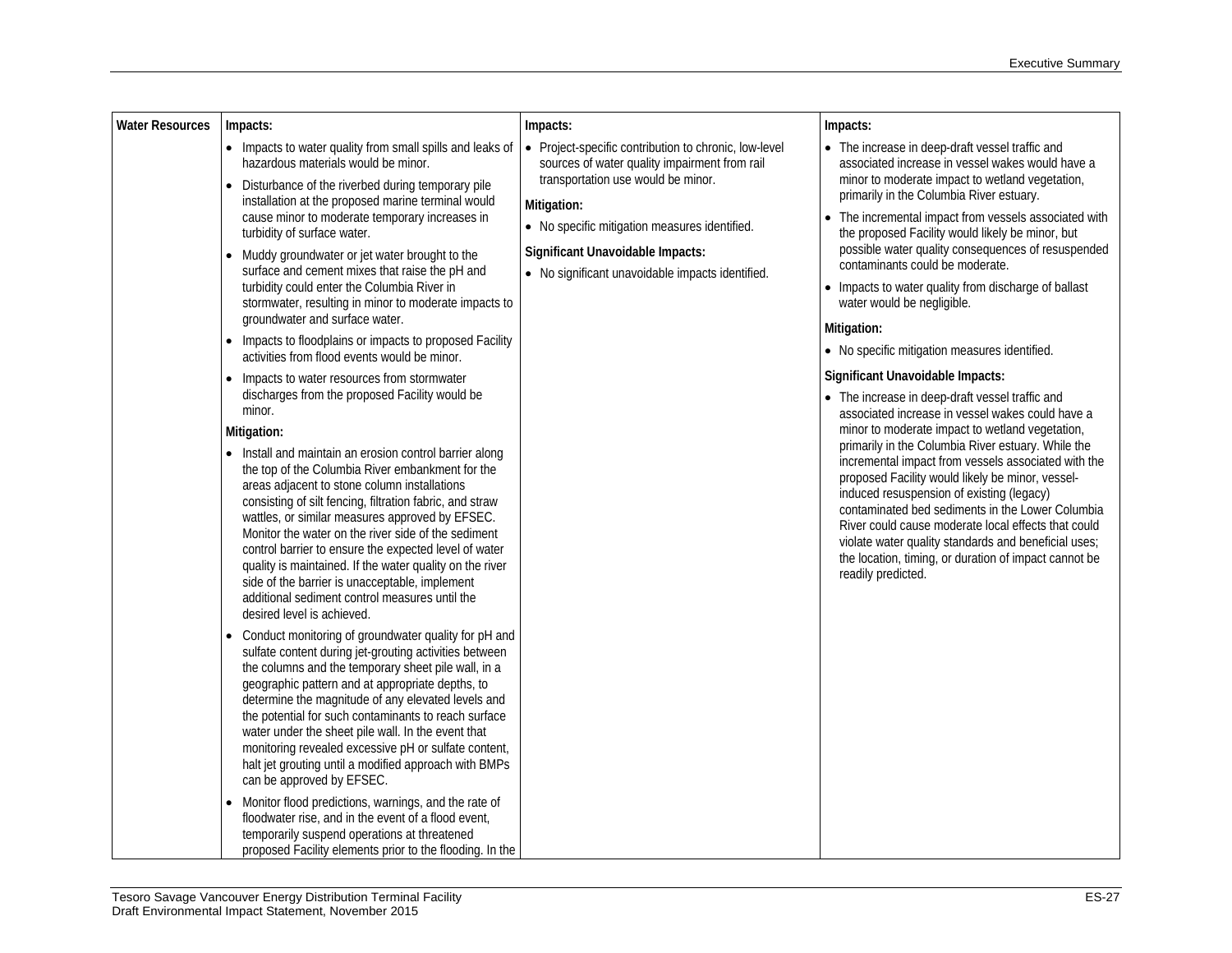| Environmental<br>Resource | Construction, Operation/Maintenance, and<br>Decommissioning of the Proposed Facility                                                                                                                                                                                                                                                                                                        | <b>Transportation by Rail / Rail Corridor</b>                                                                                                                                                                                                                              | <b>Transportation by Vessel / Vessel Corridor</b>                                                                                                                                                                                                                                                        |
|---------------------------|---------------------------------------------------------------------------------------------------------------------------------------------------------------------------------------------------------------------------------------------------------------------------------------------------------------------------------------------------------------------------------------------|----------------------------------------------------------------------------------------------------------------------------------------------------------------------------------------------------------------------------------------------------------------------------|----------------------------------------------------------------------------------------------------------------------------------------------------------------------------------------------------------------------------------------------------------------------------------------------------------|
|                           | event of an expected site inundation, demobilize<br>movable equipment such as railcars and motor<br>vehicles and relocate above the 500-year floodplain<br>to the extent possible. Secure static equipment that<br>cannot be moved.                                                                                                                                                         |                                                                                                                                                                                                                                                                            |                                                                                                                                                                                                                                                                                                          |
|                           | Modify the design of the dock transformer pad,<br>control room/E-house, and fire pump and foam<br>building in the marine terminal (Area 400) to ensure<br>that the floor of these structures is at least 2 feet<br>above the base flood elevation.                                                                                                                                          |                                                                                                                                                                                                                                                                            |                                                                                                                                                                                                                                                                                                          |
|                           | Install permanent measures to cap and/or seal areas<br>with subsurface ground improvement columns during<br>decommissioning to prevent surface water from<br>infiltrating and conveying contaminants into areas<br>where vertical columns could facilitate groundwater<br>movement and migration of contaminants. Contain<br>hydrocarbon residuals in existing pipelines during<br>removal. |                                                                                                                                                                                                                                                                            |                                                                                                                                                                                                                                                                                                          |
|                           | Obtain copies of all well abandonment forms listed in<br>Ecology's well log database for high-producing wells<br>installed between 1940 and 1967 and associated with<br>the former Alcoa facility to verify that the wells were<br>abandoned during site remediation.                                                                                                                       |                                                                                                                                                                                                                                                                            |                                                                                                                                                                                                                                                                                                          |
|                           | In addition, EFSEC may include additional water<br>quality mitigation measures during water quality<br>permitting.                                                                                                                                                                                                                                                                          |                                                                                                                                                                                                                                                                            |                                                                                                                                                                                                                                                                                                          |
|                           | Significant Unavoidable Impacts:                                                                                                                                                                                                                                                                                                                                                            |                                                                                                                                                                                                                                                                            |                                                                                                                                                                                                                                                                                                          |
| <b>Terrestrial</b>        | • No significant unavoidable impacts identified.                                                                                                                                                                                                                                                                                                                                            |                                                                                                                                                                                                                                                                            |                                                                                                                                                                                                                                                                                                          |
| Vegetation                | Impacts:<br>• Impacts to vegetation from vegetation removal during<br>proposed Facility construction would be minor.<br>Adverse effects of dust on vegetation would be minor.<br>$\bullet$<br>• Impacts to vegetation from the inadvertent releases of<br>hazardous materials would be minor.<br>• Impacts due to the spread of noxious weeds from                                          | Impacts:<br>• Incremental increase in rail traffic could contribute to<br>moderate, long-term impacts to vegetation from<br>incremental increases in contamination from small<br>spills and in abundance and distribution of noxious<br>and invasive weeds.<br>Mitigation: | Impacts:<br>• Incremental increase in deep-draft vessel traffic could<br>contribute to moderate, long-term impacts to shoreline<br>vegetation from wake-induced shoreline erosion and<br>spread of invasive wetland and riparian plants.<br>Mitigation:<br>• No specific mitigation measures identified. |
|                           | construction activities would be minor.                                                                                                                                                                                                                                                                                                                                                     | • No specific mitigation measures identified.                                                                                                                                                                                                                              |                                                                                                                                                                                                                                                                                                          |

| Table ES-2. | Summary of Environmental Impacts, Mitigation, and Significant Unavoidable Impacts of the Proposed Project |  |  |  |  |
|-------------|-----------------------------------------------------------------------------------------------------------|--|--|--|--|
|-------------|-----------------------------------------------------------------------------------------------------------|--|--|--|--|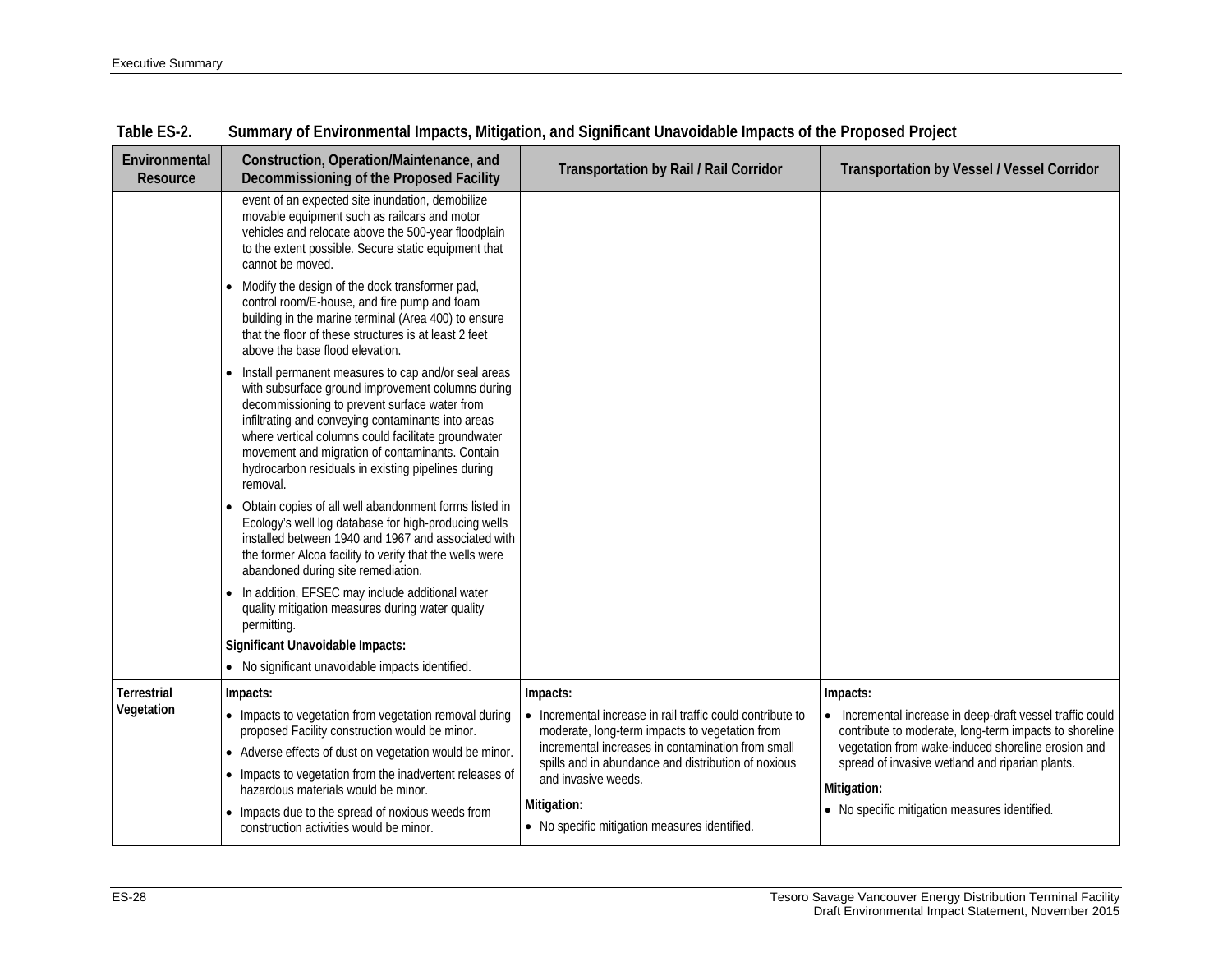| Environmental<br>Resource   | Construction, Operation/Maintenance, and<br>Decommissioning of the Proposed Facility                                                                                                                                                                                                                        | <b>Transportation by Rail / Rail Corridor</b>                                                                                                                                                                                                                                             | <b>Transportation by Vessel / Vessel Corridor</b>                                                                                                                                                                                   |
|-----------------------------|-------------------------------------------------------------------------------------------------------------------------------------------------------------------------------------------------------------------------------------------------------------------------------------------------------------|-------------------------------------------------------------------------------------------------------------------------------------------------------------------------------------------------------------------------------------------------------------------------------------------|-------------------------------------------------------------------------------------------------------------------------------------------------------------------------------------------------------------------------------------|
|                             | Mitigation:                                                                                                                                                                                                                                                                                                 | Significant Unavoidable Impacts:                                                                                                                                                                                                                                                          | Significant Unavoidable Impacts:                                                                                                                                                                                                    |
|                             | • Complete a weed survey for the proposed Facility<br>site, followed by eradication of any noxious weeds<br>and invasive plants currently established at the site<br>prior to initiation of construction to help prevent the<br>spread of noxious weeds to nearby wetland mitigation<br>and wildlife areas. | • The incremental increase in rail traffic from the<br>proposed Facility could contribute to moderate, long-<br>term impacts to vegetation from incremental<br>increases in contamination from small spills and in<br>abundance and distribution of noxious and invasive<br>weeds.        | • The incremental increase in deep-draft vessel traffic<br>could contribute to moderate, long-term impacts to<br>shoreline vegetation from wake-induced shoreline<br>erosion and spread of invasive wetland and riparian<br>plants. |
|                             | Include in the Landscaping Plan for the Administrative<br>and Support Buildings (Area 200) the use of native<br>trees and planting trees in groups within the<br>landscape to provide additional mitigation for the loss<br>of trees onsite.                                                                |                                                                                                                                                                                                                                                                                           |                                                                                                                                                                                                                                     |
|                             | Significant Unavoidable Impacts:                                                                                                                                                                                                                                                                            |                                                                                                                                                                                                                                                                                           |                                                                                                                                                                                                                                     |
|                             | • No significant unavoidable impacts identified.                                                                                                                                                                                                                                                            |                                                                                                                                                                                                                                                                                           |                                                                                                                                                                                                                                     |
| <b>Terrestrial Wildlife</b> | Impacts:                                                                                                                                                                                                                                                                                                    | Impacts:                                                                                                                                                                                                                                                                                  | Impacts:                                                                                                                                                                                                                            |
|                             | • Impacts to wildlife from possible collisions with<br>construction equipment and vehicles would be minor.<br>Active bird nests could be lost when trees are cut and<br>$\bullet$<br>vegetation is cleared if they occur within trees or<br>vegetation that is to be cleared.<br>$\bullet$                  | • Incremental increase in rail traffic could contribute to a<br>minor to moderate increase in wildlife collision                                                                                                                                                                          | • Impacts to wildlife, including waterfowl and seabirds,<br>from vessel transportation related to the proposed                                                                                                                      |
|                             |                                                                                                                                                                                                                                                                                                             | mortality.<br>• Incremental increases in rail traffic could contribute to<br>minor to moderate long-term impacts to terrestrial                                                                                                                                                           | Facility would be minor.<br>Mitigation:<br>• No specific mitigation measures identified.                                                                                                                                            |
|                             | wildlife from incremental increases in barrier effects.<br>Impacts to total forest habitat from Facility<br>construction would be minor.<br>• Impact levels of contaminants from small leaks and<br>spills would be minor.                                                                                  |                                                                                                                                                                                                                                                                                           | Significant Unavoidable Impacts:                                                                                                                                                                                                    |
|                             | • Noise disturbance impacts to wildlife would be minor.                                                                                                                                                                                                                                                     |                                                                                                                                                                                                                                                                                           | • No significant unavoidable impacts identified.                                                                                                                                                                                    |
|                             | Impacts to wildlife from small spills and leaks would<br>$\bullet$<br>be minor.                                                                                                                                                                                                                             | Mitigation:<br>• BNSF should identify and monitor wildlife-train                                                                                                                                                                                                                          |                                                                                                                                                                                                                                     |
|                             | Impacts to wildlife from light and glare at the<br>$\bullet$<br>proposed Facility would be minor.                                                                                                                                                                                                           | collision and barrier hotspots along the rail corridor to<br>determine whether current and projected levels of                                                                                                                                                                            |                                                                                                                                                                                                                                     |
|                             | Impacts to wildlife that are attracted to the<br>$\bullet$<br>containment berm around the storage area (Area<br>300) (during transit, for basking, or for refuge) would<br>be minor.                                                                                                                        | traffic would result in levels of mortality or barrier<br>effects that would jeopardize the status of local wildlife<br>populations. If significant levels of collision mortality<br>and barriers to wildlife movement are identified,<br>suitable wildlife crossing structures and other |                                                                                                                                                                                                                                     |
|                             | Mitigation:                                                                                                                                                                                                                                                                                                 | measures, such as fencing should be considered as                                                                                                                                                                                                                                         |                                                                                                                                                                                                                                     |
|                             | • Incorporate LED bulbs that fall within optimum<br>wavelengths in area lighting to reduce light pollution<br>impacts where practicable and within safety<br>regulations.                                                                                                                                   | appropriate.<br>• BNSF should consult with WDFW and USFWS or a<br>Technical Advisory Committee in designing<br>approaches to identify and monitor hotspots, and                                                                                                                           |                                                                                                                                                                                                                                     |

| Table ES-2. | Summary of Environmental Impacts, Mitigation, and Significant Unavoidable Impacts of the Proposed Project |  |  |  |  |
|-------------|-----------------------------------------------------------------------------------------------------------|--|--|--|--|
|             |                                                                                                           |  |  |  |  |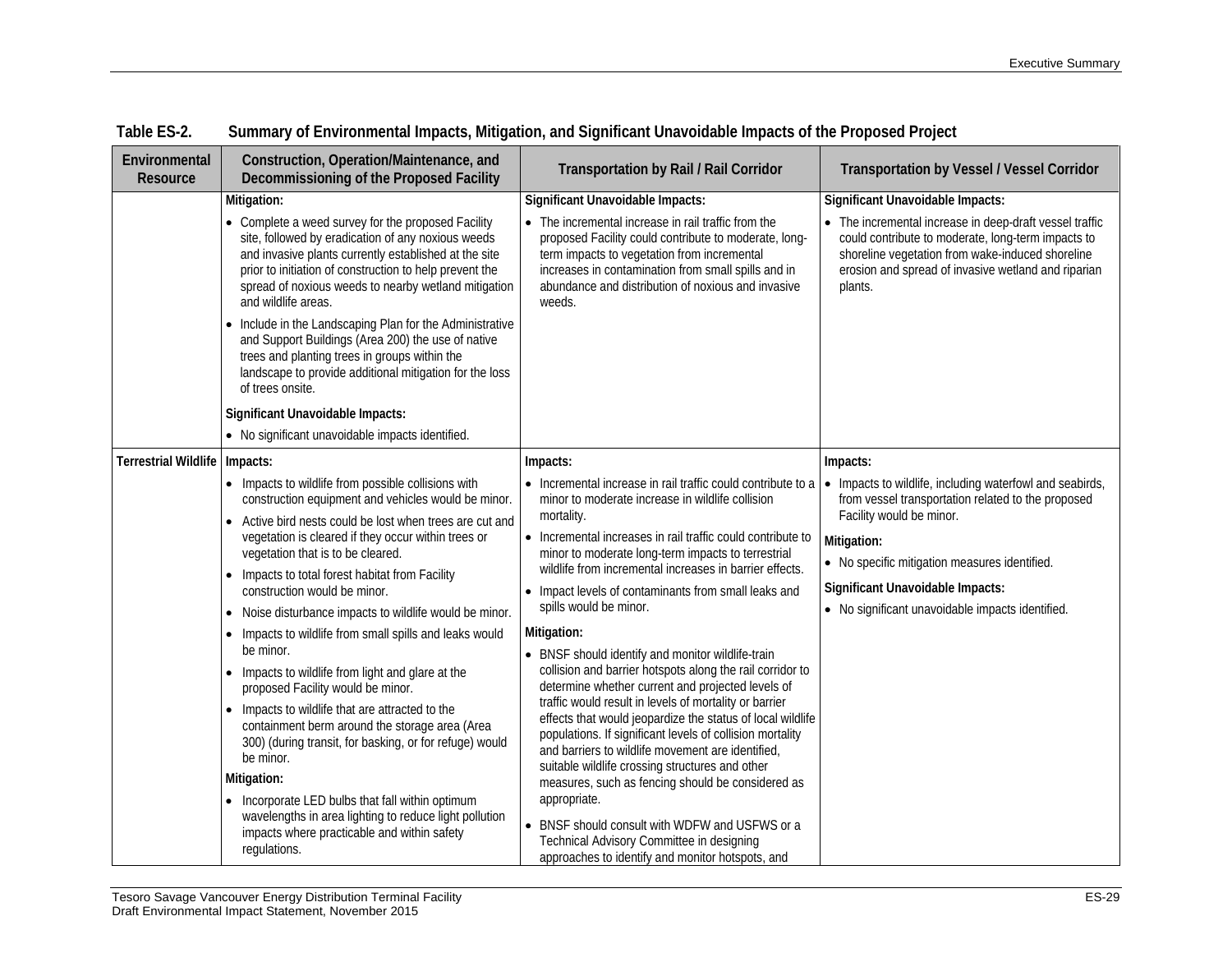| Environmental<br>Resource |           | Construction, Operation/Maintenance, and<br>Decommissioning of the Proposed Facility                                                                                                                                                                                                                                                                                                                                                                                                                                                                                                                                                                                                                                               | <b>Transportation by Rail / Rail Corridor</b>                                                                                                                                                                                                                                                                                | <b>Transportation by Vessel / Vessel Corridor</b> |
|---------------------------|-----------|------------------------------------------------------------------------------------------------------------------------------------------------------------------------------------------------------------------------------------------------------------------------------------------------------------------------------------------------------------------------------------------------------------------------------------------------------------------------------------------------------------------------------------------------------------------------------------------------------------------------------------------------------------------------------------------------------------------------------------|------------------------------------------------------------------------------------------------------------------------------------------------------------------------------------------------------------------------------------------------------------------------------------------------------------------------------|---------------------------------------------------|
|                           | $\bullet$ | Use only marine terminal loading area spot lighting<br>during loading operations.                                                                                                                                                                                                                                                                                                                                                                                                                                                                                                                                                                                                                                                  | identify suitable crossing structures and other<br>measures.                                                                                                                                                                                                                                                                 |                                                   |
|                           | $\bullet$ | Finalize the Construction Wildlife Monitoring Plan in<br>consultation with EFSEC and WDFW and implement<br>all recommended measures to reduce impacts to<br>wildlife, including development of final noise threshold<br>levels, monitoring distances, and adaptive<br>management actions.                                                                                                                                                                                                                                                                                                                                                                                                                                          | Significant Unavoidable Impacts:<br>• The incremental increase in Project-related rail traffic<br>would likely contribute a minor to moderate increase<br>in wildlife collision mortality, including to predators<br>and scavengers that may be attracted to the rail<br>corridor by the increased availability of carcasses |                                                   |
|                           | $\bullet$ | Measure noise levels during construction in Areas<br>200 (administrative and support buildings), 300<br>(storage area), and 400 (marine terminal) including<br>impact pile driving and ground improvement<br>installation. If measured noise levels at the<br>established distances exceed the established<br>threshold, perform adaptive management actions,<br>which could include additional noise monitoring at the<br>nearest sensitive resource, using noise dampening<br>strategies for impact pile driving such as placing<br>nylon or wood blocks between the pile and hammer,<br>and using temporary sound barriers (e.g., containers,<br>earthen berms, or stockpiled materials around the<br>ground improvement area). | from animals hit by trains.<br>• The incremental increases in Project-related rail traffic<br>could contribute to minor to moderate long-term<br>impacts to terrestrial wildlife from incremental<br>increases in barrier effects and minor increases of<br>small quantities of contaminants.                                |                                                   |
|                           |           | Retain old wood pilings, or check wood pilings for<br>cavities used by purple martins before removing. The<br>removal of creosote-coated pilings that contain purple<br>martin nest boxes or cavities used by martins should<br>be coordinated closely with WDFW.                                                                                                                                                                                                                                                                                                                                                                                                                                                                  |                                                                                                                                                                                                                                                                                                                              |                                                   |
|                           | $\bullet$ | Perform tree removal outside of the nesting season<br>(February 15 to September 1) to avoid impacts to<br>active nests of protected migratory birds. If trees are<br>to be removed during the nesting season, complete a<br>preconstruction nesting survey no more than 2 weeks<br>prior to removal to ensure that no active nests are<br>present. If active nests of protected migratory birds<br>are found, suspend tree removal activities until after<br>nests have hatched and young have fledged.                                                                                                                                                                                                                            |                                                                                                                                                                                                                                                                                                                              |                                                   |
|                           | $\bullet$ | Monitor the approximately 2.2 acres of landscape<br>plantings for 2 years after planting and replace all<br>trees that do not become successfully established.                                                                                                                                                                                                                                                                                                                                                                                                                                                                                                                                                                     |                                                                                                                                                                                                                                                                                                                              |                                                   |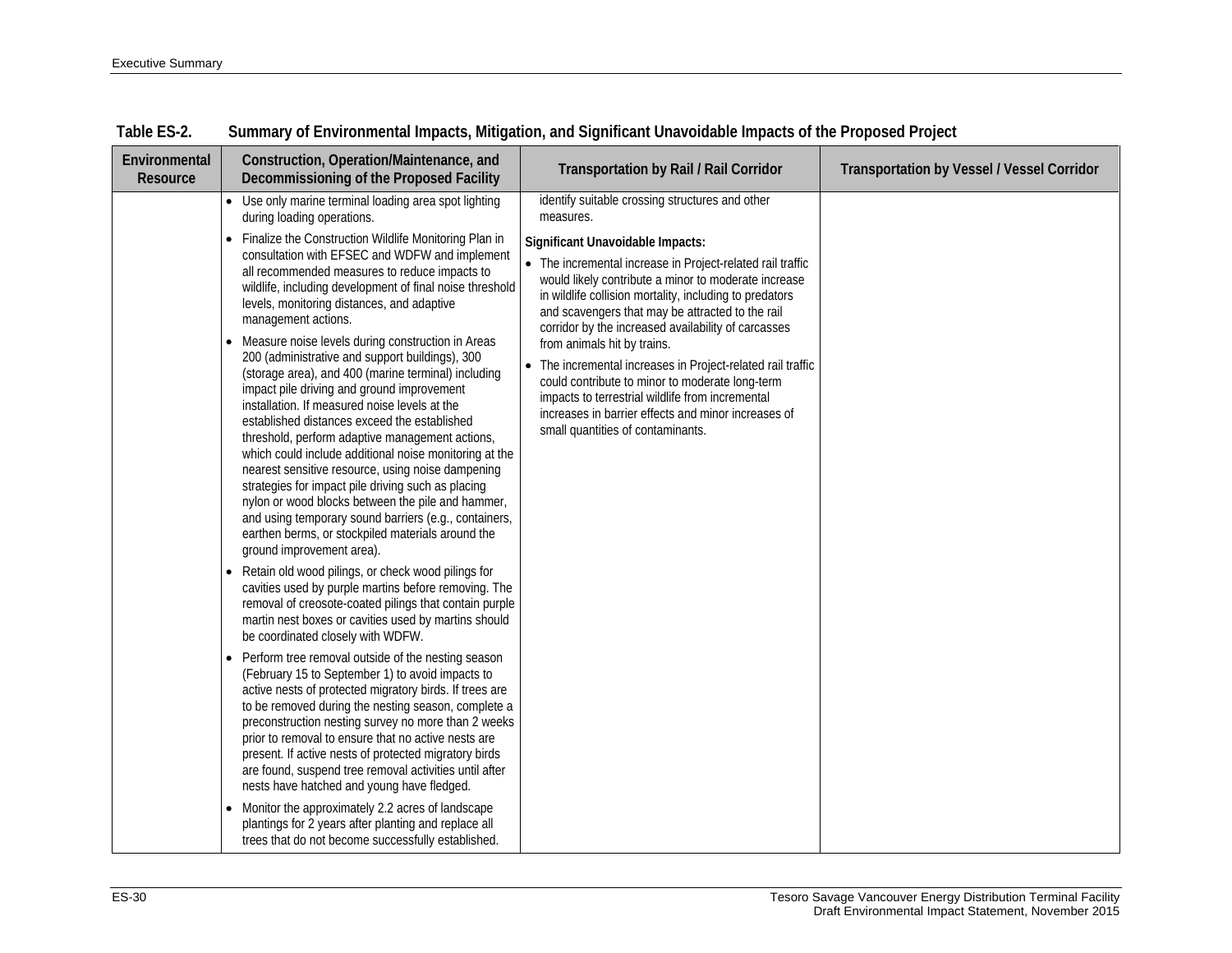| Environmental<br>Resource | Construction, Operation/Maintenance, and<br>Decommissioning of the Proposed Facility                                                                                                                                                                                                                                                                    | <b>Transportation by Rail / Rail Corridor</b>                                                                                                                          | <b>Transportation by Vessel / Vessel Corridor</b>                                                                                                                                                                                                                    |
|---------------------------|---------------------------------------------------------------------------------------------------------------------------------------------------------------------------------------------------------------------------------------------------------------------------------------------------------------------------------------------------------|------------------------------------------------------------------------------------------------------------------------------------------------------------------------|----------------------------------------------------------------------------------------------------------------------------------------------------------------------------------------------------------------------------------------------------------------------|
|                           | • Incorporate design features such as enclosing<br>structures so that no horizontal top surfaces are<br>accessible, screen openings to prevent access to<br>enclosed spaces for roosting or nesting, and install<br>spikes or wires to prevent perching to avoid attracting<br>birds such as pigeons, gulls, and starlings at the<br>proposed Facility. |                                                                                                                                                                        |                                                                                                                                                                                                                                                                      |
|                           | Include measures in the waste management plan to<br>control and contain food waste, and educate workers<br>on the risk to native wildlife from supplemental<br>feeding and the importance of disposing of all<br>garbage in secured containers to prevent<br>supplemental feeding of wildlife.                                                          |                                                                                                                                                                        |                                                                                                                                                                                                                                                                      |
|                           | Significant Unavoidable Impacts:                                                                                                                                                                                                                                                                                                                        |                                                                                                                                                                        |                                                                                                                                                                                                                                                                      |
|                           | • No significant unavoidable impacts identified.                                                                                                                                                                                                                                                                                                        |                                                                                                                                                                        |                                                                                                                                                                                                                                                                      |
| <b>Aquatic Species</b>    | Impacts:                                                                                                                                                                                                                                                                                                                                                | Impacts:                                                                                                                                                               | Impacts:                                                                                                                                                                                                                                                             |
|                           | • Habitat effects, including to essential fish habitats<br>(EFHs), associated with modification of the existing<br>marine terminal structure would be minor.                                                                                                                                                                                            | • Accumulation and transportation of caked-on grease<br>on tracks and creosote discharge from old railroad<br>ties could occur, but it is unlikely that the volumes of | • Small spills of fuels or lubricants would have a minor<br>impact to aquatic habitat present in the vessel<br>corridor.                                                                                                                                             |
|                           | • Impacts from an increase in lighting would be minor.                                                                                                                                                                                                                                                                                                  | these materials would disperse outside of the<br>immediate rail tracks and unlikely that they would                                                                    | • Additional vessel trips would increase the potential for                                                                                                                                                                                                           |
|                           | • Impacts to aquatic species from the small increase in<br>turbidity would be localized and minor.                                                                                                                                                                                                                                                      | enter waterways in sufficient quantities to cause<br>adverse impacts to surface water and associated                                                                   | entrainment and could result in a minor additional<br>impact to fish.                                                                                                                                                                                                |
|                           | • Vessel operations at Berths 13 and 14 would have a<br>minor impact to existing aquatic habitat in the area.                                                                                                                                                                                                                                           | impacts to fish, amphibians, reptiles, and<br>invertebrates, resulting in negligible impacts.                                                                          | • Impacts to aquatic species from turbidity associated<br>with proposed Project-related vessel traffic would be<br>minor.                                                                                                                                            |
|                           | • The long-term impacts from overwater shading to fish<br>Mitigation:<br>would be minor.<br>• No specific mitigation measures identified.                                                                                                                                                                                                               | • Impact of increase in low-frequency noise to fish,<br>marine mammals, and turtles would be minor.                                                                    |                                                                                                                                                                                                                                                                      |
|                           | • Impacts to aquatic species from small spills and leaks<br>of petroleum products and lubricants would be minor.                                                                                                                                                                                                                                        | Significant Unavoidable Impacts:                                                                                                                                       | • Impacts to marine mammals and sea turtles from                                                                                                                                                                                                                     |
|                           | • Potential for salinity changes during discharge of<br>ballast water to affect fish and invertebrates in the<br>area would be minor.                                                                                                                                                                                                                   | • No significant unavoidable impacts identified.                                                                                                                       | vessel disturbance or strikes would be negligible.<br>• Noise impacts to marine mammals and sea turtles<br>would be minor.                                                                                                                                           |
|                           | • Hydraulic scouring caused by vessel and tugboat<br>maneuvering activities may cause a localized minor<br>but long-term change in the benthic community.                                                                                                                                                                                               |                                                                                                                                                                        | • Impacts to invertebrates would be negligible.<br>• Increase in deep-draft vessel traffic associated with<br>the proposed Facility could result in a moderate to<br>major long-term effect on nearshore fish in the lower<br>33-mile portion of the Columbia River. |

| Table ES-2. | Summary of Environmental Impacts, Mitigation, and Significant Unavoidable Impacts of the Proposed Project |  |  |  |  |
|-------------|-----------------------------------------------------------------------------------------------------------|--|--|--|--|
|             |                                                                                                           |  |  |  |  |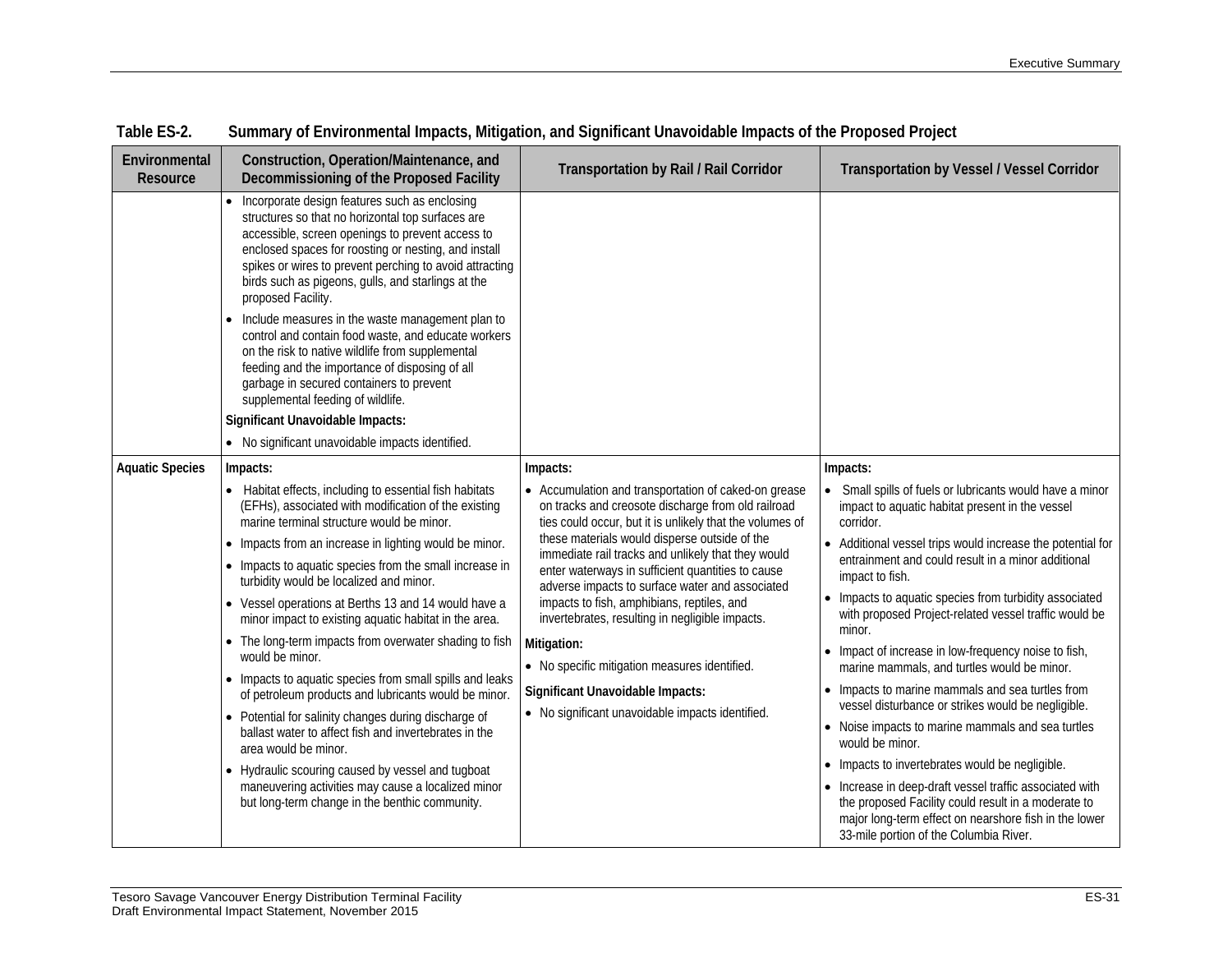| Environmental<br>Resource | Construction, Operation/Maintenance, and<br>Decommissioning of the Proposed Facility                                                                                                                                                                                                                                                  | Transportation by Rail / Rail Corridor | <b>Transportation by Vessel / Vessel Corridor</b>                                                                                                                                                                                                                                                                                                               |
|---------------------------|---------------------------------------------------------------------------------------------------------------------------------------------------------------------------------------------------------------------------------------------------------------------------------------------------------------------------------------|----------------------------------------|-----------------------------------------------------------------------------------------------------------------------------------------------------------------------------------------------------------------------------------------------------------------------------------------------------------------------------------------------------------------|
|                           | • Impacts to fish and marine mammals from underwater<br>noise generated from upland impact and vibratory<br>pile-driving activities would be minor to moderate.                                                                                                                                                                       |                                        | • Increase in deep-draft vessel traffic and associated<br>increase in vessel wakes could result in a moderate to<br>major long-term change to tidal wetlands, shallow                                                                                                                                                                                           |
|                           | • Impacts to water quality from increased turbidity and<br>hazardous material contamination are expected to be<br>minor to moderate.                                                                                                                                                                                                  |                                        | water, and tidal flats EFHs and thus the species that<br>rely on these habitats as well as wake stranding of<br>small or juvenile fish.                                                                                                                                                                                                                         |
|                           | Mitigation:                                                                                                                                                                                                                                                                                                                           |                                        | Mitigation:                                                                                                                                                                                                                                                                                                                                                     |
|                           | • Install erosion control barriers (silt fencing with<br>filtration fabric keyed in at ground surface; possibly<br>straw wattles) during installation of ground<br>improvements at the marine terminal at the top of the<br>embankment to prevent flow of silt-laden water from<br>stone column installation into the Columbia River. |                                        | • Develop mitigation for wake stranding and wake effect<br>impacts in consultation with appropriate state and/or<br>federal agencies. Examples might include addition of<br>fine-scale beach features such as strategically placed<br>logs or vegetation in susceptible areas to provide<br>refugia from wakes for habitat types important to<br>juvenile fish. |
|                           | Install monitoring wells downslope from stone column<br>and jet grout column installation areas to monitor<br>water quality during the installation of ground<br>improvements to detect high pH or high sulfate                                                                                                                       |                                        | • Reduce vessel transit speeds in areas that are more<br>susceptible to wake stranding of juvenile fish due to<br>shoreline geomorphology (e.g., near Sauvie Island).                                                                                                                                                                                           |
|                           | content water that could be generated during<br>installation.                                                                                                                                                                                                                                                                         |                                        | • Make immediate notification to the Washington<br>Military Department's Emergency Management                                                                                                                                                                                                                                                                   |
|                           | Make immediate notification to the Washington<br>Military Department's Emergency Management<br>Division and to the WDFW Region 5 Habitat Program<br>Manager if, at any time, as a result of Project<br>activities, fish are observed in distress, a fish kill                                                                         |                                        | Division and to the WDFW Region 5 Habitat Program<br>Manager if at any time as a result of project activities,<br>fish are observed in distress, a fish kill occurs, or<br>water quality problems develop (including equipment<br>leaks or spills).                                                                                                             |
|                           | occurs, or water quality problems develop (including                                                                                                                                                                                                                                                                                  |                                        | Significant Unavoidable Impacts:                                                                                                                                                                                                                                                                                                                                |
|                           | equipment leaks or spills).<br>• Revise the Marine Mammal Monitoring Plan (MMMP)<br>to include two additional observers to assist in<br>monitoring the 6-mile zone where marine mammals<br>could be affected by in-water vibratory pile driving.                                                                                      |                                        | • The increase in deep-draft vessel traffic associated<br>with the proposed Facility could result in a moderate<br>to major long-term effect on nearshore fish including<br>listed salmonids and eulachon species in the lower<br>33-mile portion (16%) of the Columbia River.                                                                                  |
|                           | • Use only spot lighting in the marine terminal loading<br>area during loading operations.                                                                                                                                                                                                                                            |                                        | • The increase in deep-draft vessel traffic and<br>associated increase in vessel wakes could reduce                                                                                                                                                                                                                                                             |
|                           | • In the event that a Site Certification Agreement (SCA)<br>is granted for the proposed Facility, EFSEC would<br>coordinate with appropriate agencies to review and<br>revise the MMMP before construction begins to<br>minimize impacts to marine mammals.                                                                           |                                        | vegetation communities, resulting in a moderate to<br>major long-term change to the resource, indirectly<br>affecting fish species that rely on these habitats to<br>complete their life cycle. The increase in deep-draft<br>vessel traffic and associated increase in vessel wakes                                                                            |

| Table ES-2. | Summary of Environmental Impacts, Mitigation, and Significant Unavoidable Impacts of the Proposed Project |  |  |  |  |
|-------------|-----------------------------------------------------------------------------------------------------------|--|--|--|--|
|-------------|-----------------------------------------------------------------------------------------------------------|--|--|--|--|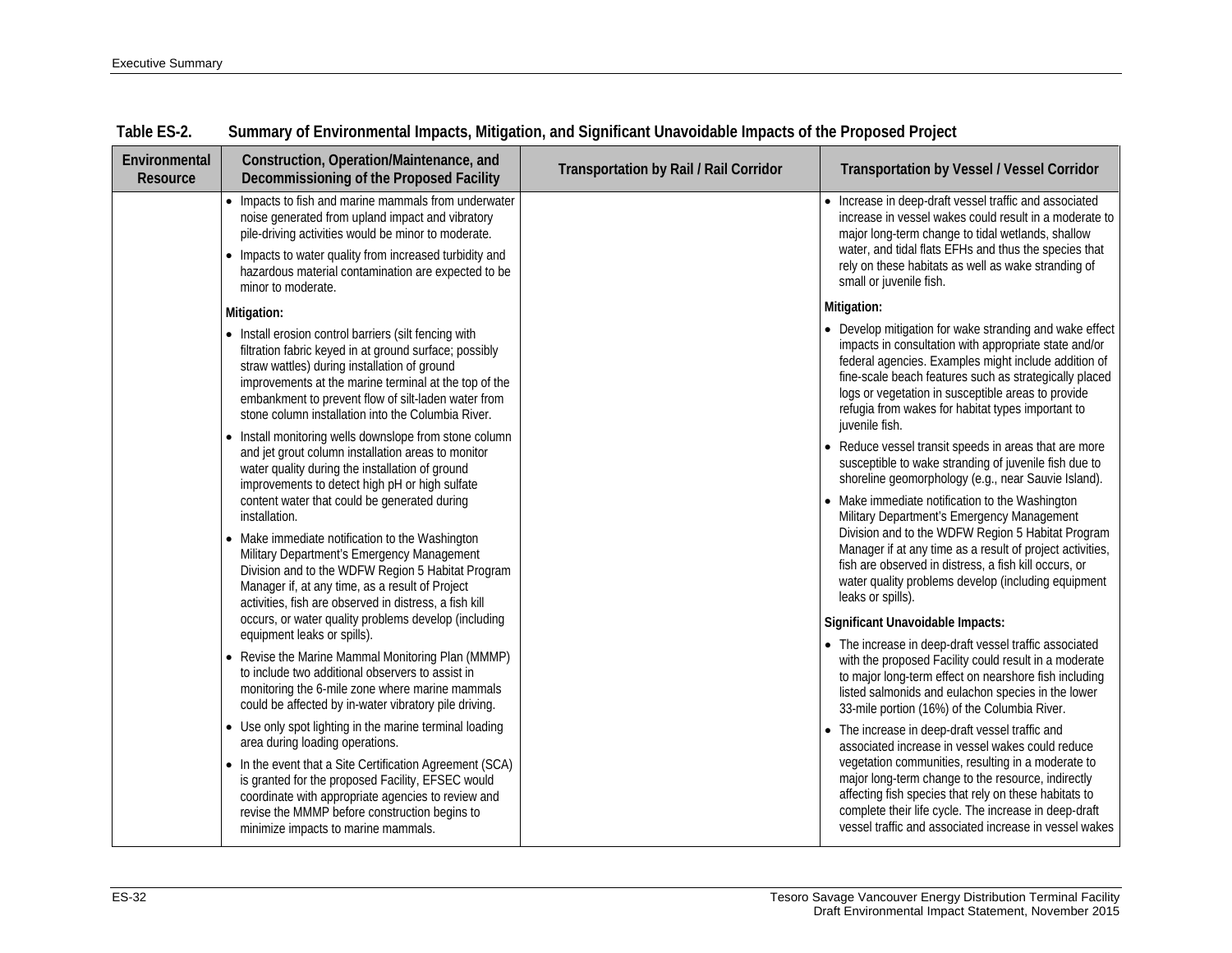| Environmental<br>Resource                 | Construction, Operation/Maintenance, and<br>Decommissioning of the Proposed Facility                                                                                                                                                                                                                                                                                                                                                                                                                                                                                                                                                                         | Transportation by Rail / Rail Corridor                                                                                                                                                                                                                                                                                                                                                                                                                                                                                                                                                                                                                                                                                                                                                                                           | <b>Transportation by Vessel / Vessel Corridor</b>                                                                                                                                                                                                                                                                                                                                                                                                                                                         |
|-------------------------------------------|--------------------------------------------------------------------------------------------------------------------------------------------------------------------------------------------------------------------------------------------------------------------------------------------------------------------------------------------------------------------------------------------------------------------------------------------------------------------------------------------------------------------------------------------------------------------------------------------------------------------------------------------------------------|----------------------------------------------------------------------------------------------------------------------------------------------------------------------------------------------------------------------------------------------------------------------------------------------------------------------------------------------------------------------------------------------------------------------------------------------------------------------------------------------------------------------------------------------------------------------------------------------------------------------------------------------------------------------------------------------------------------------------------------------------------------------------------------------------------------------------------|-----------------------------------------------------------------------------------------------------------------------------------------------------------------------------------------------------------------------------------------------------------------------------------------------------------------------------------------------------------------------------------------------------------------------------------------------------------------------------------------------------------|
|                                           | Significant Unavoidable Impacts:<br>• Overall, noise impacts to aquatic species (fish and<br>pinnipeds) from noise generated by pile driving would<br>be temporary and moderate.<br>• Impacts to water quality from increased turbidity and<br>hazardous material contamination during construction<br>are expected to be minor to moderate.                                                                                                                                                                                                                                                                                                                 |                                                                                                                                                                                                                                                                                                                                                                                                                                                                                                                                                                                                                                                                                                                                                                                                                                  | could result in a moderate to major long-term change<br>to tidal wetland, shallow water, and tidal flat EFHs.<br>• The approximately 223% increase in deep-draft<br>vessel traffic associated with the proposed Facility<br>could result in a moderate to major long-term effect to<br>nearshore fish in the lower 33-mile portion of the<br>Columbia River.                                                                                                                                              |
| Energy and<br>Natural<br><b>Resources</b> | Impacts:<br>• Construction of the proposed Facility would have a<br>negligible impact to local electricity supplies and<br>regional supplies of gasoline and diesel fuel, natural<br>gas, and construction materials.<br>Mitigation:<br>• Coordinate with NW Natural to perform a site-specific<br>evaluation to determine the actual physical and<br>financial aspects required for NW Natural to serve the<br>proposed Facility.<br>Significant Unavoidable Impacts:<br>• No significant unavoidable impacts identified.                                                                                                                                   | Impacts:<br>• Negligible impacts from small maintenance work, fuel<br>required for locomotives, and existing utilities to power<br>rail line signals and lights.<br>Mitigation:<br>• No specific mitigation measures identified.<br>Significant Unavoidable Impacts:<br>• No significant unavoidable impacts identified.                                                                                                                                                                                                                                                                                                                                                                                                                                                                                                         | Impacts:<br>• The one vessel (two trips) per day associated with the<br>proposed Facility would not likely impact the<br>availability of bunker fuels in the region, resulting in<br>negligible impacts.<br>Mitigation:<br>• No specific mitigation measures identified.<br>Significant Unavoidable Impacts:<br>• No significant unavoidable impacts identified.                                                                                                                                          |
| Environmental<br>Health                   | Impacts:<br>• Impacts to occupational health and safety during<br>construction of the proposed Facility would be minor.<br>• Impacts to onsite workers and the general public from<br>releases of previously contaminated areas during<br>construction of the proposed Facility would be minor.<br>• Impacts to workers and the public from exposure to<br>hazardous materials would be minor.<br>• In the unlikely event of a boiler or steam pipeline<br>explosion, environmental health impacts to workers<br>would be moderate to major if persons are present in<br>the event vicinity.<br>Mitigation:<br>• No specific mitigation measures identified. | Impacts:<br>• Impacts from accidents involving railroad employees<br>or members of the public along the rail corridor<br>currently occur, but the rail traffic generated by the<br>proposed Facility would represent a small fraction of<br>the overall number of trains using the entire rail<br>system. Impacts to environmental health from rail<br>transportation are expected to be minor for most<br>crossings but may be moderate for crossings with<br>existing elevated safety risks.<br>Mitigation:<br>• Further coordination should occur between EFSEC<br>and BNSF, UTC, and affected local jurisdictions to<br>determine if crossings along the rail corridor are<br>protected at the appropriate level.<br>Appropriate measures should be implemented to<br>prevent pedestrian and vehicular accidents, incidents, | Impacts:<br>• Impacts from a collision could result in injuries or<br>fatalities, which are considered to be moderate to<br>major impacts.<br>Mitigation:<br>• No specific mitigation measures identified.<br>Significant Unavoidable Impacts:<br>• Impacts from a vessel accident (e.g., collision) would<br>depend on the unique circumstance of the event and<br>may include, but would not necessarily result in,<br>injuries or fatalities, which are considered to be<br>moderate to major impacts. |

| Table ES-2. | Summary of Environmental Impacts, Mitigation, and Significant Unavoidable Impacts of the Proposed Project |  |  |  |  |
|-------------|-----------------------------------------------------------------------------------------------------------|--|--|--|--|
|             |                                                                                                           |  |  |  |  |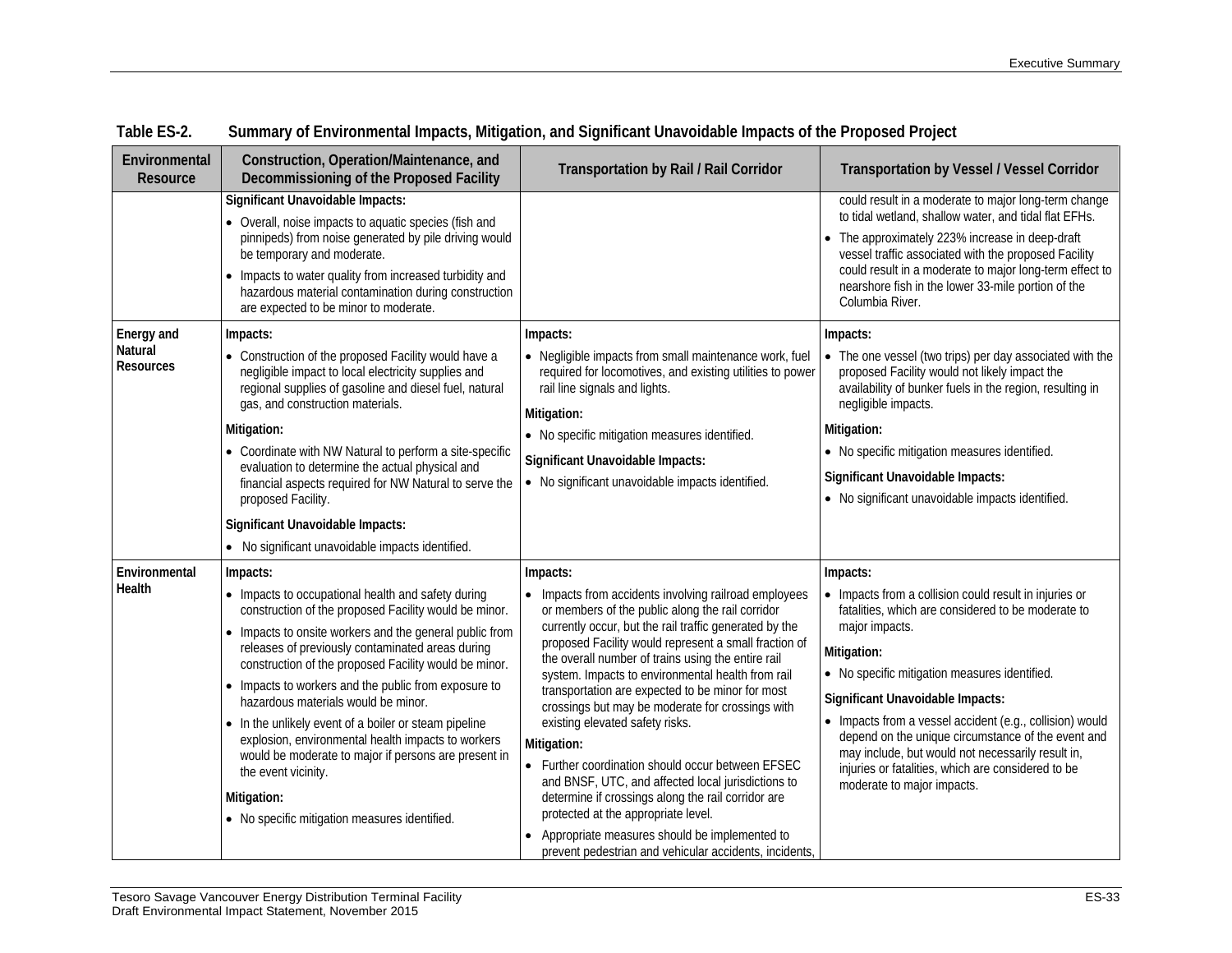| Environmental<br>Resource | Construction, Operation/Maintenance, and<br>Decommissioning of the Proposed Facility                                                                                                                                                  | <b>Transportation by Rail / Rail Corridor</b>                                                                                                                                                                                                                                                                                                                                                                                                                                                                                                                                                                                                                        | <b>Transportation by Vessel / Vessel Corridor</b>                                                                                   |
|---------------------------|---------------------------------------------------------------------------------------------------------------------------------------------------------------------------------------------------------------------------------------|----------------------------------------------------------------------------------------------------------------------------------------------------------------------------------------------------------------------------------------------------------------------------------------------------------------------------------------------------------------------------------------------------------------------------------------------------------------------------------------------------------------------------------------------------------------------------------------------------------------------------------------------------------------------|-------------------------------------------------------------------------------------------------------------------------------------|
|                           | <b>Significant Unavoidable Impacts:</b><br>• In the unlikely event of a boiler or steam pipeline<br>explosion, environmental health impacts to workers<br>would be moderate to major if persons are present in<br>the event vicinity. | injuries, and fatalities at passenger stations or at-<br>grade crossings along the inbound rail route in<br>consultation with EFSEC. Such measures include<br>installing signs, signals, or other visual devices to<br>warn of approaching trains; installing infrastructure at<br>pedestrian and vehicular crossings to improve the<br>safety of crossing railroad tracks; potential closures of<br>at-grade crossings and/or grade separation, and<br>installing fences to prohibit access to railroad tracks.<br>Significant Unavoidable Impacts:<br>• Impacts from a rail accident (e.g., collision) would<br>depend on the unique circumstance of the event and |                                                                                                                                     |
|                           |                                                                                                                                                                                                                                       | may include, but would not necessarily result in,<br>injuries or fatalities, which are considered to be<br>moderate to major impacts.                                                                                                                                                                                                                                                                                                                                                                                                                                                                                                                                |                                                                                                                                     |
| <b>Noise</b>              | Impacts:                                                                                                                                                                                                                              | Impacts:                                                                                                                                                                                                                                                                                                                                                                                                                                                                                                                                                                                                                                                             | Impacts:                                                                                                                            |
|                           | • Noise impacts during construction at the Tidewater<br>Office Building would be moderate to major and<br>temporary.                                                                                                                  | • Noise impacts from trains associated with the<br>proposed Facility would be minor to receptors located<br>along the rail lines.                                                                                                                                                                                                                                                                                                                                                                                                                                                                                                                                    | • Impacts from vessel traffic to noise receptors present<br>within and along the shoreline of the Columbia River<br>would be minor. |
|                           | • Noise impacts at the JWC dormitories from pile<br>driving and jet grouting would be moderate and<br>temporary.                                                                                                                      | • Vibration impacts from trains associated with the<br>proposed Facility would be negligible to minor to<br>receptors located along the rail lines.                                                                                                                                                                                                                                                                                                                                                                                                                                                                                                                  | Mitigation:<br>• No specific mitigation measures identified.                                                                        |
|                           | • Noise impacts to sensitive receptors from operation of<br>the proposed Facility would be negligible to minor.                                                                                                                       | Mitigation:<br>• Establish quiet zones where conditions allow and                                                                                                                                                                                                                                                                                                                                                                                                                                                                                                                                                                                                    | Significant Unavoidable Impacts:<br>• No significant unavoidable impacts identified.                                                |
|                           | Mitigation:<br>• Develop and implement a Construction<br>Communications Plan to inform the public and<br>commercial operators of construction activities.                                                                             | close or replace at-grade crossings with grade-<br>separated crossings to eliminate the need to sound<br>horns to provide a warning of the approaching train.<br>However, only the FRA can grant a quiet zone (BNSF<br>$2015$ ).                                                                                                                                                                                                                                                                                                                                                                                                                                     |                                                                                                                                     |
|                           | • Limit outdoor construction activity, including<br>construction staging, to between 7:00 am and<br>8:00 pm, 7 days a week.                                                                                                           | Reconstruct at-grade crossings to provide a grade<br>separation between rail and vehicular traffic to<br>eliminate noise from horns. See Section 3.14.5 for a                                                                                                                                                                                                                                                                                                                                                                                                                                                                                                        |                                                                                                                                     |
|                           | • House compressors and electric motors in metal-<br>framed and -sided buildings with sound insulation<br>designed into the wall thickness, as practicable.                                                                           | discussion on mitigation for at-grade crossings.<br>• Use wayside horns at the intersection instead of the<br>louder locomotive horn to substantially reduce noise.                                                                                                                                                                                                                                                                                                                                                                                                                                                                                                  |                                                                                                                                     |
|                           | • Construct noise barriers, such as temporary walls or<br>piles of excavated material, between noisy activities<br>and noise-sensitive receptors.                                                                                     | A wayside horn causes less noise impact by focusing<br>the warning sound only on the area where it is<br>needed, such as near residential areas.                                                                                                                                                                                                                                                                                                                                                                                                                                                                                                                     |                                                                                                                                     |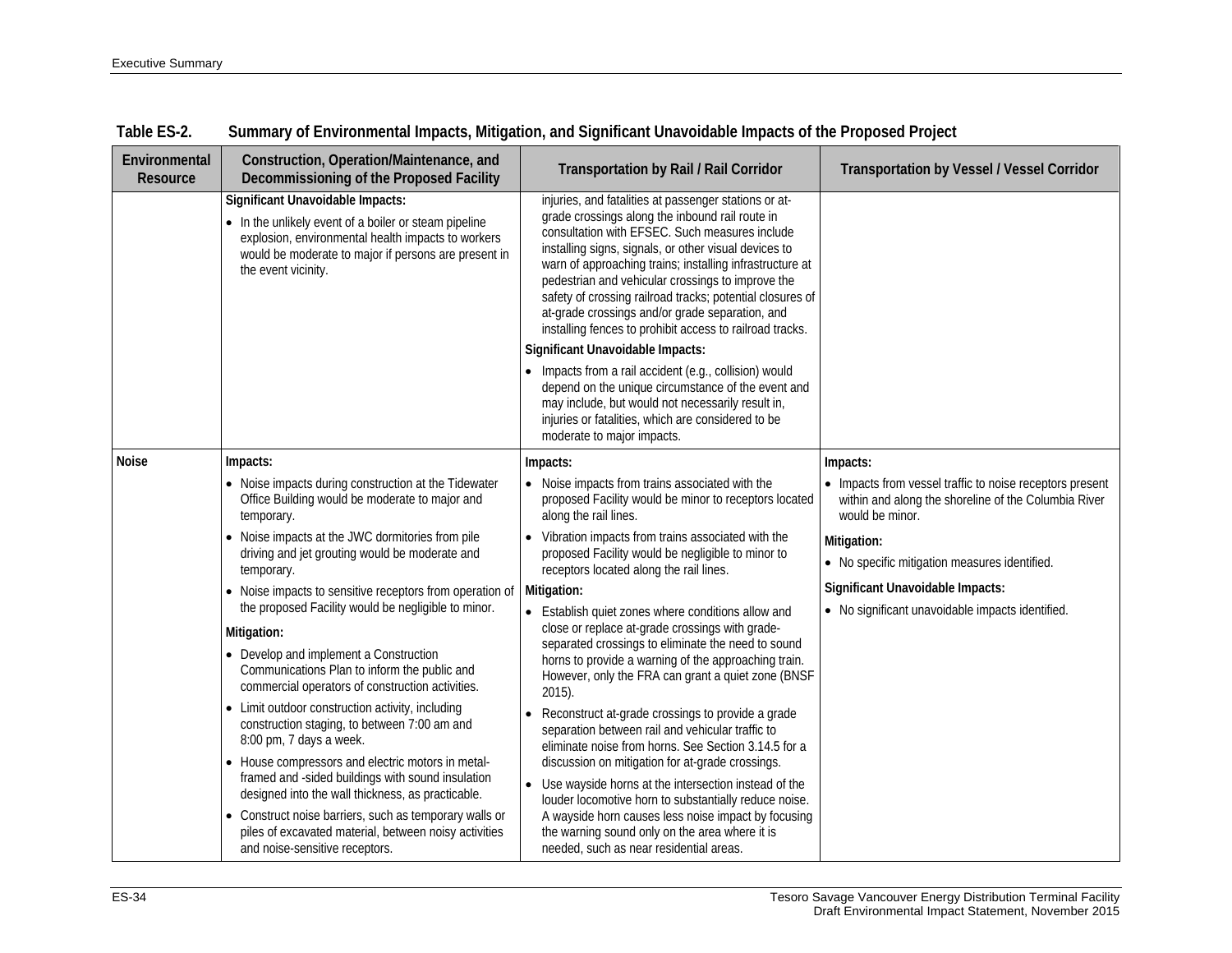| Environmental<br>Resource | Construction, Operation/Maintenance, and<br>Decommissioning of the Proposed Facility                                                                                                                                                                                                                                                                                                                                                                                                                                                                                                                                                                                                                                                                                                                                                                                          | <b>Transportation by Rail / Rail Corridor</b>                                                                                                                                                                                                                                                                                                                                                                                                                                                                                                                                                                                                                                                                                                                                           | Transportation by Vessel / Vessel Corridor |
|---------------------------|-------------------------------------------------------------------------------------------------------------------------------------------------------------------------------------------------------------------------------------------------------------------------------------------------------------------------------------------------------------------------------------------------------------------------------------------------------------------------------------------------------------------------------------------------------------------------------------------------------------------------------------------------------------------------------------------------------------------------------------------------------------------------------------------------------------------------------------------------------------------------------|-----------------------------------------------------------------------------------------------------------------------------------------------------------------------------------------------------------------------------------------------------------------------------------------------------------------------------------------------------------------------------------------------------------------------------------------------------------------------------------------------------------------------------------------------------------------------------------------------------------------------------------------------------------------------------------------------------------------------------------------------------------------------------------------|--------------------------------------------|
|                           | • Operate earth-moving equipment and site equipment<br>on the construction lot as far away from vibration- and<br>noise-sensitive sites as possible.<br>• Operate stationary construction equipment (e.g., air<br>compressors, portable or backup generators) as far<br>away from vibration- and noise-sensitive sites as<br>possible.<br>• Combine noisy operations to occur over the same<br>time period. The total noise level produced would not<br>be substantially greater than the level produced if the<br>operations were performed separately.<br>• Avoid use of an impact pile driver where possible in<br>noise- and vibration-sensitive areas. Drilled piles or<br>sonic or vibratory pile drivers are quieter and cause<br>lower vibration levels where the geological conditions<br>permit their use.<br>• Use specially quieted equipment such as quieted and | • Use ballast on a guideway to reduce train noise 3 dB<br>at grade and up to 5 dB on aerial structures.<br>• Install effective barriers to break the line of sight<br>between the noise source and the receiver which are<br>most effective when they are closest to either the<br>source or the receiver. If possible, acquire limited<br>property rights for the construction of sound barriers<br>at the receiver.<br>Specify equipment for grade-crossing signals that<br>$\bullet$<br>sets the level of the warning signal lower where<br>ambient noise is lower, that minimizes the signal<br>duration, and that minimizes signal noise in the<br>direction of noise-sensitive receivers.<br>Significant Unavoidable Impacts:<br>• No significant unavoidable impacts identified. |                                            |
|                           | enclosed air compressors and properly working<br>mufflers on engines.<br>• Phase construction clearing, earth-moving, and<br>ground-impacting operations so they do not occur in<br>the same time period within the same vicinity. Unlike<br>noise, the total vibration level produced could be<br>substantially less when each vibration source<br>operates separately.<br>• Effective barriers can break the line of sight between<br>the noise source and the receiver and are most<br>effective when they are closest to either the source or<br>the receiver. If possible, acquire limited property rights<br>for the construction of sound barriers at the receiver.                                                                                                                                                                                                    |                                                                                                                                                                                                                                                                                                                                                                                                                                                                                                                                                                                                                                                                                                                                                                                         |                                            |
|                           | Significant Unavoidable Impacts:<br>• Noise impacts at the Tidewater Office Building from<br>construction and decommissioning of the proposed<br>Facility are anticipated to be moderate to major and<br>would exceed the regulatory limit for a commercial<br>receiving property, but would be short term. Note,<br>however, that commercial area is not considered a<br>sensitive receptor for this study.                                                                                                                                                                                                                                                                                                                                                                                                                                                                  |                                                                                                                                                                                                                                                                                                                                                                                                                                                                                                                                                                                                                                                                                                                                                                                         |                                            |

**Table ES-2. Summary of Environmental Impacts, Mitigation, and Significant Unavoidable Impacts of the Proposed Project**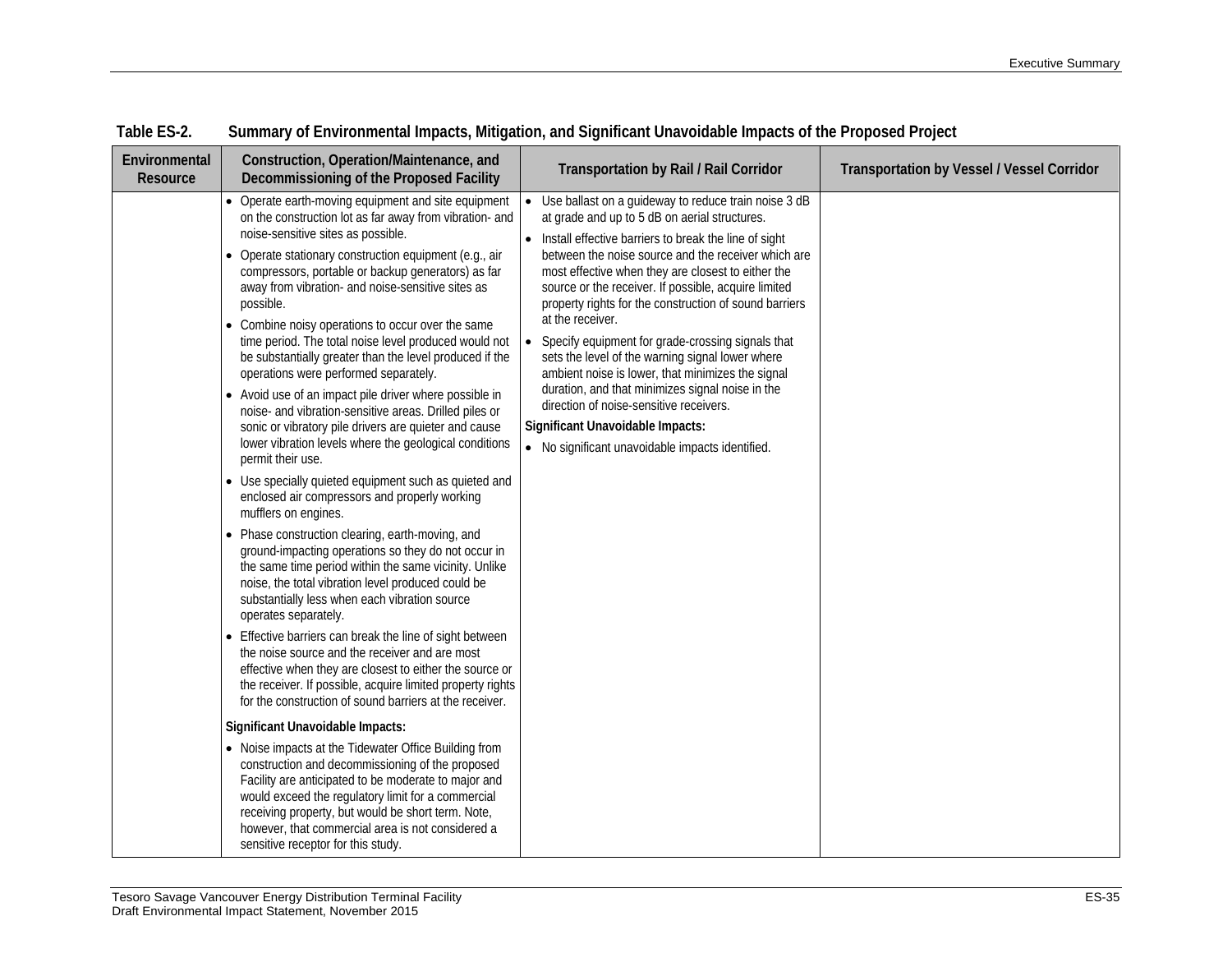| Environmental<br>Resource | Construction, Operation/Maintenance, and<br>Decommissioning of the Proposed Facility                                                                                                                                                                                                                                                                                    | Transportation by Rail / Rail Corridor                                                                          | <b>Transportation by Vessel / Vessel Corridor</b>                                                              |
|---------------------------|-------------------------------------------------------------------------------------------------------------------------------------------------------------------------------------------------------------------------------------------------------------------------------------------------------------------------------------------------------------------------|-----------------------------------------------------------------------------------------------------------------|----------------------------------------------------------------------------------------------------------------|
|                           | Noise impacts at the JWC from construction and<br>decommissioning of proposed Facility elements are<br>considered moderate but would be typical of a heavily<br>industrialized area (as the JWC is located within an<br>industrialized area classification). Noise impacts<br>would exceed the regulatory limit for a residential<br>receptor, but would be short term. |                                                                                                                 |                                                                                                                |
| Land and                  | Impacts:                                                                                                                                                                                                                                                                                                                                                                | Impacts:                                                                                                        | Impacts:                                                                                                       |
| <b>Shoreline Use</b>      | • The overall impact to land and shoreline use from the<br>proposed Facility would be minor.                                                                                                                                                                                                                                                                            | • Because no additional land would be acquired along<br>the rail corridor for new or expanded rail facilities   | • Negligible impacts since the navigation channel and<br>adjacent land uses are not expected to change as a    |
|                           | • Impacts within the riparian management area and<br>frequently flooded area would be minor.                                                                                                                                                                                                                                                                            | directly related to the proposed Facility, land use<br>impacts would be negligible.                             | result of the shipping traffic associated with the<br>proposed Facility.                                       |
|                           | Mitigation:                                                                                                                                                                                                                                                                                                                                                             | Minor impacts from the four trains per day that would<br>serve the proposed Facility could affect existing land | Mitigation:                                                                                                    |
|                           | • No specific mitigation measures identified.                                                                                                                                                                                                                                                                                                                           | uses located along the rail corridor due to increased                                                           | • No specific mitigation measures identified.                                                                  |
|                           | Significant Unavoidable Impacts:                                                                                                                                                                                                                                                                                                                                        | rail traffic and associated noise.                                                                              | Significant Unavoidable Impacts:                                                                               |
|                           | • No significant unavoidable impacts identified.                                                                                                                                                                                                                                                                                                                        | Mitigation:                                                                                                     | • No significant unavoidable impacts identified.                                                               |
|                           |                                                                                                                                                                                                                                                                                                                                                                         | • No specific mitigation measures identified.                                                                   |                                                                                                                |
|                           |                                                                                                                                                                                                                                                                                                                                                                         | Significant Unavoidable Impacts:                                                                                |                                                                                                                |
|                           |                                                                                                                                                                                                                                                                                                                                                                         | • No significant unavoidable impacts identified.                                                                |                                                                                                                |
| <b>Visual Resources</b>   | Impacts:                                                                                                                                                                                                                                                                                                                                                                | Impacts:                                                                                                        | Impacts:                                                                                                       |
|                           | • Minor visual impacts during construction from<br>changes to the visual setting near the proposed                                                                                                                                                                                                                                                                      | • Increase in the frequency and the length of time that<br>viewers see rail traffic would be a minor impact.    | • Increase in the frequency and the length of time that<br>viewers see vessel traffic would be a minor impact. |
|                           | Facility would result from the presence of construction<br>workers, equipment, vehicles, lighting, and partially                                                                                                                                                                                                                                                        | Mitigation:                                                                                                     | Mitigation:                                                                                                    |
|                           | constructed structures.                                                                                                                                                                                                                                                                                                                                                 | • No specific mitigation measures identified.                                                                   | • No specific mitigation measures identified.                                                                  |
|                           | The proposed Facility would create little contrast to                                                                                                                                                                                                                                                                                                                   | Significant Unavoidable Impacts:                                                                                | Significant Unavoidable Impacts:                                                                               |
|                           | the existing altered environment; therefore, the<br>impacts to visual resources from the proposed Project<br>would be minor.                                                                                                                                                                                                                                            | • No significant unavoidable impacts identified.                                                                | • No significant unavoidable impacts identified.                                                               |
|                           | Mitigation:                                                                                                                                                                                                                                                                                                                                                             |                                                                                                                 |                                                                                                                |
|                           | • No specific mitigation measures identified.                                                                                                                                                                                                                                                                                                                           |                                                                                                                 |                                                                                                                |
|                           | Significant Unavoidable Impacts:                                                                                                                                                                                                                                                                                                                                        |                                                                                                                 |                                                                                                                |
|                           | • No significant unavoidable impacts identified.                                                                                                                                                                                                                                                                                                                        |                                                                                                                 |                                                                                                                |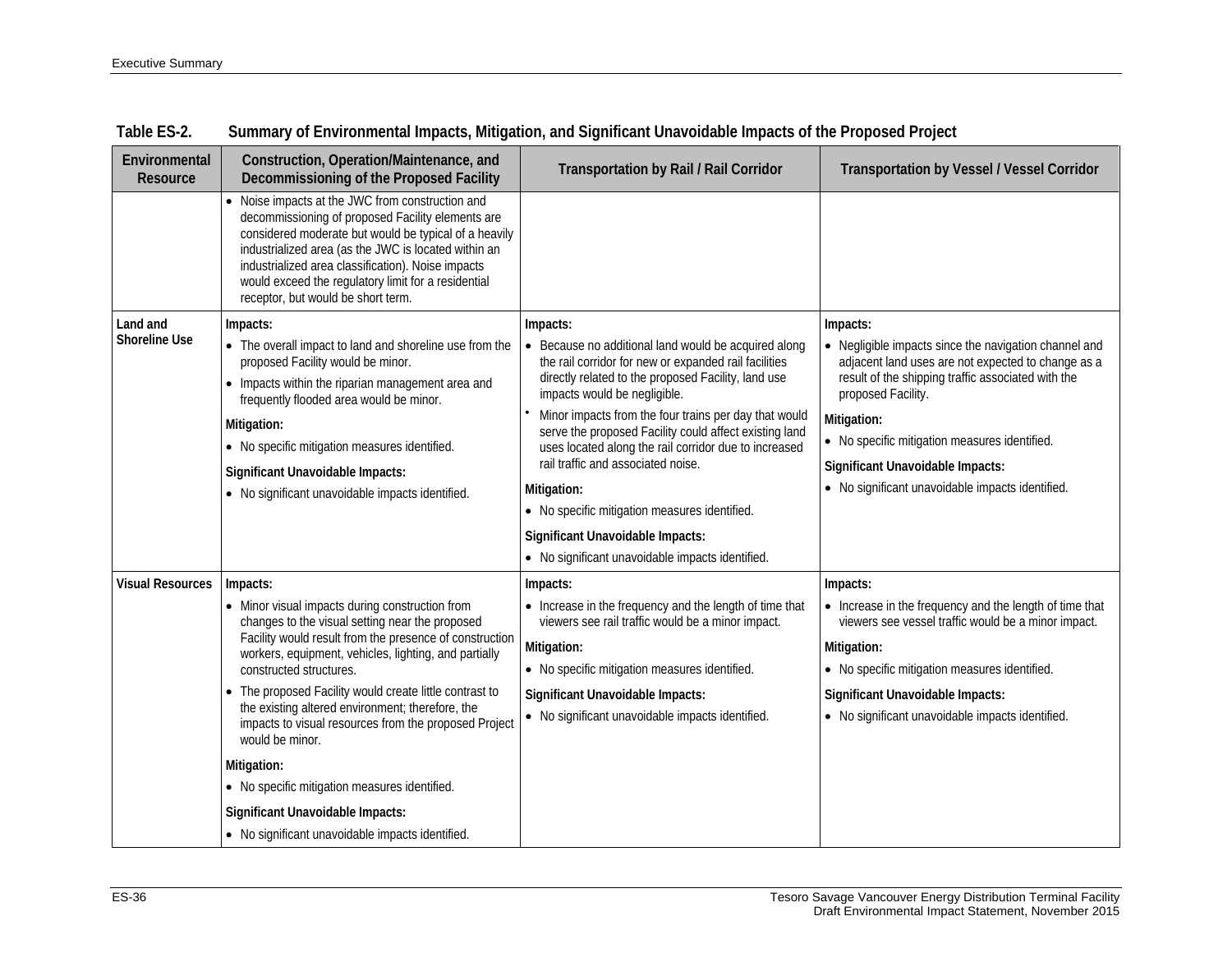| Environmental<br>Resource                    | Construction, Operation/Maintenance, and<br>Decommissioning of the Proposed Facility                                                                                                                                                                                                                                                                                                                                                                                                                                                                                                                                                                                                                                                                                                                                                                                                                                                                                                                                                                                                                                                                                                                                                                                                                                                                                | <b>Transportation by Rail / Rail Corridor</b>                                                                                                                                                                                                                                                                                                                                                                                                                              | <b>Transportation by Vessel / Vessel Corridor</b>                                                                                                                                                                                                                                                                                                                                                                                                                                                                                                                                                                                                                                                                                                                                           |
|----------------------------------------------|---------------------------------------------------------------------------------------------------------------------------------------------------------------------------------------------------------------------------------------------------------------------------------------------------------------------------------------------------------------------------------------------------------------------------------------------------------------------------------------------------------------------------------------------------------------------------------------------------------------------------------------------------------------------------------------------------------------------------------------------------------------------------------------------------------------------------------------------------------------------------------------------------------------------------------------------------------------------------------------------------------------------------------------------------------------------------------------------------------------------------------------------------------------------------------------------------------------------------------------------------------------------------------------------------------------------------------------------------------------------|----------------------------------------------------------------------------------------------------------------------------------------------------------------------------------------------------------------------------------------------------------------------------------------------------------------------------------------------------------------------------------------------------------------------------------------------------------------------------|---------------------------------------------------------------------------------------------------------------------------------------------------------------------------------------------------------------------------------------------------------------------------------------------------------------------------------------------------------------------------------------------------------------------------------------------------------------------------------------------------------------------------------------------------------------------------------------------------------------------------------------------------------------------------------------------------------------------------------------------------------------------------------------------|
| Recreation                                   | Impacts:<br>• Roadway traffic impacts due to proposed Project<br>construction are not expected to create noticeable<br>delays, resulting in minor impacts to access to nearby<br>recreation areas.<br>• Construction noise impacts from impact pile driving to<br>hunters and other recreationists at Shillapoo Wildlife<br>Area - Vancouver Unit (closest to the proposed<br>Facility) would be minor.<br>• Visual impacts to recreational resources within the<br>proposed Facility study area during construction<br>would be minor and temporary.<br>• Impact from changes in the quality of recreation due<br>to odors or noise may be experienced by some<br>recreationists and would be minor.<br>Mitigation:<br>• Distribute the proposed schedule of construction<br>activities to all potentially affected recreational sites<br>within the proposed Facility study area, so<br>recreationists are aware of construction-related<br>disruptions and can schedule activities accordingly to<br>avoid disruption.<br>• Schedule quiet times (breaks in impact driving<br>construction activities) to occur during some periods<br>that correspond to hunting seasons at Shillapoo<br>Wildlife Area - Vancouver Unit and make hunters<br>aware of these quiet times.<br>Significant Unavoidable Impacts:<br>• No significant unavoidable impacts identified. | Impacts:<br>• Delay experienced by visitors to recreation areas<br>caused by at-grade crossings would be minor.<br>• Minor increase in air emissions to Class I Wilderness<br>Areas close to the rail route (e.g., Glacier National<br>Park) would result in minor impacts to recreationists<br>using these areas.<br>Mitigation:<br>• No specific mitigation measures identified.<br>Significant Unavoidable Impacts:<br>• No significant unavoidable impacts identified. | Impacts:<br>• Visual impacts to recreationists from additional<br>vessels associated with the proposed Facility,<br>including an increase in the frequency and length of<br>time that viewers see vessel traffic, would be minor.<br>• Minor impacts from seasonal commercial /<br>recreational fishing vessel conflicts are expected.<br>Mitigation:<br>• Provide financial support for existing boater<br>educational efforts being conducted by organizations<br>such as USCG Auxiliary - Buoy 10 Task Force and<br>the numerous sheriff department marine patrols along<br>the vessel corridor to help avoid commercial vessel /<br>recreational boat conflicts during peak fishing<br>seasons.<br>Significant Unavoidable Impacts:<br>• No significant unavoidable impacts identified. |
| Historic and<br>Cultural<br><b>Resources</b> | Impacts:<br>• The proposed Facility study area has no known<br>recorded archaeological resources, historic<br>resources, so no impacts would occur.<br>• Potential impacts to U&A areas may occur through<br>reduced access to tribal fishing areas near the                                                                                                                                                                                                                                                                                                                                                                                                                                                                                                                                                                                                                                                                                                                                                                                                                                                                                                                                                                                                                                                                                                        | Impacts:<br>• Impacts to Traditional Cultural Properties (TCPs) and<br>historic resources inside and outside of Washington<br>would be minor.<br>• Minor impacts caused by an increase in rail traffic<br>could impact treaty rights if it were to reduce access<br>to U&A areas.                                                                                                                                                                                          | Impacts:<br>• Impacts to TCPs and historic resources inside and<br>outside of Washington would be minor.<br>• Minor impacts may include a temporary halt to fishing<br>by tribal members in the vicinity when vessels are<br>moving through the area, which could lead to a minor<br>reduction in a day's catch volume.                                                                                                                                                                                                                                                                                                                                                                                                                                                                     |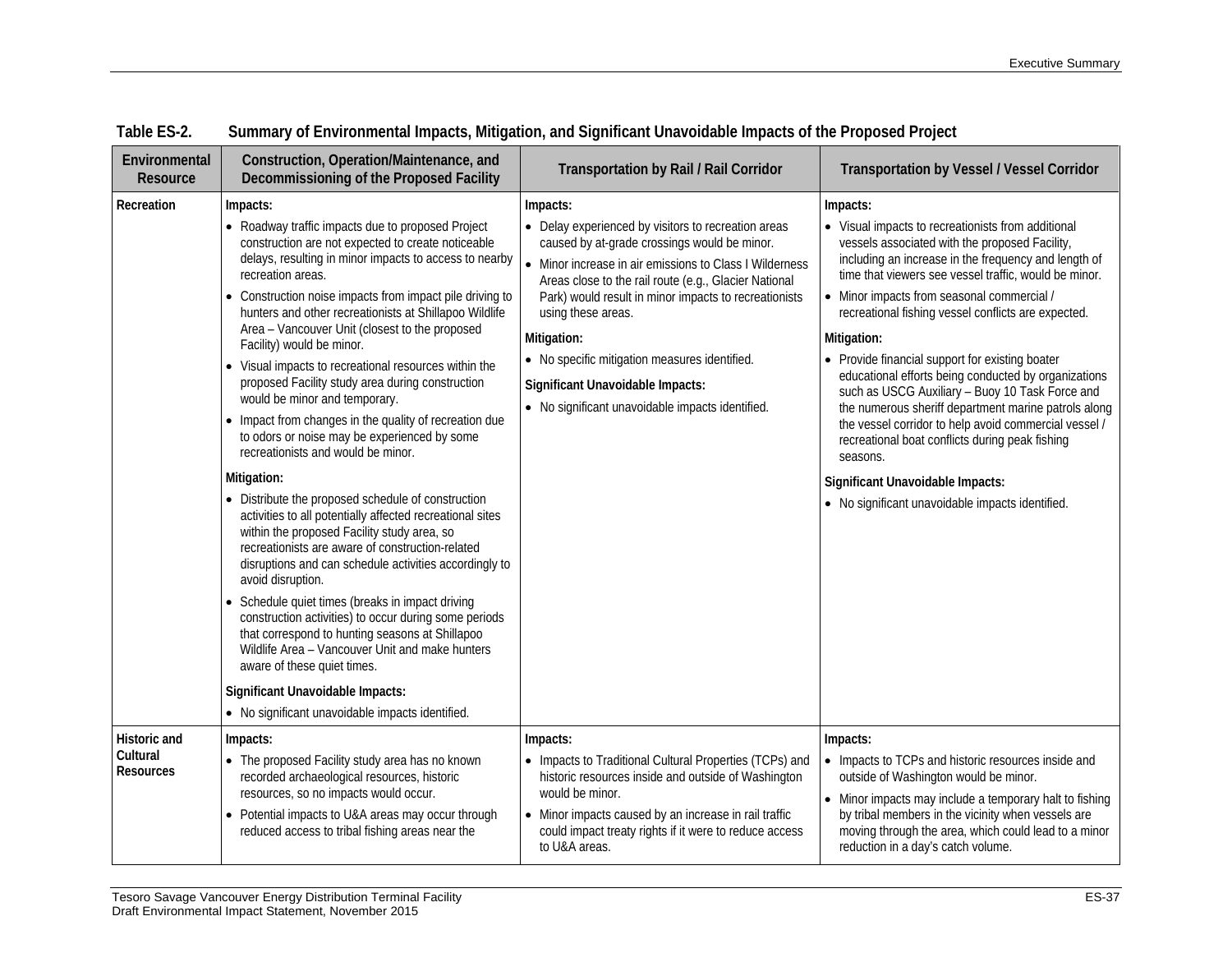| Environmental<br>Resource | Construction, Operation/Maintenance, and<br>Decommissioning of the Proposed Facility                                                                                                                                                                                                                                                                                                                                                                                                                                                                                                                                                                                                                                                                                                                                                                                                                                                                                                          | <b>Transportation by Rail / Rail Corridor</b>                                                                                                                                                                                                                                                                                                                                                                                                                                                                                                                                                                                                                                                                                                               | <b>Transportation by Vessel / Vessel Corridor</b>                                                                                                                                                                                                                                                                                                                                                                                                                                                                                                                                                                                                                                                                                                                                                                           |
|---------------------------|-----------------------------------------------------------------------------------------------------------------------------------------------------------------------------------------------------------------------------------------------------------------------------------------------------------------------------------------------------------------------------------------------------------------------------------------------------------------------------------------------------------------------------------------------------------------------------------------------------------------------------------------------------------------------------------------------------------------------------------------------------------------------------------------------------------------------------------------------------------------------------------------------------------------------------------------------------------------------------------------------|-------------------------------------------------------------------------------------------------------------------------------------------------------------------------------------------------------------------------------------------------------------------------------------------------------------------------------------------------------------------------------------------------------------------------------------------------------------------------------------------------------------------------------------------------------------------------------------------------------------------------------------------------------------------------------------------------------------------------------------------------------------|-----------------------------------------------------------------------------------------------------------------------------------------------------------------------------------------------------------------------------------------------------------------------------------------------------------------------------------------------------------------------------------------------------------------------------------------------------------------------------------------------------------------------------------------------------------------------------------------------------------------------------------------------------------------------------------------------------------------------------------------------------------------------------------------------------------------------------|
|                           | proposed Facility marine terminal, resulting in minor<br>impacts.<br>Mitigation:<br>• In the event of an unanticipated discovery during<br>construction activities, the Cultural Resources<br>Inadvertent Discovery Plan (Flint 2015) would be<br>followed. The steps outlined in the plan serve to<br>minimize damage to any inadvertently discovered<br>archaeological resources during ground-disturbing<br>activities, which may include small, deeply buried,<br>and/or widely dispersed historic or precontact cultural<br>materials. Steps included in the plan outline<br>applicable state laws and regulations, previous data<br>collected, stop-work and notification protocols for<br>inadvertently discovered archaeological resources<br>and human remains, discovery protection measures,<br>documentation by professional archaeologists,<br>monitoring of operations and emergency response<br>activities, and notification contact list.<br>Significant Unavoidable Impacts: | Mitigation:<br>• EFSEC will work with Indian tribes to determine<br>access points and travel routes to U&A fishing<br>grounds along the rail routes. This information will be<br>used to assess whether unit train or vessel timing<br>restrictions should be or could be implemented to<br>reduce impacts to U&A access points and travel<br>routes during certain times of the year.<br>Significant Unavoidable Impacts:<br>• No significant unavoidable impacts identified.                                                                                                                                                                                                                                                                              | • Vessel traffic could reduce access to nearshore<br>marine fisheries because tribal fishers may not be<br>able to cross the bar at the time of a vessel moving<br>into or out of the navigation channel, resulting in minor<br>impacts.<br>Mitigation:<br>• EFSEC will work with Indian tribes to determine<br>access points and travel routes to U&A fishing<br>grounds along the vessel routes to and from the Port<br>from the Washington-Idaho border to the mouth of the<br>Columbia River. This information will be used to<br>assess whether unit train or vessel timing restrictions<br>should be or could be implemented to reduce impacts<br>to U&A access points and travel routes during certain<br>times of the year.<br>Significant Unavoidable Impacts:<br>• No significant unavoidable impacts identified. |
|                           | • No significant unavoidable impacts identified.                                                                                                                                                                                                                                                                                                                                                                                                                                                                                                                                                                                                                                                                                                                                                                                                                                                                                                                                              |                                                                                                                                                                                                                                                                                                                                                                                                                                                                                                                                                                                                                                                                                                                                                             |                                                                                                                                                                                                                                                                                                                                                                                                                                                                                                                                                                                                                                                                                                                                                                                                                             |
| Transportation            | Impacts:<br>• Impacts to roadways are expected to be minor.<br>• During the relocation process of Terminal 5 racks,<br>impacts to rail transportation would be negligible.<br>• During operation of the proposed Facility, the impact<br>to rail transportation would be negligible.<br>• The use of Berth 13 is expected to result in minor<br>impacts to vessel traffic in the vicinity of the marine<br>terminal facility.<br>Mitigation:<br>• No specific mitigation measures identified.<br>Significant Unavoidable Impacts:<br>• No significant unavoidable impacts identified.                                                                                                                                                                                                                                                                                                                                                                                                         | Impacts:<br>• The addition of rail traffic associated with the<br>proposed Facility would cause some segments of rail<br>lines to approach or exceed capacity, resulting in<br>moderate to major impacts.<br>• Impacts to motorists from delays at at-grade<br>crossings resulting from rail transportation associated<br>with the proposed Facility could be moderate to<br>major.<br>Approximately 26 existing state highway locations<br>along inbound and outbound rail routes are<br>operationally sensitive to increases in train traffic and<br>would experience increases in rail traffic as a result of<br>proposed Facility operation.<br>• New tank cars would be heavier than existing tank<br>cars due to the added weight of safety features, | Impacts:<br>• The projected future volume of vessel traffic is<br>substantially below the capacity of the navigation<br>system, and the impact is considered to be minor.<br>Mitigation:<br>• No specific mitigation measures identified.<br>Significant Unavoidable Impacts:<br>• No significant unavoidable impacts identified.                                                                                                                                                                                                                                                                                                                                                                                                                                                                                           |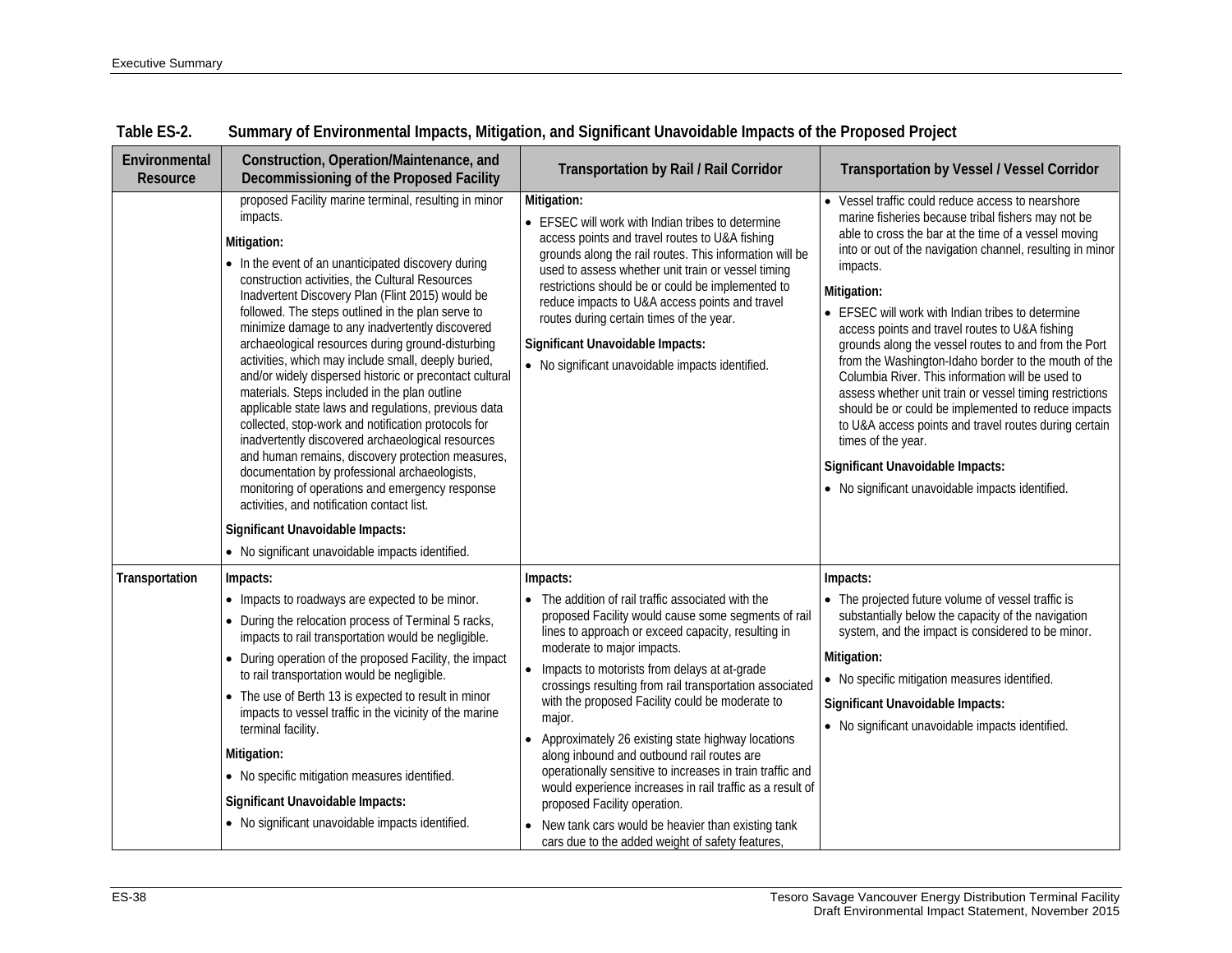| Environmental<br>Resource | Construction, Operation/Maintenance, and<br>Decommissioning of the Proposed Facility | <b>Transportation by Rail / Rail Corridor</b>                                                                                                                                                                                                                                                                                                                                                                                                                                                                                                                                                                                                                                                                                                                      | <b>Transportation by Vessel / Vessel Corridor</b> |
|---------------------------|--------------------------------------------------------------------------------------|--------------------------------------------------------------------------------------------------------------------------------------------------------------------------------------------------------------------------------------------------------------------------------------------------------------------------------------------------------------------------------------------------------------------------------------------------------------------------------------------------------------------------------------------------------------------------------------------------------------------------------------------------------------------------------------------------------------------------------------------------------------------|---------------------------------------------------|
|                           |                                                                                      | which could increase the rate of maintenance and<br>repairs for rail tracks.<br>Mitigation:<br>• BNSF, UTC, WSDOT, and affected local jurisdictions<br>should coordinate to identify the need for, and<br>feasibility of, constructing new grade-separated<br>railroad crossings in areas along the proposed rail<br>routes where excessive gate downtimes and                                                                                                                                                                                                                                                                                                                                                                                                     |                                                   |
|                           |                                                                                      | vehicular delays are anticipated.<br>• UTC, WSDOT, and affected local jurisdictions should<br>coordinate to evaluate railroad crossing locations that<br>are considered by WSDOT to be operationally<br>sensitive to increases in train traffic to identify<br>appropriate mitigation measures, possibly including<br>upgrading passive crossings to active safety<br>crossings, rerouting high-traffic routes to use existing<br>grade-separated crossings, adding U-turns to allow<br>drivers to easily access alternate routes, and/or<br>installing grade-separated crossings (bridge or<br>underpass).<br>• Both of these studies should be modeled after and                                                                                                 |                                                   |
|                           |                                                                                      | coordinated with the study to be undertaken by the<br>Washington State Legislature's Joint Transportation<br>Committee (JTC) to investigate road-rail conflicts in<br>Washington cities.                                                                                                                                                                                                                                                                                                                                                                                                                                                                                                                                                                           |                                                   |
|                           |                                                                                      | Significant Unavoidable Impacts:<br>• Rail transportation associated with the proposed<br>Facility would result in incremental additional delay<br>caused by gate downtime at 200 roadway-railroad at-<br>grade crossings along the 445-mile Columbia River<br>Alignment. The total duration of gate downtime delay<br>caused by a single train at each crossing, including<br>the time needed to raise and lower the gate, is just<br>over 5 minutes. When accounting for all of the<br>proposed trains, the combined gate downtime delay<br>at each at-grade crossing would be between 21 and<br>41 minutes per vehicle each day if a single vehicle<br>encountered all trains in the same day. This amount<br>represents an increase of between 15% and 26%, as |                                                   |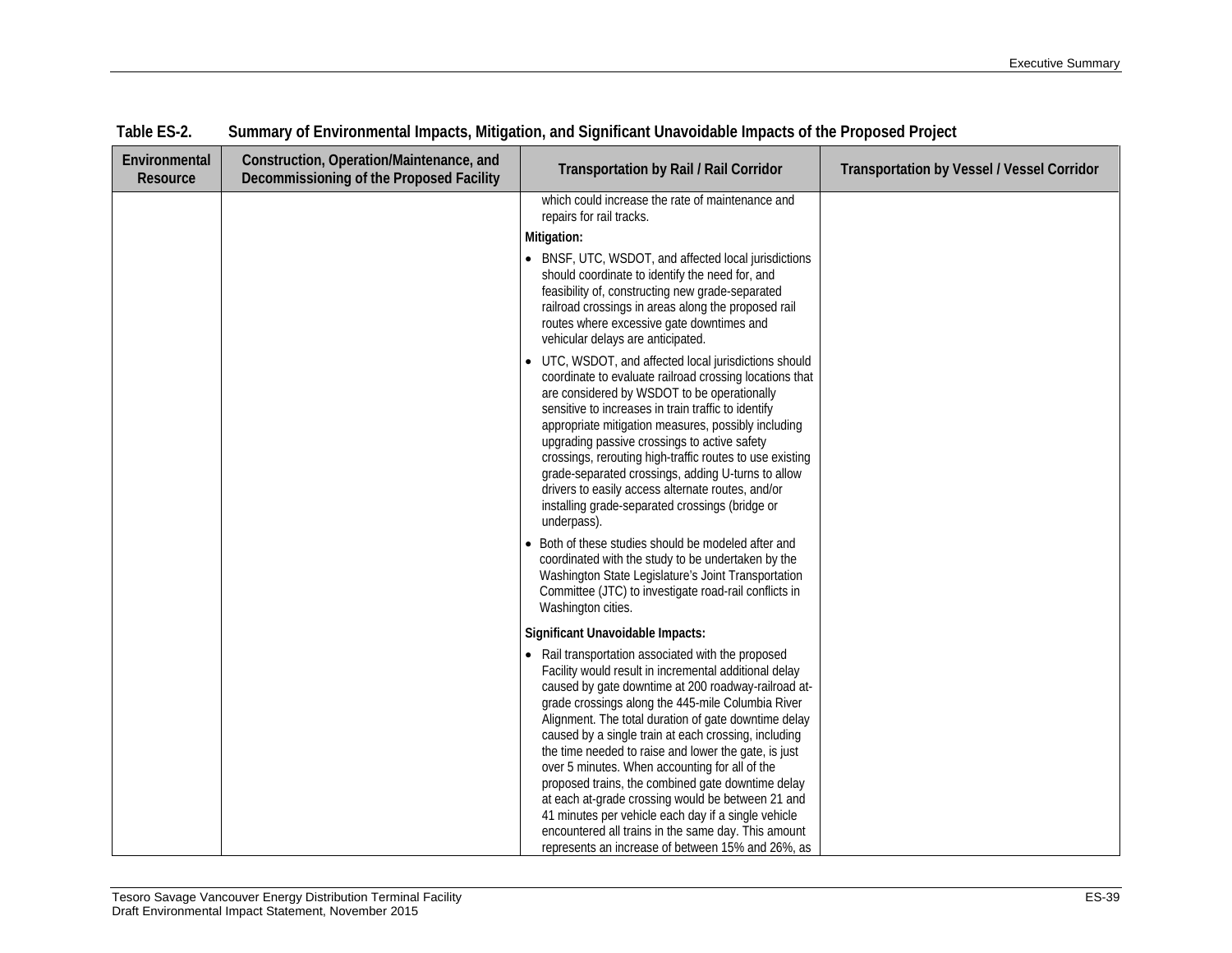| Environmental<br>Resource               | Construction, Operation/Maintenance, and<br>Decommissioning of the Proposed Facility                                                                                                                                                                                                                                                                                                                                                                                                                                                | <b>Transportation by Rail / Rail Corridor</b>                                                                                                                                                                                                                                                                                                                                                                                                                                                                                                                                                                                                                                                                                                                                                                                                                                                                                                                                                                                                                                                                                                                                                                                                                                                                         | <b>Transportation by Vessel / Vessel Corridor</b>                                                                                                                                                                                                                                   |
|-----------------------------------------|-------------------------------------------------------------------------------------------------------------------------------------------------------------------------------------------------------------------------------------------------------------------------------------------------------------------------------------------------------------------------------------------------------------------------------------------------------------------------------------------------------------------------------------|-----------------------------------------------------------------------------------------------------------------------------------------------------------------------------------------------------------------------------------------------------------------------------------------------------------------------------------------------------------------------------------------------------------------------------------------------------------------------------------------------------------------------------------------------------------------------------------------------------------------------------------------------------------------------------------------------------------------------------------------------------------------------------------------------------------------------------------------------------------------------------------------------------------------------------------------------------------------------------------------------------------------------------------------------------------------------------------------------------------------------------------------------------------------------------------------------------------------------------------------------------------------------------------------------------------------------|-------------------------------------------------------------------------------------------------------------------------------------------------------------------------------------------------------------------------------------------------------------------------------------|
|                                         |                                                                                                                                                                                                                                                                                                                                                                                                                                                                                                                                     | compared to existing gate downtime delay at at-grade<br>rail crossings caused by existing rail traffic.<br>An increase in train traffic may cause some rail<br>segments to approach or exceed capacity,<br>particularly in areas of high freight movements. For<br>these rail segments, similar impacts, including rail<br>congestion, resulting in delays and/or queues may<br>occur, resulting in moderate to major impacts to rail<br>transportation. However, in the event that mitigation<br>measures implemented to address rail congestion are<br>effective, this level of impact could be reduced to<br>minor or negligible levels.                                                                                                                                                                                                                                                                                                                                                                                                                                                                                                                                                                                                                                                                           |                                                                                                                                                                                                                                                                                     |
| <b>Public Services</b><br>and Utilities | Impacts:<br>• Fire or worker injury would result in minor impacts to<br>emergency and fire protection services.<br>• Impacts to security services from operation of the<br>proposed Facility would likely be minor, and no<br>impacts to police services are anticipated.<br>• Impacts to communication utility infrastructure and<br>service interruptions would be minor.<br>Mitigation:<br>• No specific mitigation measures identified.<br>Significant Unavoidable Impacts:<br>• No significant unavoidable impacts identified. | Impacts:<br>• Increase in vehicle delays at at-grade crossings<br>would cause a major impact to emergency and public<br>services.<br>Mitigation:<br>• Encourage BNSF to make SECURETRAK (a real-<br>time GIS tracking program for crude-by-rail trains for<br>use by state and/or regional fusion centers) available<br>to emergency response vehicles in areas with at-<br>grade crossings along the proposed rail route in<br>Washington. BNSF should provide grants to those<br>jurisdictions that would require technology upgrades<br>and training in order to effectively use<br>SECURETRAK.<br>Investigate the need for and feasibility of constructing<br>new grade-separated railroad crossings in cities<br>along the proposed rail route to reduce impacts to<br>emergency response times from increased train<br>traffic and excessive gate downtimes. Such studies<br>could be funded in part by BNSF as is currently being<br>done for a mayor-appointed task force conducting a<br>similar investigation in Edmonds, Washington (My<br>Edmonds News 2015). Study participants should<br>include BNSF, UTC, WSDOT, and affected local<br>jurisdictions and emergency responders. See Section<br>3.14.5 for a discussion on mitigation for at-grade<br>crossings. This study should be modeled after and | Impacts:<br>• Vessels associated with the proposed Facility would<br>result in no impacts to public services and utilities.<br>Mitigation:<br>• No specific mitigation measures identified.<br>Significant Unavoidable Impacts:<br>• No significant unavoidable impacts identified. |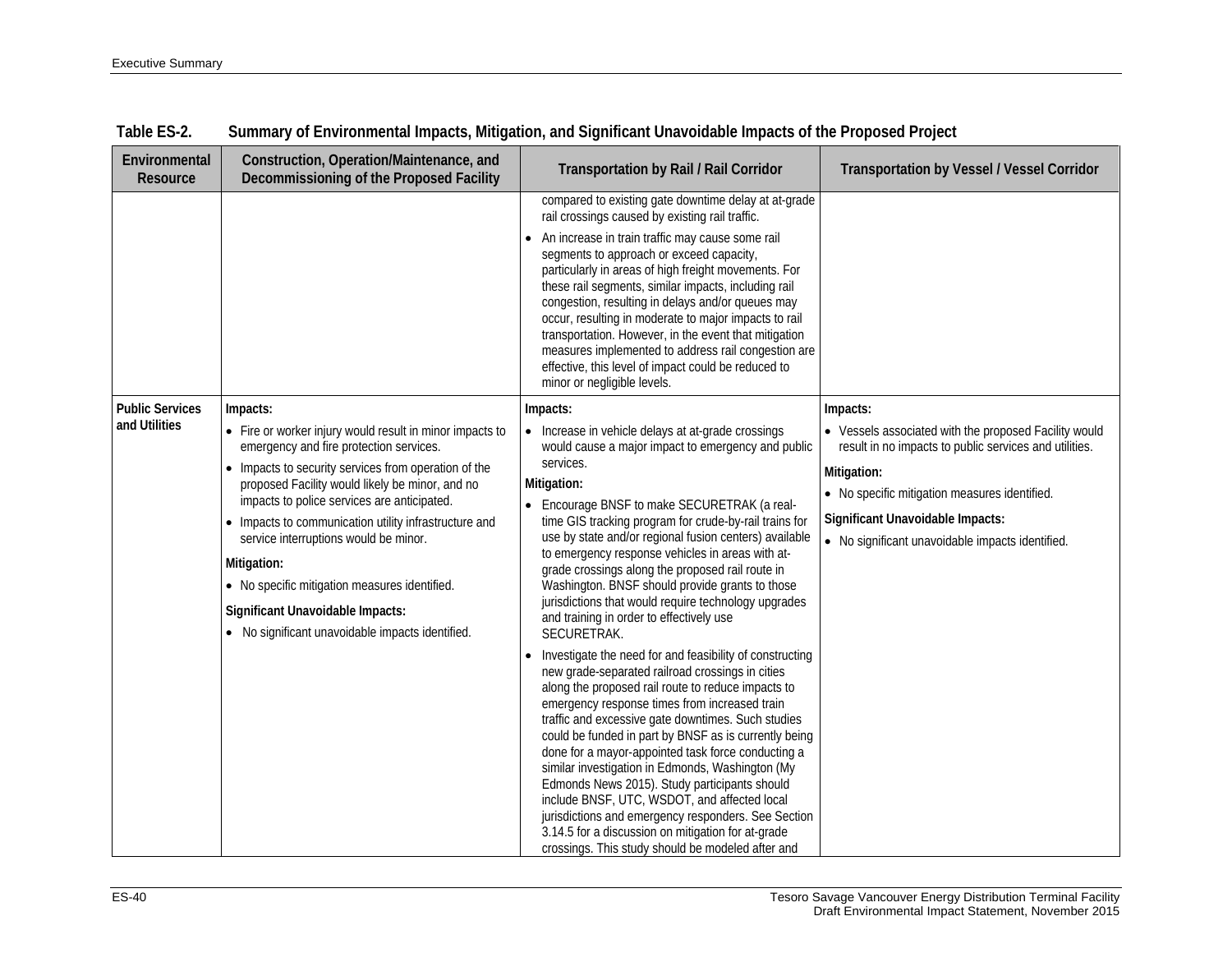| Environmental<br>Resource | Construction, Operation/Maintenance, and<br>Decommissioning of the Proposed Facility                                                                                                                                                                                                                                                                                                                                                                                                                                                                                                                                                                               | Transportation by Rail / Rail Corridor                                                                                                                                                                                                                                                                                                                                                                                                                                                                                                                                                                                                                                                                                                                                                                                                                                                                                                                                    | <b>Transportation by Vessel / Vessel Corridor</b>                                                                                                                                                                                                                                                                                                       |
|---------------------------|--------------------------------------------------------------------------------------------------------------------------------------------------------------------------------------------------------------------------------------------------------------------------------------------------------------------------------------------------------------------------------------------------------------------------------------------------------------------------------------------------------------------------------------------------------------------------------------------------------------------------------------------------------------------|---------------------------------------------------------------------------------------------------------------------------------------------------------------------------------------------------------------------------------------------------------------------------------------------------------------------------------------------------------------------------------------------------------------------------------------------------------------------------------------------------------------------------------------------------------------------------------------------------------------------------------------------------------------------------------------------------------------------------------------------------------------------------------------------------------------------------------------------------------------------------------------------------------------------------------------------------------------------------|---------------------------------------------------------------------------------------------------------------------------------------------------------------------------------------------------------------------------------------------------------------------------------------------------------------------------------------------------------|
|                           |                                                                                                                                                                                                                                                                                                                                                                                                                                                                                                                                                                                                                                                                    | coordinated with the JTC study to investigate road-<br>rail conflicts in Washington cities scheduled to be<br>completed by December 1, 2016.<br>Significant Unavoidable Impacts:<br>Delays to emergency responders (including fire<br>protection, emergency medical service, and police<br>protection) could occur along the rail corridor from<br>trains associated with the proposed Facility in areas<br>with at-grade crossings when a train is passing. The<br>additional four unit trains per day associated with the<br>proposed Facility would increase gate downtime by<br>between 15% and 26% along the Columbia River<br>Alignment. This increase in vehicle delays could<br>constitute a major impact to emergency responders.                                                                                                                                                                                                                                |                                                                                                                                                                                                                                                                                                                                                         |
| Socioeconomics            | Impacts:<br>• Creation of approximately 320 jobs during<br>construction and 91 jobs during operations.<br>• It is expected that most employees would come from<br>areas within a 1-hour drive of the proposed Facility,<br>and housing impacts would therefore be negligible.<br>• Tax revenue, sales and use tax, property tax, income<br>tax, and other taxes would be generated in<br>Washington and Oregon.<br>• No disproportionate effects were identified for<br>environmental justice populations.<br>Mitigation:<br>• No specific mitigation measures identified.<br>Significant Unavoidable Impacts:<br>• No significant unavoidable impacts identified. | Impacts:<br>• Incremental increase of four additional trains per day<br>could reduce property value within a mile of the rail<br>corridor by not greater than 1.5%, which is considered<br>to be a minor impact.<br>• The addition of rail traffic associated with the<br>proposed Facility would cause some segments of rail<br>lines to approach or exceed capacity, with some<br>shipments experiencing delays, costing rail carriers<br>and shippers a combined \$409.07 for each hour of<br>train delay time accrued.<br>Increased delay at at-grade crossings is anticipated to<br>create costs for personal and business travelers,<br>which can be translated into an annualized economic<br>cost of approximately \$220,660.<br>Increased gate downtime resulting from unit trains<br>associated with the proposed Facility could have<br>disproportionate effects on environmental justice<br>populations in communities along the rail corridor<br>study area. | Impacts:<br>• Employment and income effects for the vessel<br>corridor would be negligible to minor.<br>• No disproportionate effects were identified for<br>environmental justice populations.<br>Mitigation:<br>• No specific mitigation measures identified.<br>Significant Unavoidable Impacts:<br>• No significant unavoidable impacts identified. |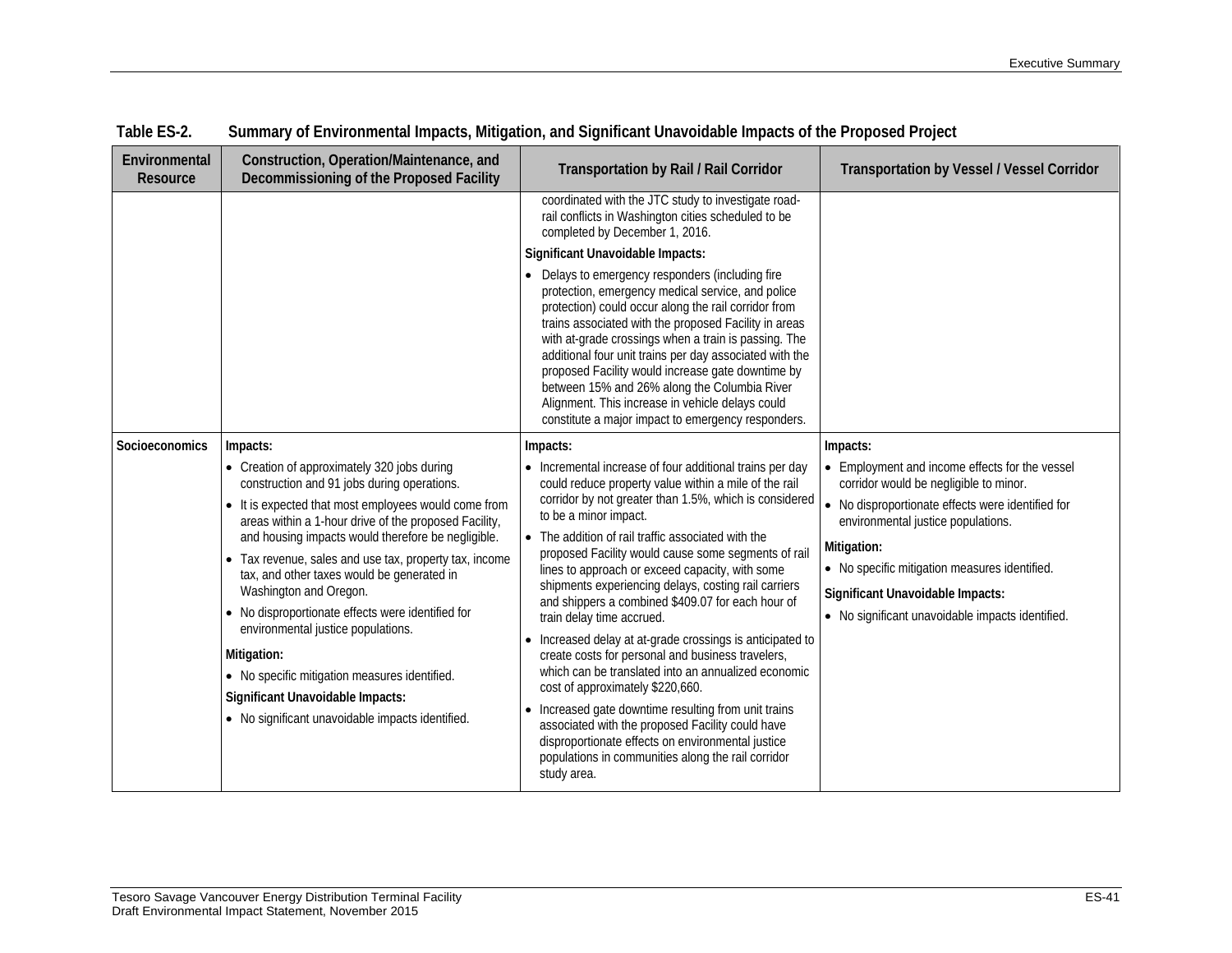| Environmental<br>Resource | Construction, Operation/Maintenance, and<br>Decommissioning of the Proposed Facility | <b>Transportation by Rail / Rail Corridor</b>                                                                                                                                                                                                                                                                     | <b>Transportation by Vessel / Vessel Corridor</b> |
|---------------------------|--------------------------------------------------------------------------------------|-------------------------------------------------------------------------------------------------------------------------------------------------------------------------------------------------------------------------------------------------------------------------------------------------------------------|---------------------------------------------------|
|                           |                                                                                      | Mitigation:                                                                                                                                                                                                                                                                                                       |                                                   |
|                           |                                                                                      | • Coordinate with BNSF to schedule shipments to<br>reduce congestion and delay for other trains using the<br>Spokane to Pasco segment of the Columbia River<br>Alignment to the extent possible.                                                                                                                  |                                                   |
|                           |                                                                                      | • Coordinate with BNSF to schedule rail shipments to<br>avoid travel through populated areas during peak<br>traffic times to the extent possible to reduce<br>unequable burden to environmental justice<br>populations.                                                                                           |                                                   |
|                           |                                                                                      | Significant Unavoidable Impacts:                                                                                                                                                                                                                                                                                  |                                                   |
|                           |                                                                                      | • The addition of rail traffic associated with the<br>proposed Facility would cause some segments of rail<br>lines to approach or exceed capacity, with some<br>shipments experiencing delays.                                                                                                                    |                                                   |
|                           |                                                                                      | • Trains traveling to the proposed Facility would<br>increase gate downtime delay at all roadway-railroad<br>at-grade crossings resulting in costs for personal and<br>business travelers.                                                                                                                        |                                                   |
|                           |                                                                                      | • Increased gate downtimes from increased train traffic<br>associated with the proposed Facility would have<br>moderate to major impacts for some minority and/or<br>low-income populations within the rail corridor study<br>area from motorist delays and delays in response<br>times for emergency responders. |                                                   |

Notes:

1 The Notice of Construction permit is required for installation of a new source of air pollution or for modification of an existing source of air pollution.

BMP = best management practice, BNSF = Burlington Northern Santa Fe, City = City of Vancouver, CPT = cone penetrometer tests, CSZ = Cascadia Subduction Zone, DPM = diesel particulate matter, Ecology = Washington State Department of Ecology, EFH = essential fish habitat, EFSEC = Energy Facility Site Evaluation Council, FRA = Federal Railroad Administration, GIS = geographic information system, JWC = Clark County Jail Work Center, LED = light emitting diode, MCE = maximum considered earthquake, MMMP = Marine Mammal Monitoring Plan, OHWM = ordinary high water mark, Port = Port of Vancouver, SPT = standard penetration tests, TCP = Traditional Cultural Property, U&A = usual and accustomed, USACE = US Army Corps of Engineers, USCG = US Coast Guard, USFWS = US Fish and Wildlife Service, UTC = Washington Utilities and Transportation Commission, WDFW = Washington Department of Fish and Wildlife, WSDOT = Washington State Department of Transportation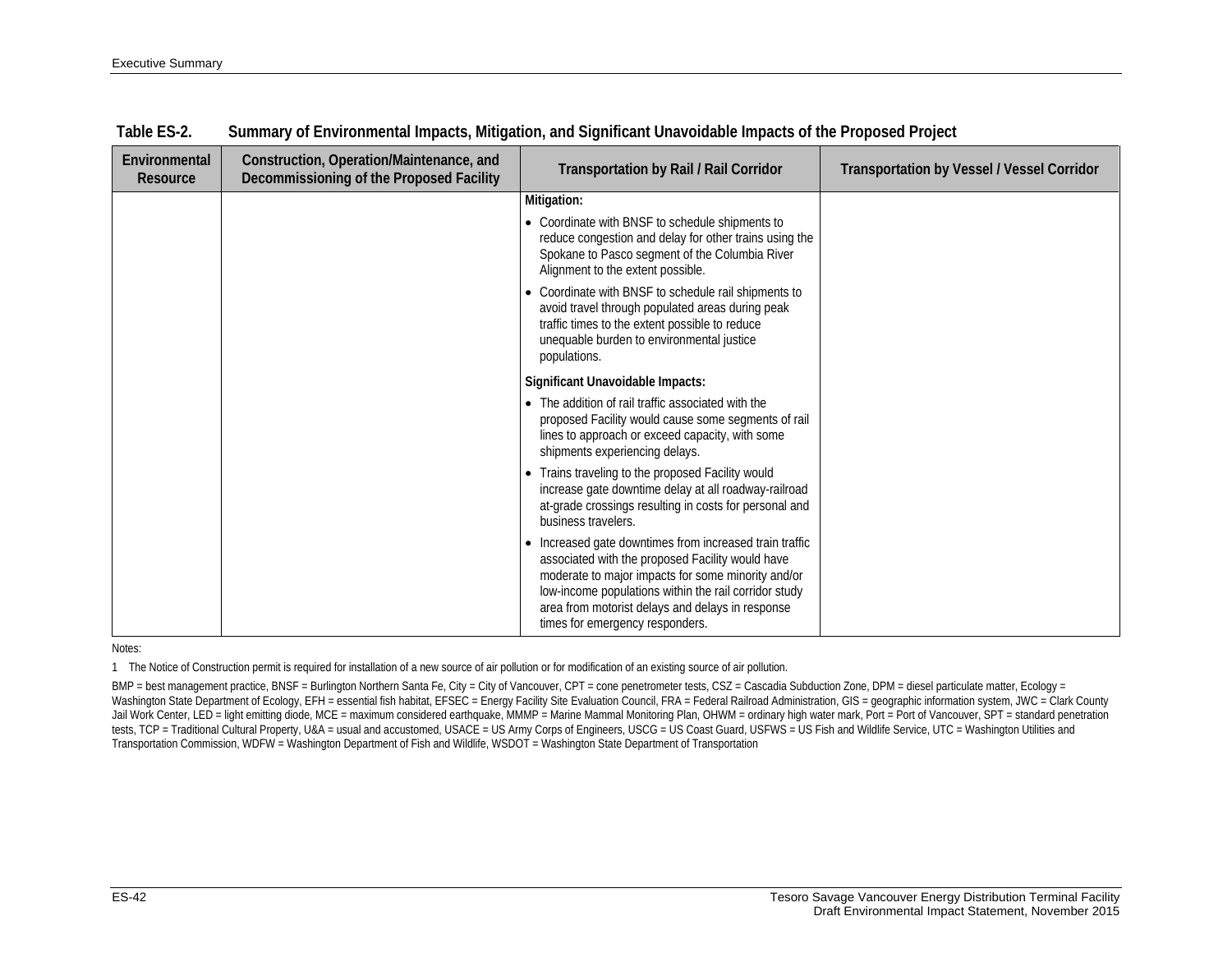| Environmental<br>Resource | <b>Proposed Facility</b>                                                                                                                                                                                                                                                                                                                                                                                                                                                                                                                                                                                                                                                                                                                                                                                                                                                                                                                                         | <b>Rail Corridor</b>                                                                                                                                                                                                                                                                                                                                                                                                                                                                                                                                                                                                                                                                                                                                                                                                                                                                                                                                                       | <b>Vessel Corridor</b>                                                                                                                                                                                                                                                                                                                                                                                                                                                                                                                                                                                                                                                                                                                                                                                                                                                                                                          |
|---------------------------|------------------------------------------------------------------------------------------------------------------------------------------------------------------------------------------------------------------------------------------------------------------------------------------------------------------------------------------------------------------------------------------------------------------------------------------------------------------------------------------------------------------------------------------------------------------------------------------------------------------------------------------------------------------------------------------------------------------------------------------------------------------------------------------------------------------------------------------------------------------------------------------------------------------------------------------------------------------|----------------------------------------------------------------------------------------------------------------------------------------------------------------------------------------------------------------------------------------------------------------------------------------------------------------------------------------------------------------------------------------------------------------------------------------------------------------------------------------------------------------------------------------------------------------------------------------------------------------------------------------------------------------------------------------------------------------------------------------------------------------------------------------------------------------------------------------------------------------------------------------------------------------------------------------------------------------------------|---------------------------------------------------------------------------------------------------------------------------------------------------------------------------------------------------------------------------------------------------------------------------------------------------------------------------------------------------------------------------------------------------------------------------------------------------------------------------------------------------------------------------------------------------------------------------------------------------------------------------------------------------------------------------------------------------------------------------------------------------------------------------------------------------------------------------------------------------------------------------------------------------------------------------------|
| <b>Earth Resources</b>    | • No impacts to bedrock geology or soils from a small<br>to large crude oil spill.<br>• Potential impacts to soils (e.g., contamination or<br>disruption) from explosion debris would likely be<br>negligible to minor.                                                                                                                                                                                                                                                                                                                                                                                                                                                                                                                                                                                                                                                                                                                                          | • A small to large crude oil spill would likely have a<br>negligible to minor impact to bedrock geology.<br>• Potential impacts to soils from a crude oil spill could<br>range from minor to moderate; remediation requiring<br>excavation could result in minor impacts to local<br>topography.<br>• A fire or explosion inside a hard rock tunnel or near a<br>hard rock outcrop could cause rock to fragment,<br>creating a minor to major impact depending on the<br>structural integrity of the bedrock.                                                                                                                                                                                                                                                                                                                                                                                                                                                              | • A crude oil spill could coat some shoreline bedrock<br>and contaminate shoreline soils and sediments<br>resulting in minor, moderate, or major impacts<br>depending on spill size. If remediation is required,<br>contaminated shoreline soils could be excavated<br>and removed or treated in place, leading to<br>moderate additional impacts.<br>• Potential impacts to earth resources from a crude oil<br>fire or explosion would likely be minor.                                                                                                                                                                                                                                                                                                                                                                                                                                                                       |
| <b>Air Quality</b>        | • Impacts from small to medium spills at the proposed<br>Facility would likely be minor. Impacts to air quality<br>from a large spill could be moderate due to the<br>volume of air pollutants released to the atmosphere.<br>• Impacts from a small fire at the proposed Facility<br>could be minor to moderate. Impacts from a large<br>explosion and fire would likely be moderate to major<br>due to the volume of air pollutants released to the<br>atmosphere.                                                                                                                                                                                                                                                                                                                                                                                                                                                                                             | • Impacts from spills, fires, and/or explosions along<br>the rail route would likely be similar to those listed<br>for the proposed Facility.                                                                                                                                                                                                                                                                                                                                                                                                                                                                                                                                                                                                                                                                                                                                                                                                                              | Impacts from spills, fires, and/or explosions along<br>the vessel route would likely be similar to those<br>listed for the proposed Facility.                                                                                                                                                                                                                                                                                                                                                                                                                                                                                                                                                                                                                                                                                                                                                                                   |
| Water<br><b>Resources</b> | • Impacts from small to large spills on surface water<br>could be minor to major depending on the location<br>of the spill and the presence or absence of<br>secondary containment.<br>• Impacts from small to large spills on groundwater<br>would likely be minor to major depending on the<br>location of the spill and the presence or absence of<br>secondary containment, the presence of preferential<br>contaminant migration pathways (e.g., in areas<br>where permeable stone columns are installed), and<br>the presence or absence of subsurface<br>impermeable barriers (e.g., sheet pile wall).<br>• A small to medium crude oil spill could produce<br>minor impacts to Port water supply wells and other<br>local wells if contamination migrates vertically into a<br>portion of the unconfined Troutdale Aquifer System<br>$(TAS)$ .<br>• Groundwater contamination resulting from a large<br>spill could produce moderate to major impacts to | • Impacts to surface water from small to very large<br>spills along the inland portions of the rail corridor<br>would likely be moderate to major where spills could<br>occur immediately over or adjacent to surface water<br>features. Spills along portions of the rail corridor<br>adjacent to the Columbia River could produce<br>moderate to major surface water quality impacts.<br>• Impacts to groundwater quality from small to<br>medium spills along the inland portions of the rail<br>corridor would likely be minor to moderate in areas<br>with GRP response strategies (along the Spokane<br>and mid-Columbia rivers). Impacts from large to very<br>large spills would likely be moderate since larger<br>volume spills would have greater spatial spread and<br>temporal persistence.<br>• A crude oil spill near any unconfined aquifer could, if<br>not completely cleaned up, allow contaminant<br>migration into the unconfined aquifer and produce | • Impacts to surface water quality along the Columbia<br>River could extend up to 2 river miles (RMs) for a<br>small to medium vessel spill event and to or beyond<br>the mouth of the Columbia River for a large to very<br>large vessel spill event.<br>• Depending on the location and duration of the spill<br>event, impacts from a small to medium spill would<br>likely be minor to moderate; impacts from a large to<br>very large spill could be major.<br>• A crude oil vessel spill at the mouth of the Columbia<br>River or along the open-ocean portion of the vessel<br>corridor could also impact surface water quality in<br>the marine and estuarine environments, as well as<br>along affected shorelines depending on the type<br>and volume of crude oil spilled, the spill location,<br>water temperature, waves/currents, weather<br>conditions, and the timing and effectiveness of initial<br>response. |

**Table ES-3. Summary of Potential Environmental Impacts from a Crude Oil Spill, Fire, and/or Explosion**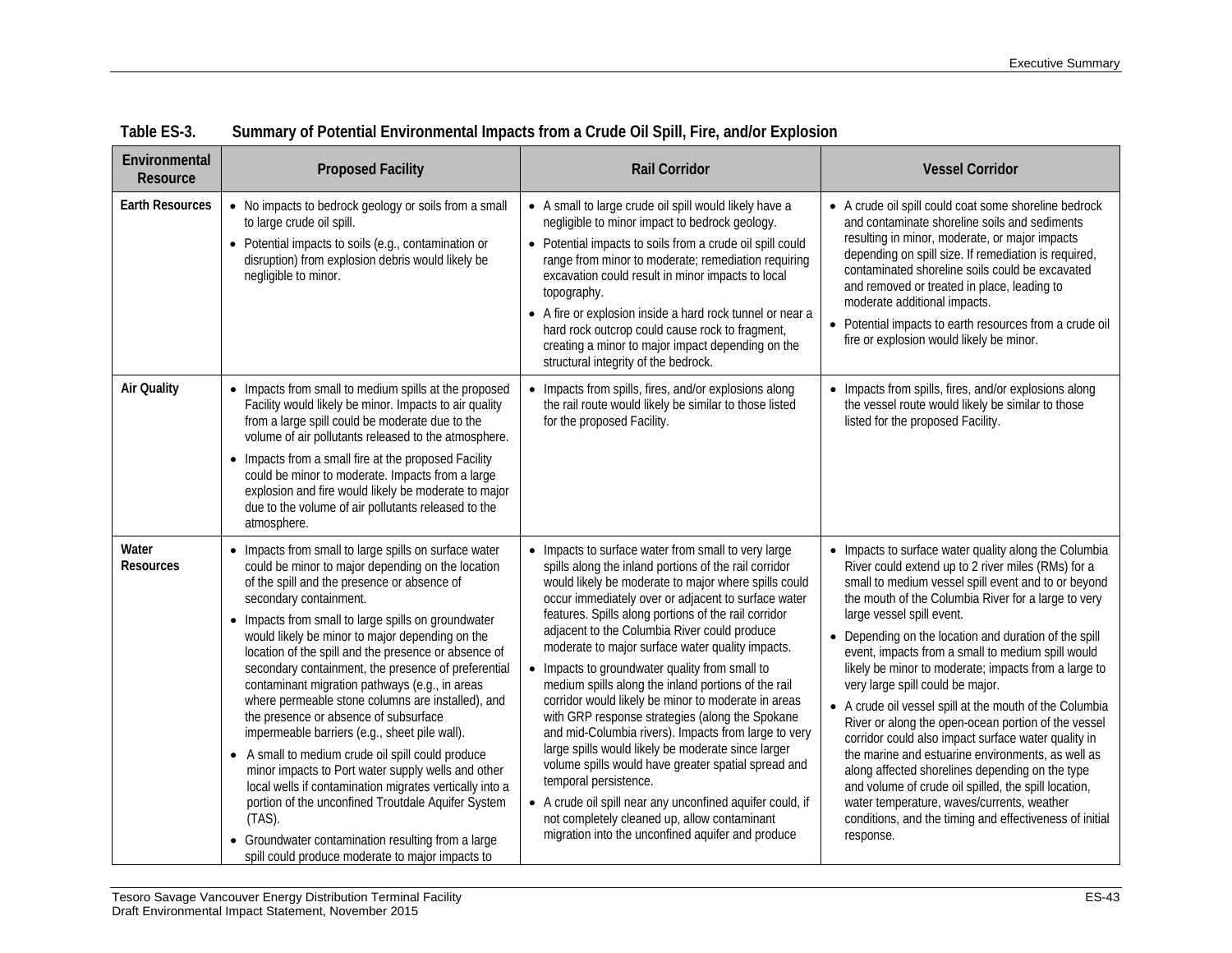| Environmental<br>Resource        | <b>Proposed Facility</b>                                                                                                                                                                                                                                                                                                                                                                                                                                                                                                                                                                                                                                                                                                                                                                                                                                                                                                                                                                                                                                                                                        | <b>Rail Corridor</b>                                                                                                                                                                                                                                                                                                                                                                                                                                                                                                                                                                                                                                                                                                                                                                                                                                                                            | <b>Vessel Corridor</b>                                                                                                                                                                                                                                                                                                                                                                                                                                                                                                                                                                                                                                                                                                                                                                                                                                                                                                                                                                                                                                                                                                                                                                                                                                                                                                                                                                                                                                                                                              |
|----------------------------------|-----------------------------------------------------------------------------------------------------------------------------------------------------------------------------------------------------------------------------------------------------------------------------------------------------------------------------------------------------------------------------------------------------------------------------------------------------------------------------------------------------------------------------------------------------------------------------------------------------------------------------------------------------------------------------------------------------------------------------------------------------------------------------------------------------------------------------------------------------------------------------------------------------------------------------------------------------------------------------------------------------------------------------------------------------------------------------------------------------------------|-------------------------------------------------------------------------------------------------------------------------------------------------------------------------------------------------------------------------------------------------------------------------------------------------------------------------------------------------------------------------------------------------------------------------------------------------------------------------------------------------------------------------------------------------------------------------------------------------------------------------------------------------------------------------------------------------------------------------------------------------------------------------------------------------------------------------------------------------------------------------------------------------|---------------------------------------------------------------------------------------------------------------------------------------------------------------------------------------------------------------------------------------------------------------------------------------------------------------------------------------------------------------------------------------------------------------------------------------------------------------------------------------------------------------------------------------------------------------------------------------------------------------------------------------------------------------------------------------------------------------------------------------------------------------------------------------------------------------------------------------------------------------------------------------------------------------------------------------------------------------------------------------------------------------------------------------------------------------------------------------------------------------------------------------------------------------------------------------------------------------------------------------------------------------------------------------------------------------------------------------------------------------------------------------------------------------------------------------------------------------------------------------------------------------------|
|                                  | Port water supply wells and other local wells if<br>unconfined aquifer contamination or surface water<br>contamination migrates vertically into a portion of<br>the unconfined TAS.<br>• A large crude oil spill that reaches the Columbia<br>River could impact water intakes located within<br>7 RMs downstream of the proposed Facility.<br>• A large spill, particularly from the rail unloading<br>transfer pipeline, could spread to existing wetlands<br>located less than 1,000 feet away, including the<br>wetland mitigation bank. This could produce<br>moderate to major impacts.<br>• Wetlands or floodplains along the Columbia River<br>channel less than 1 RM downstream could<br>experience minor impacts from a small to medium<br>spill. Columbia River channel wetlands or<br>floodplains within 7 RMs downstream could<br>experience moderate to major impacts in the event<br>of a large spill.<br>• Impacts to water resources from a large explosion<br>and fire event could be moderate to major<br>depending on the spread of the fire and the size of<br>the explosion debris field. | moderate to major localized impacts to drinking<br>water quality.<br>• Impacts to surface water supplies from small to very<br>large spills along the inland portions of the rail<br>corridor could be negligible to major depending on<br>the location and duration of the spill.<br>• Impacts to surface water supplies along the mid-<br>Columbia River portions of the rail corridor could be<br>negligible to major depending on location and<br>persistence of spill-related contamination.<br>• Impacts to wetlands and floodplains from large to<br>very large spills would likely be moderate to major<br>depending on the location and duration of the spill<br>event and response activities.<br>• Impacts to water resources from fire and explosion<br>events would likely be minor to major depending on<br>the spread of the fire and the size of the explosion<br>debris field. | • Depending on the location and duration of a spill<br>event, impacts from a small to medium spill would<br>likely be minor to moderate, and impacts from a<br>large to very large spill could be major.<br>• A vessel crude oil spill along the lower Columbia<br>River could pose a risk to groundwater in the<br>unconfined alluvium along the main river channel<br>and tributary confluence, with impacts from a small<br>to medium spill likely to be minor to moderate, and<br>impacts from a large to very large spill likely to be<br>moderate.<br>Impacts to surface water and groundwater supplies<br>along the Lower Columbia River vessel corridor<br>from small to very large spills would likely be<br>moderate to major depending on the number of<br>water intakes and wells affected, resulting<br>interruptions of water diversions and/or well<br>pumping, and the persistence of water quality<br>degradation.<br>• Impacts to wetlands and floodplains along the<br>vessel corridor from small to very large spills could<br>be minor to major depending on location and<br>persistence of spill-related contamination.<br>Impacts to water resources from a small fire event<br>along the vessel corridor would likely be minor<br>assuming that it is quickly controlled. Impacts to<br>water resources from a large explosion and fire<br>event along the vessel corridor could be moderate<br>to major depending on the size of the fire and the<br>extent of the explosion debris field. |
| <b>Terrestrial</b><br>Vegetation | • Impacts from small to medium spills would likely be<br>negligible to minor because most spills would be<br>contained and would not be likely to reach<br>vegetated areas.<br>• Impacts from a large spill could be moderate<br>because these spills and the associated response<br>actions could reach and damage vegetation in<br>surrounding areas.                                                                                                                                                                                                                                                                                                                                                                                                                                                                                                                                                                                                                                                                                                                                                         | • Impacts from small to medium spills along the rail<br>corridor would likely be negligible to minor because<br>in most cases spills on land would not migrate<br>extensively outside the immediate developed rail<br>corridor, limiting exposure of sensitive vegetation<br>communities.<br>• Impacts from large to very large spills would likely<br>range from moderate to major because a potential<br>exists for spills to produce both short-term and long-                                                                                                                                                                                                                                                                                                                                                                                                                               | • Impacts from small to medium spills along the<br>vessel corridor would likely be minor assuming<br>these spills would be contained within a limited area<br>and would not reach sensitive vegetation<br>communities.<br>• Impacts from large to very large spills would likely<br>be moderate to major since the spill could spread<br>extensively and affect special-status plants and                                                                                                                                                                                                                                                                                                                                                                                                                                                                                                                                                                                                                                                                                                                                                                                                                                                                                                                                                                                                                                                                                                                           |

**Table ES-3. Summary of Potential Environmental Impacts from a Crude Oil Spill, Fire, and/or Explosion**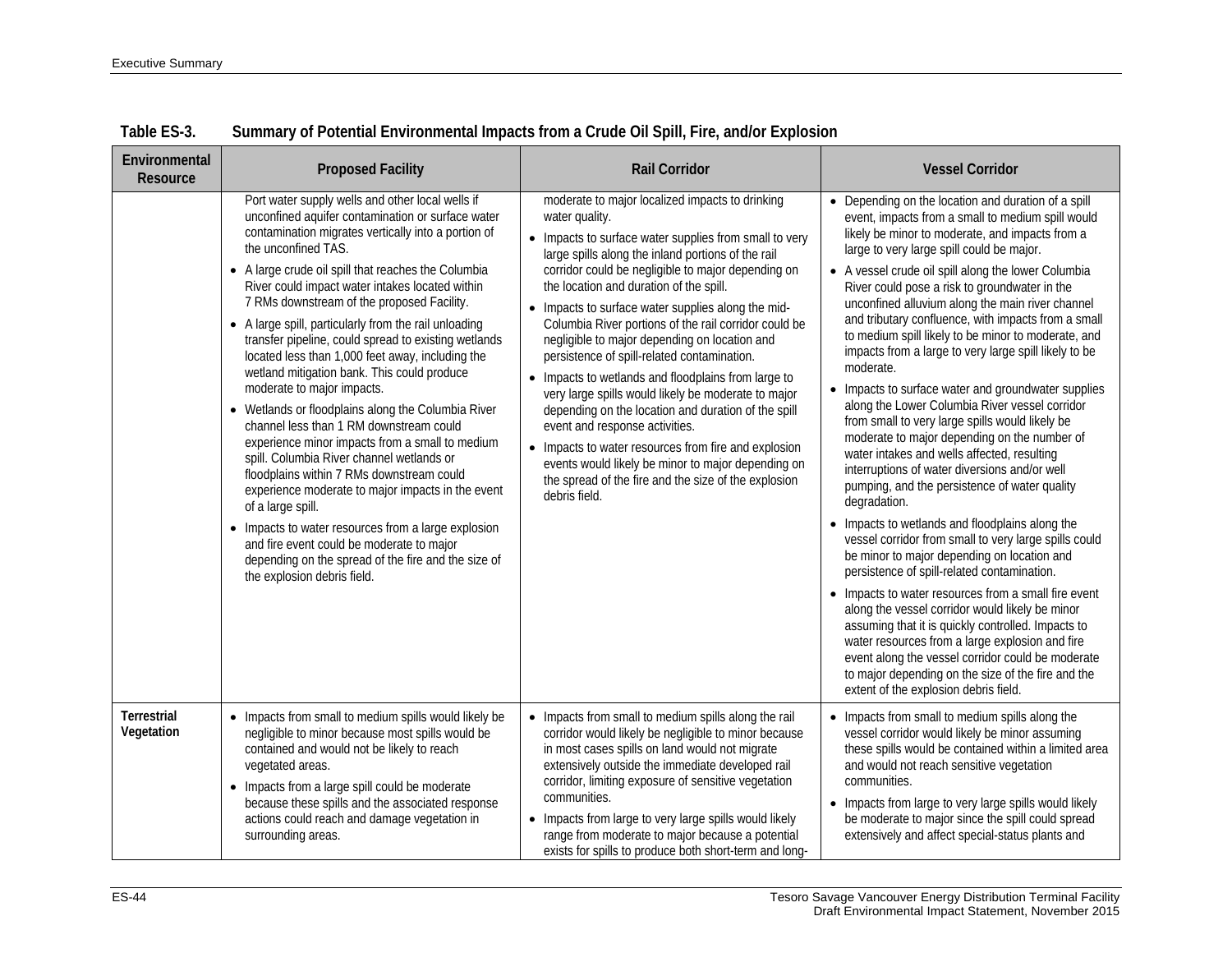| Environmental<br>Resource      | <b>Proposed Facility</b>                                                                                                                                                                                                                                                                                                                                                                                                                                                                                                                                                                                                                                                                                                                                                                                               | <b>Rail Corridor</b>                                                                                                                                                                                                                                                                                                                                                                                                                                                                                                                                                                                                                                                                                                                                                                                                                                                                                                                                                                                                                                                                                                                                                                                                        | <b>Vessel Corridor</b>                                                                                                                                                                                                                                                                                                                                                                                                                                                                                                                                                                                                                 |
|--------------------------------|------------------------------------------------------------------------------------------------------------------------------------------------------------------------------------------------------------------------------------------------------------------------------------------------------------------------------------------------------------------------------------------------------------------------------------------------------------------------------------------------------------------------------------------------------------------------------------------------------------------------------------------------------------------------------------------------------------------------------------------------------------------------------------------------------------------------|-----------------------------------------------------------------------------------------------------------------------------------------------------------------------------------------------------------------------------------------------------------------------------------------------------------------------------------------------------------------------------------------------------------------------------------------------------------------------------------------------------------------------------------------------------------------------------------------------------------------------------------------------------------------------------------------------------------------------------------------------------------------------------------------------------------------------------------------------------------------------------------------------------------------------------------------------------------------------------------------------------------------------------------------------------------------------------------------------------------------------------------------------------------------------------------------------------------------------------|----------------------------------------------------------------------------------------------------------------------------------------------------------------------------------------------------------------------------------------------------------------------------------------------------------------------------------------------------------------------------------------------------------------------------------------------------------------------------------------------------------------------------------------------------------------------------------------------------------------------------------------|
|                                | • Impacts from a large explosion and fire event would<br>likely be moderate if the event and associated<br>response activities extended into vegetated areas.                                                                                                                                                                                                                                                                                                                                                                                                                                                                                                                                                                                                                                                          | term effects on special-status plants and sensitive<br>vegetation communities.<br>• Impacts from a small ground fire or surface fire<br>would likely be negligible to minor assuming the fire<br>could be controlled. The impacts to the most<br>common vegetation covers would likely be short<br>term.<br>• Impacts from a large explosion and fire event could<br>range from moderate to major, especially if the fire<br>extends into forest and woodlands including special-<br>status plants and sensitive vegetation.                                                                                                                                                                                                                                                                                                                                                                                                                                                                                                                                                                                                                                                                                                | sensitive vegetation communities, resulting in short-<br>and long-term effects on vegetation communities.<br>• A large fire and/or explosion could damage or<br>destroy some shoreline vegetation if the event<br>occurred near shore, producing minor impacts.                                                                                                                                                                                                                                                                                                                                                                        |
| <b>Terrestrial</b><br>Wildlife | • Impacts from small to medium spills would likely<br>range from negligible to minor assuming the spills<br>are contained within the proposed Facility, although<br>any small to medium spill that reaches the Columbia<br>River could produce moderate localized impacts to<br>terrestrial wildlife and wildlife habitat up to 1 RM<br>downstream.<br>• Impacts from a large spill could produce moderate<br>to major impacts depending on the volume and<br>location of the release, the season in which the<br>release occurs, and whether the spilled oil migrates<br>outside of the proposed Facility site.<br>• Impacts from a large explosion and fire event would<br>likely be minor to moderate depending on the size<br>of the explosion, extent of the fire, and the season<br>in which the event occurred. | • Impacts from small to medium spills would likely<br>range from negligible to minor assuming the spills<br>are quickly contained and do not spread beyond the<br>immediate rail bed, although any small to medium<br>spill that reaches the Columbia River could migrate<br>1 RM downstream and produce moderate localized<br>impacts to terrestrial wildlife and habitat, including<br>priority habitats.<br>• Impacts from large to very large spills could produce<br>moderate to major impacts depending on the volume<br>and location of the release, the season in which the<br>release occurs, and whether the spilled oil migrates<br>into priority habitats, such as Wildlife Management<br>Areas.<br>• Impacts from a small fire event along the rail corridor<br>would likely be negligible to minor because the event<br>would likely be contained, and effects to wildlife and<br>wildlife habitats would likely be short-term.<br>• Impacts from a large explosion and fire event could<br>be moderate to major because the event and<br>associated response activities may damage special-<br>status wildlife and priority wildlife habitats and could<br>result in long-term effects on wildlife habitats. | • Impacts from small to medium spills along the<br>vessel corridor could be minor to moderate if spills<br>make contact with wildlife and wildlife habitats up to<br>2 RMs from the spill source.<br>• Impacts from large to very large spills could be<br>moderate to major as numerous special-status<br>wildlife and priority wildlife habitats could be affected<br>from the spill source to beyond the mouth of the<br>Columbia River.<br>• A large fire and/or explosion along the vessel<br>corridor could damage or destroy some terrestrial<br>wildlife habitat if the event occurred near shore,<br>producing minor impacts. |

**Table ES-3. Summary of Potential Environmental Impacts from a Crude Oil Spill, Fire, and/or Explosion**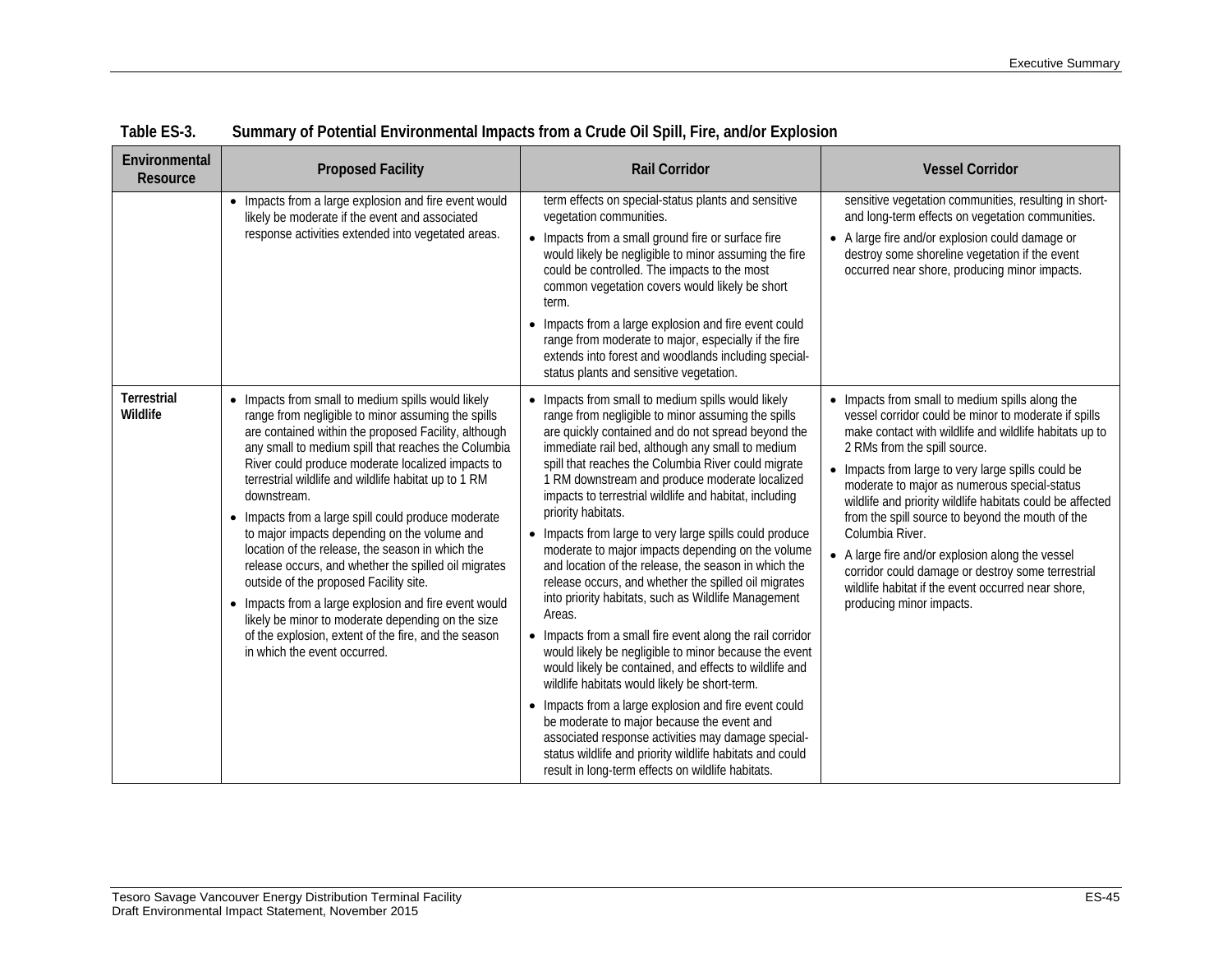| Environmental<br>Resource                 | <b>Proposed Facility</b>                                                                                                                                                                                                                                                                                                                                                                                                                                                                                                                                                                                                                                                                                                                                                                                                                                                                                                                                                                                                                                                                                                                                                                                                                                                                                                                                                                  | <b>Rail Corridor</b>                                                                                                                                                                                                                                                                                                                                                                                                                                                                                                                                                                                                                                                                                                                                                                                                                                                                                                                                                             | <b>Vessel Corridor</b>                                                                                                                                                                                                                                                                                                                                                                                                                                                                                                                              |
|-------------------------------------------|-------------------------------------------------------------------------------------------------------------------------------------------------------------------------------------------------------------------------------------------------------------------------------------------------------------------------------------------------------------------------------------------------------------------------------------------------------------------------------------------------------------------------------------------------------------------------------------------------------------------------------------------------------------------------------------------------------------------------------------------------------------------------------------------------------------------------------------------------------------------------------------------------------------------------------------------------------------------------------------------------------------------------------------------------------------------------------------------------------------------------------------------------------------------------------------------------------------------------------------------------------------------------------------------------------------------------------------------------------------------------------------------|----------------------------------------------------------------------------------------------------------------------------------------------------------------------------------------------------------------------------------------------------------------------------------------------------------------------------------------------------------------------------------------------------------------------------------------------------------------------------------------------------------------------------------------------------------------------------------------------------------------------------------------------------------------------------------------------------------------------------------------------------------------------------------------------------------------------------------------------------------------------------------------------------------------------------------------------------------------------------------|-----------------------------------------------------------------------------------------------------------------------------------------------------------------------------------------------------------------------------------------------------------------------------------------------------------------------------------------------------------------------------------------------------------------------------------------------------------------------------------------------------------------------------------------------------|
| <b>Aquatic Species</b>                    | • Impacts from small to medium spills at the proposed<br>Facility that reached the Columbia River would likely<br>be minor assuming the spill is contained within<br>secondary containment booms. If a small to medium<br>spill escaped secondary containment it could impact<br>aquatic habitats within 1 RM downstream of the<br>proposed Facility.<br>• Impacts from a large spill could be moderate to<br>major depending on the location of the spill and on<br>the volume of oil, if any, that escaped containment<br>systems. An uncontained large spill from the<br>proposed Facility could impact aquatic habitats<br>within 7 RMs downstream of the proposed Facility.<br>• Impacts from small to medium spills to the aquatic<br>environment could be minor to moderate if the<br>spilled oil were to reach the Columbia River.<br>• Impacts to aquatic species from a large spill could<br>be moderate to major in the event that the spilled oil<br>reached the Columbia River and spread to aquatic<br>habitats up to 7 RMs downstream from the<br>proposed Facility.<br>• Impacts to aquatic species from a large explosion<br>and fire event would likely be minor to moderate as<br>debris could enter the Columbia River and cause<br>short-term, localized degradation of water quality<br>(e.g., water temperature and quality) and species<br>injury or disturbance. | • Impacts to aquatic species from small to medium<br>spills along the rail corridor would likely be minor to<br>moderate depending on the location of the spill. If a<br>spill occurred near a waterbody, aquatic habitats<br>could experience degradation and aquatic species<br>could be adversely affected.<br>• Impacts to aquatic species from large to very large<br>spills could be moderate to major, with widespread<br>and long-lasting effects depending on the amount of<br>oil that entered the aquatic ecosystem.<br>• Impacts to aquatic species from a small fire event<br>would likely be minor due to the limited area<br>affected, unless the fire were to occur adjacent to a<br>pristine stream that is fish bearing and is functioning<br>as spawning or rearing habitat at the time of the<br>event.<br>• Impacts to aquatic species from a large rail<br>explosion and fire event could be moderate to major,<br>depending on the location of the event. | • Impacts to aquatic habitats and aquatic species<br>from small to medium spills along the vessel<br>corridor would likely be moderate to major, and<br>impacts to aquatic habitats from large to very large<br>spills would likely be major. In both cases, the level<br>of impact would depend on the location, quantity,<br>extent, duration, and timing of the spill event.<br>• Impacts to aquatic species from a large explosion<br>and fire event could be minor to moderate<br>depending on species presence, noise, and ejected<br>debris. |
| Energy and<br>Natural<br><b>Resources</b> | • If response to an oil spill required excavation<br>activities or temporary shutdown of electric power,<br>negligible to minor impacts to local energy supply<br>could occur.<br>• A large explosion or fire could result in substantial<br>damage to onsite crude oil storage and transfer<br>infrastructure, potentially leading to minor to<br>moderate short-term reduction in the total amount of<br>oil destined for refineries on the West Coast.<br>• A large fire and/or explosion could produce<br>substantial damage to onsite energy infrastructure,                                                                                                                                                                                                                                                                                                                                                                                                                                                                                                                                                                                                                                                                                                                                                                                                                         | • Impacts to natural resources from a crude oil spill<br>along the rail corridor would likely be minor,<br>depending on the location, extent, and response<br>activities. Nearby power lines could be damaged or<br>destroyed during a derailment resulting in minor<br>energy impacts from short-term interruptions in<br>electricity supply.<br>• Impacts to energy and natural resources resulting<br>from a large fire and/or explosion could be minor to<br>moderate depending on the location of the event<br>and the spread of the fire.                                                                                                                                                                                                                                                                                                                                                                                                                                  | • A large to very large crude oil spill from a vessel<br>could result in a minor to moderate short-term<br>impact to the refinery or refineries that would have<br>received the crude oil.<br>• A small crude oil fire within the vessel corridor would<br>likely have negligible to minor impacts to energy and<br>natural resources.                                                                                                                                                                                                              |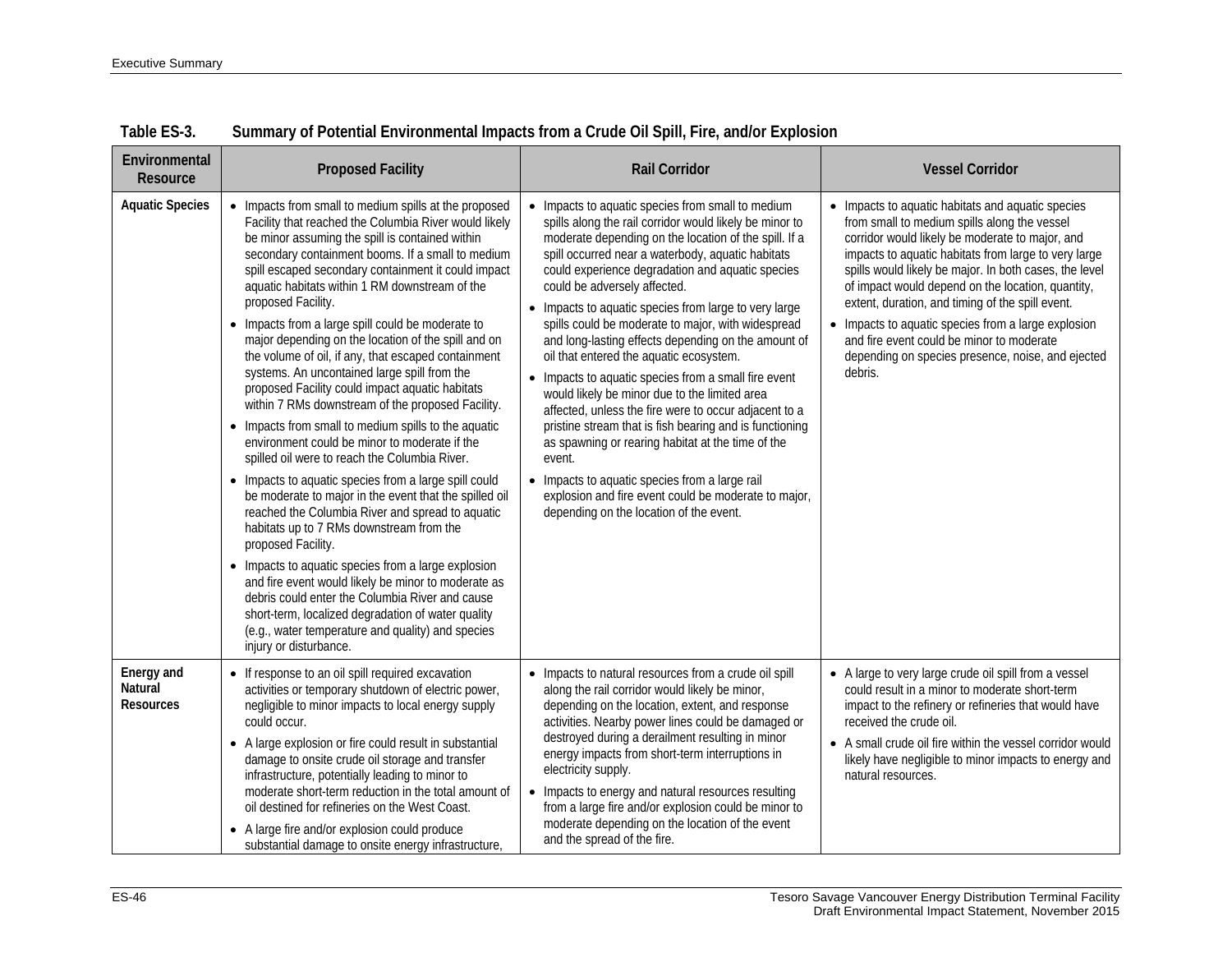| Environmental<br><b>Resource</b> | <b>Proposed Facility</b>                                                                                                                                                                                                                                                                                                                                                                                                                                                                                                                                                                                                                                                                                                                                                                                 | <b>Rail Corridor</b>                                                                                                                                                                                                                                                                                                                                                                                                                                                                                                                                                                                                                                                                                                                                                                                                                                                                                                                                                                        | <b>Vessel Corridor</b>                                                                                                                                                                                                                                                                                                                                                                                                                                                                                                                                                                                                                                            |
|----------------------------------|----------------------------------------------------------------------------------------------------------------------------------------------------------------------------------------------------------------------------------------------------------------------------------------------------------------------------------------------------------------------------------------------------------------------------------------------------------------------------------------------------------------------------------------------------------------------------------------------------------------------------------------------------------------------------------------------------------------------------------------------------------------------------------------------------------|---------------------------------------------------------------------------------------------------------------------------------------------------------------------------------------------------------------------------------------------------------------------------------------------------------------------------------------------------------------------------------------------------------------------------------------------------------------------------------------------------------------------------------------------------------------------------------------------------------------------------------------------------------------------------------------------------------------------------------------------------------------------------------------------------------------------------------------------------------------------------------------------------------------------------------------------------------------------------------------------|-------------------------------------------------------------------------------------------------------------------------------------------------------------------------------------------------------------------------------------------------------------------------------------------------------------------------------------------------------------------------------------------------------------------------------------------------------------------------------------------------------------------------------------------------------------------------------------------------------------------------------------------------------------------|
|                                  | potentially leading to temporary shutdowns of<br>natural gas pipelines and some local electrical<br>power supply, resulting in moderate, short-term<br>impacts to energy and natural resources.                                                                                                                                                                                                                                                                                                                                                                                                                                                                                                                                                                                                          |                                                                                                                                                                                                                                                                                                                                                                                                                                                                                                                                                                                                                                                                                                                                                                                                                                                                                                                                                                                             |                                                                                                                                                                                                                                                                                                                                                                                                                                                                                                                                                                                                                                                                   |
| Environmental<br>Health          | • Impacts from a large crude oil spill would likely be<br>minor if the spill were contained onsite.<br>• If a large spill migrated outside of the proposed<br>Facility boundary, impacts could be minor to<br>moderate since other persons could be affected in<br>the release area, short-term dermal exposures to<br>crude oil could occur, and the VFD currently<br>considers itself undertrained and underequipped to<br>address a crude oil spill response.<br>• In the event of a large fire and/or explosion at the<br>proposed Facility, workers or members of the public<br>could be at risk of injury or death; the impacts would<br>be major. The extent of risk would depend on the<br>unique circumstances of the event, including the<br>spread of fire and the severity of the explosion. | • Delays in emergency response along the rail<br>corridor caused by a derailed or stopped unit train<br>blocking access could result in major impacts to<br>human health, especially if evacuation or time-<br>sensitive emergency response is required.<br>• Impacts from a small to medium crude oil spill along<br>the rail corridor would likely be negligible to minor,<br>except for incidents that led to direct injury or fatality.<br>• Impacts from a large to very large crude oil spill<br>along the rail corridor would likely be negligible to<br>moderate, depending on the location and extent of<br>the spill, with greater impact in more heavily<br>populated areas.<br>• In the event of a crude oil fire or explosion along the<br>rail transportation corridor, train operators and the<br>general public in the vicinity of the accident could be<br>at risk of injury or fatality from blast wind, heat,<br>burns, smoke, and fumes; the impacts would be<br>major. | • Impacts from a small crude oil spill from a vessel<br>would likely be minor assuming the spill was<br>contained within a small area.<br>• If a large to very large spill from a vessel occurred,<br>impacts could be moderate to major depending on<br>the location and duration of the incident.<br>• If a small fire results in severe injury, fatality, or<br>chronic illness from harmful levels of exposure, the<br>impacts would be major.<br>• Impacts to human health, particularly the health of<br>the vessel crew, from a large fire and/or explosion<br>could result in severe injury, fatality, or chronic<br>illness; the impacts would be major. |
| <b>Noise</b>                     | • Noise from small to very large crude oil spills would<br>be associated with emergency response efforts and<br>equipment (e.g., trucks, helicopters, response<br>vessels) and would result in negligible to moderate<br>short-term increases in noise levels depending on<br>receptor sensitivity and distance from the noise<br>source.<br>• Noise impacts from a large fire would likely be<br>minor; however, impacts from an explosion event at<br>the proposed Facility could be moderate to major<br>depending on the size of the explosion and the<br>severity of auditory injuries.                                                                                                                                                                                                             | • Noise impacts from small to very large spills along<br>the rail corridor would likely be short-term and<br>negligible, although the sounds associated with a<br>derailment could produce minor, temporary impacts<br>to noise receptors in the immediate vicinity.<br>• Noise impacts associated with a large fire and/or<br>explosion along the rail corridor would likely be<br>similar to those addressed for a large fire and/or<br>explosion at the proposed Facility and could range<br>from minor to major depending on size and number<br>of explosions and distance from the blast.                                                                                                                                                                                                                                                                                                                                                                                              | • Noise impacts from a large fire and/or explosion<br>along the vessel corridor would likely be similar to<br>those described for a large fire and/or explosion<br>along the rail corridor: short-term and negligible.                                                                                                                                                                                                                                                                                                                                                                                                                                            |

| Table ES-3. |  | Summary of Potential Environmental Impacts from a Crude Oil Spill, Fire, and/or Explosion |  |  |
|-------------|--|-------------------------------------------------------------------------------------------|--|--|
|-------------|--|-------------------------------------------------------------------------------------------|--|--|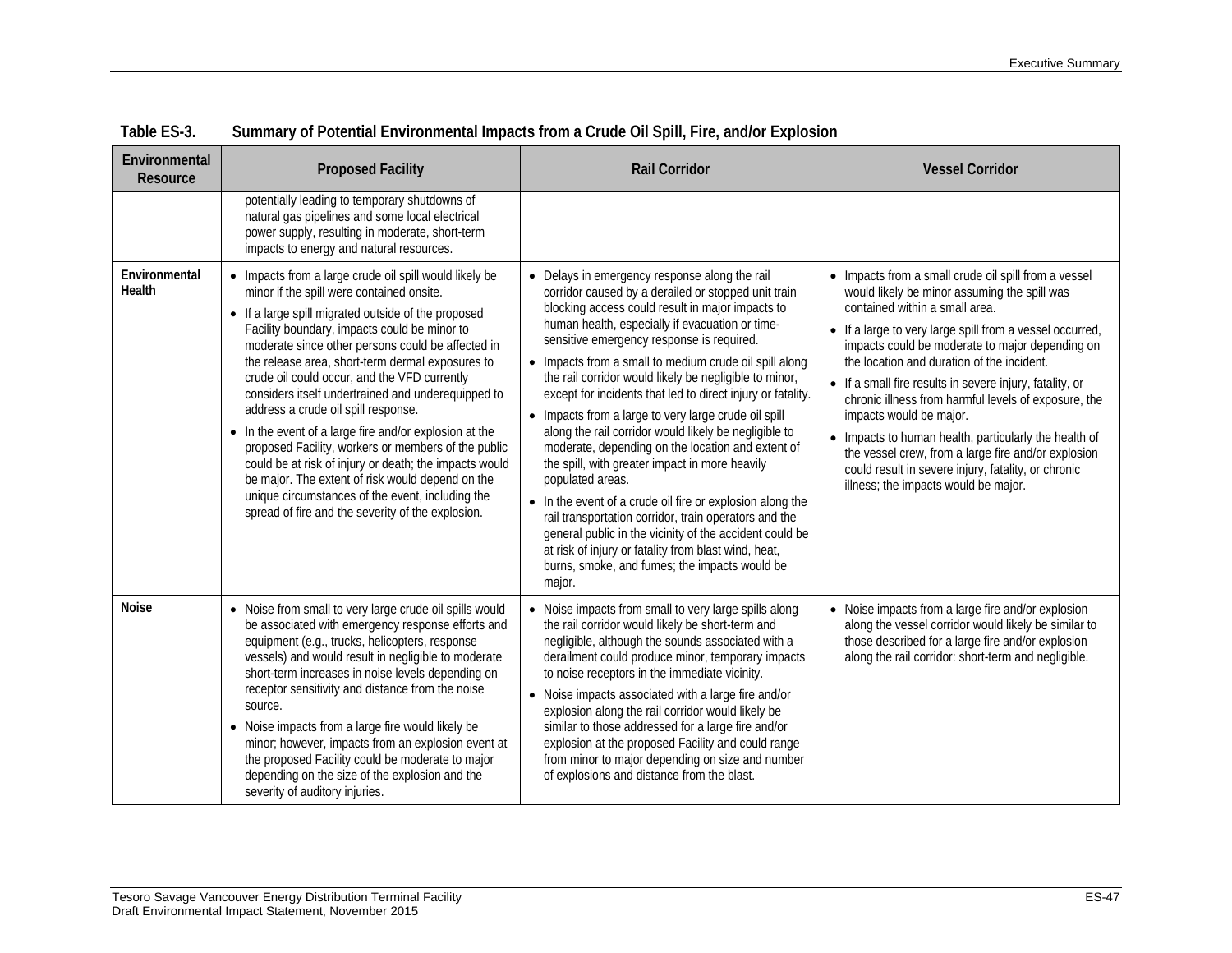| Environmental<br>Resource         | <b>Proposed Facility</b>                                                                                                                                                                                                                                                                                                                                                                                                                                                                                                                            | <b>Rail Corridor</b>                                                                                                                                                                                                                                                                                                                                                                                                                                                                                                                                                                                                                                                                                                                                                                                                                                                                                                                                                     | <b>Vessel Corridor</b>                                                                                                                                                                                                                                                                                                                                                                                                                                                                                                                                                                                                                                                                                                                                                                                                                                                                                                                                                                           |
|-----------------------------------|-----------------------------------------------------------------------------------------------------------------------------------------------------------------------------------------------------------------------------------------------------------------------------------------------------------------------------------------------------------------------------------------------------------------------------------------------------------------------------------------------------------------------------------------------------|--------------------------------------------------------------------------------------------------------------------------------------------------------------------------------------------------------------------------------------------------------------------------------------------------------------------------------------------------------------------------------------------------------------------------------------------------------------------------------------------------------------------------------------------------------------------------------------------------------------------------------------------------------------------------------------------------------------------------------------------------------------------------------------------------------------------------------------------------------------------------------------------------------------------------------------------------------------------------|--------------------------------------------------------------------------------------------------------------------------------------------------------------------------------------------------------------------------------------------------------------------------------------------------------------------------------------------------------------------------------------------------------------------------------------------------------------------------------------------------------------------------------------------------------------------------------------------------------------------------------------------------------------------------------------------------------------------------------------------------------------------------------------------------------------------------------------------------------------------------------------------------------------------------------------------------------------------------------------------------|
| Land and<br><b>Shoreline Use</b>  | • Impacts to land and shoreline use from a large spill<br>at the proposed Facility would likely be minor to<br>moderate depending on duration and season of<br>occurrence.<br>• Impacts from a large fire and/or explosion would<br>likely be minor to moderate, and short-term (until<br>completion of response and restoration efforts).                                                                                                                                                                                                          | • Impacts to land and shoreline use (temporary loss of<br>use, damage) from a small to medium spill along the<br>rail corridor would likely be short-term and minor to<br>moderate depending on the location and timing of<br>the incident.<br>• Impacts to land and shoreline use from a large to<br>very large spill along the rail corridor would likely be<br>moderate to major depending on the size, location,<br>timing of the incident, and the length of time required<br>to restore previous land and shoreline uses (if<br>possible).<br>• Impacts to land and shoreline uses from a small fire<br>along the rail corridor would likely be negligible to<br>minor, depending on the location and duration of the<br>fire.<br>• Impacts to land and shoreline use from a large fire<br>and/or explosion along the rail corridor could be<br>moderate to major depending on the location of the<br>event, extent of the fire, and the size of the<br>explosion. | • A small to medium crude oil spill along the vessel<br>corridor could produce minor to moderate impacts to<br>land and shoreline uses up to 2 RMs downstream<br>from the source, depending on duration of the<br>incident and season of occurrence.<br>• Impacts to land and shoreline uses from a large to<br>very large spill along the vessel corridor could be<br>moderate to major depending on the location and<br>duration of the spill and response efforts, the timing<br>of the spill, and the specific land and shoreline uses<br>impacted.<br>• Impacts to land and shoreline use from a large fire<br>and/or explosion in the vessel corridor could be<br>moderate to major if the event occurred close to<br>shore, leading to damage or destruction of nearby<br>shoreline facilities and short-term disruption of land<br>and shoreline uses.                                                                                                                                   |
| <b>Visual</b><br><b>Resources</b> | • A large to very large spill at the proposed Facility<br>site requiring longer duration response activities and<br>more personnel and equipment would likely produce<br>minor visual impacts due to the potential to be<br>observed only from more distant sensitive visual<br>resources.<br>• A major fire and/or explosion at the proposed<br>Facility would likely produce short-term moderate to<br>major visual impacts, including flames, smoke, and<br>destroyed property, that could be observed a<br>considerable distance from the site. | • Visual impacts from large to very large oil spills<br>along the rail corridor, including visible oil slick,<br>sheen, or pool and oiling of vegetation, buildings,<br>and/or structures, could be moderate to major<br>depending on the location relative to sensitive<br>viewsheds.<br>• A large fire and/or explosion along the rail corridor<br>could produce moderate to major visual impacts<br>from smoke and flames depending on the location<br>and extent of the fire and/or explosion and duration<br>of the event and cleanup response.                                                                                                                                                                                                                                                                                                                                                                                                                     | • Visual impacts of small to medium spills from<br>observable oil slicks or sheens on water surfaces,<br>oiling of vegetation or sediment along shorelines<br>and adjacent floodplains and wetlands, and oiling of<br>structures along the vessel corridor could be minor<br>to moderate depending on the number of sensitive<br>receptors in the spill area and depending on the<br>presence of nearby important visual resources.<br>• Visual impacts from large to very large oil spills<br>could be moderate to major depending on the<br>spread of the oil slick or sheen and the extent of<br>damage to natural areas, parks, or significant/<br>historically important buildings and structures<br>requiring an extended cleanup and restoration<br>process.<br>• Impacts to visual resources from a large fire and/or<br>explosion would likely be similar to those described<br>the rail corridor, including major visual impacts from<br>smoke, flames, and possible damage to natural |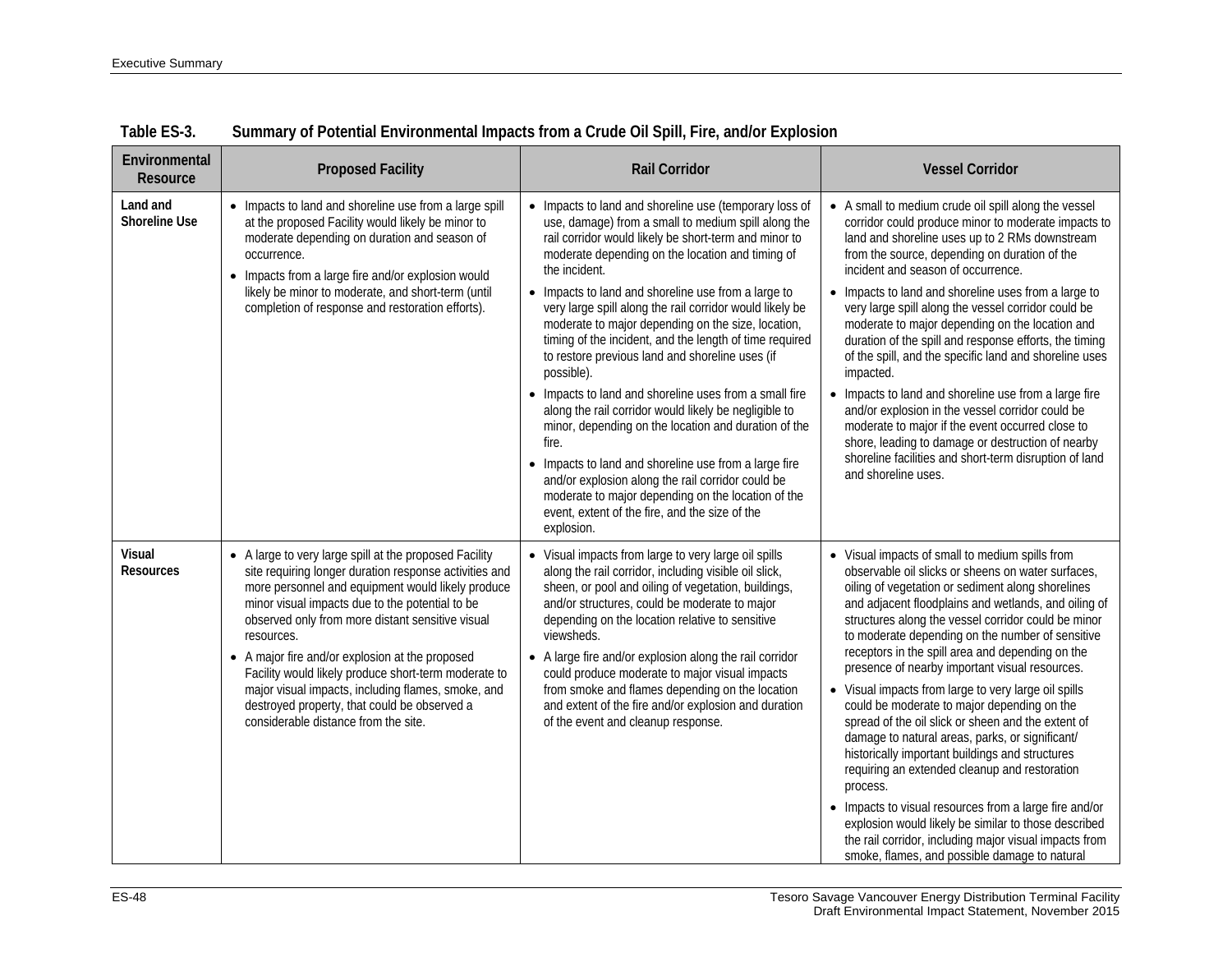| Environmental<br>Resource                           | <b>Proposed Facility</b>                                                                                                                                                                                                                                                                                                                                                                                                                                                                                                                                                                                                                                                                                                                                                                                                                                                                                                                                                                                                                                                                                                                                                                                               | <b>Rail Corridor</b>                                                                                                                                                                                                                                                                                                                                                                                                                                                                                                                                                                                                                                                                                                                                                                                              | <b>Vessel Corridor</b>                                                                                                                                                                                                                                                                                                                                                                                                                                                                                                                                                                                                                                                                                                                                                                                                                                                                                                                                                                                                                                                                                                                                                                                          |
|-----------------------------------------------------|------------------------------------------------------------------------------------------------------------------------------------------------------------------------------------------------------------------------------------------------------------------------------------------------------------------------------------------------------------------------------------------------------------------------------------------------------------------------------------------------------------------------------------------------------------------------------------------------------------------------------------------------------------------------------------------------------------------------------------------------------------------------------------------------------------------------------------------------------------------------------------------------------------------------------------------------------------------------------------------------------------------------------------------------------------------------------------------------------------------------------------------------------------------------------------------------------------------------|-------------------------------------------------------------------------------------------------------------------------------------------------------------------------------------------------------------------------------------------------------------------------------------------------------------------------------------------------------------------------------------------------------------------------------------------------------------------------------------------------------------------------------------------------------------------------------------------------------------------------------------------------------------------------------------------------------------------------------------------------------------------------------------------------------------------|-----------------------------------------------------------------------------------------------------------------------------------------------------------------------------------------------------------------------------------------------------------------------------------------------------------------------------------------------------------------------------------------------------------------------------------------------------------------------------------------------------------------------------------------------------------------------------------------------------------------------------------------------------------------------------------------------------------------------------------------------------------------------------------------------------------------------------------------------------------------------------------------------------------------------------------------------------------------------------------------------------------------------------------------------------------------------------------------------------------------------------------------------------------------------------------------------------------------|
|                                                     |                                                                                                                                                                                                                                                                                                                                                                                                                                                                                                                                                                                                                                                                                                                                                                                                                                                                                                                                                                                                                                                                                                                                                                                                                        |                                                                                                                                                                                                                                                                                                                                                                                                                                                                                                                                                                                                                                                                                                                                                                                                                   | areas, parks, or significant buildings and structures,<br>depending on the location and extent of the fire<br>and/or explosion and duration of the event and<br>cleanup response.                                                                                                                                                                                                                                                                                                                                                                                                                                                                                                                                                                                                                                                                                                                                                                                                                                                                                                                                                                                                                               |
| Recreation                                          | • Impacts to recreation sites and activities from a<br>small to medium crude oil spill that enters the<br>Columbia River could be minor to moderate and<br>include loss of access to recreation areas and<br>reduction in the real and/or perceived value of the<br>recreational resource (e.g., loss of recreational fish,<br>real or perceived reduction in recreational fish value,<br>damage to swimming water quality).<br>• Impacts to recreation from a large crude oil spill at<br>the proposed Facility would likely range from<br>moderate to major for up to 7 RMs downstream of<br>the proposed Facility. Oil response activities would<br>likely cause moderate impacts for the duration of the<br>response activities. Longer-term impacts to hunting<br>and sport fishing could occur if a crude oil spill<br>reduced local populations of wildlife, waterfowl, or<br>fish.<br>• Impacts from fire and/or explosions could result in<br>heat, smoke, ejected debris, noise, blast force, and<br>disruption that deters or prevents use of nearby<br>trails and recreation areas and would likely range<br>from moderate to major, depending on the duration<br>and extent of the fire and/or explosion. | • The impact of a small to very large crude oil spill and<br>associated response efforts to recreational sites and<br>activities along the rail corridor would likely be<br>similar to those described for spills at the proposed<br>Facility, and could be minor to major.<br>• A small fire and response along the rail corridor<br>could deter recreationists and damage buildings and<br>facilities in recreation areas, resulting in minor to<br>major impacts depending on the sensitivity and<br>recreational value of the area damaged.<br>• A large fire and/or explosion and associated<br>response efforts would likely produce similar minor<br>to major impacts and could also lead to more<br>extensive damage from ejected debris, noise, and<br>blast force or larger and faster-spreading fires. | • The impacts to recreational sites and activities from<br>a small to very large crude oil spill and associated<br>response efforts along the vessel corridor would<br>likely be similar to those described for spills at the<br>proposed Facility and along the rail corridor and<br>could be minor to major depending on the location,<br>size, and timing of the spill and response activities,<br>as well as the types of recreation areas/uses<br>affected.<br>• Impacts to recreational sites and activities from a<br>small fire affecting only the vessel would likely<br>produce negligible impacts to recreation. However,<br>if the fire occurred near the shore, nearby shoreline<br>recreational sites and uses could be impacted, and<br>impacts could range from minor to major depending<br>on the sensitivity and recreational value of the<br>resource(s) damaged.<br>• Impacts from a large fire and/or explosion event<br>along the vessel corridor would likely be similar to<br>those from an event at the proposed Facility or<br>along the rail corridor and could range from<br>moderate to major, depending on the sensitivity and<br>recreational value of the resource(s) affected. |
| <b>Historic and</b><br>Cultural<br><b>Resources</b> | • If a spill of any size at the proposed Facility reached<br>the Columbia River, the spilled crude oil could<br>produce minor to major impacts to submerged and<br>shoreline archaeological resources 1 to 7 RMs<br>downstream.<br>• Impacts of a spill of any size that reached the<br>Columbia River could include oil contamination of<br>fish and shellfish, and damages to fisheries that<br>could have a moderate to major impact to cultural,<br>traditional, and economic uses of fish for many<br>tribes, depending on the extent and duration of the<br>crude oil spill and response event.                                                                                                                                                                                                                                                                                                                                                                                                                                                                                                                                                                                                                  | • A crude oil spill of any size and associated cleanup<br>activities could impact important tribal lands and<br>fishing and hunting areas within and adjacent to the<br>rail corridor and in the Columbia River if the spill<br>were to enter the river, resulting in moderate to<br>major impacts.<br>• A large fire and/or explosion could have moderate to<br>major impacts to historic and cultural resources<br>depending on the location, extent of fire, and force of<br>explosion.<br>• If a large fire and/or explosion were to occur near<br>important tribal lands and fishing and hunting areas,                                                                                                                                                                                                      | • Impacts to submerged and shoreline historic and<br>cultural resources from a small to medium crude oil<br>spill along the vessel corridor would likely be similar<br>to those described for a spill from the proposed<br>Facility.<br>• Impacts to submerged and shoreline historic and<br>cultural resources from a large to very large crude<br>oil spill along the vessel corridor would likely be<br>similar to those described for a spill from the<br>proposed Facility that reached the Columbia River,<br>and could occur from the source of the spill to the<br>mouth of the Columbia River.                                                                                                                                                                                                                                                                                                                                                                                                                                                                                                                                                                                                         |

| Table ES-3. | Summary of Potential Environmental Impacts from a Crude Oil Spill, Fire, and/or Explosion |  |  |  |
|-------------|-------------------------------------------------------------------------------------------|--|--|--|
|             |                                                                                           |  |  |  |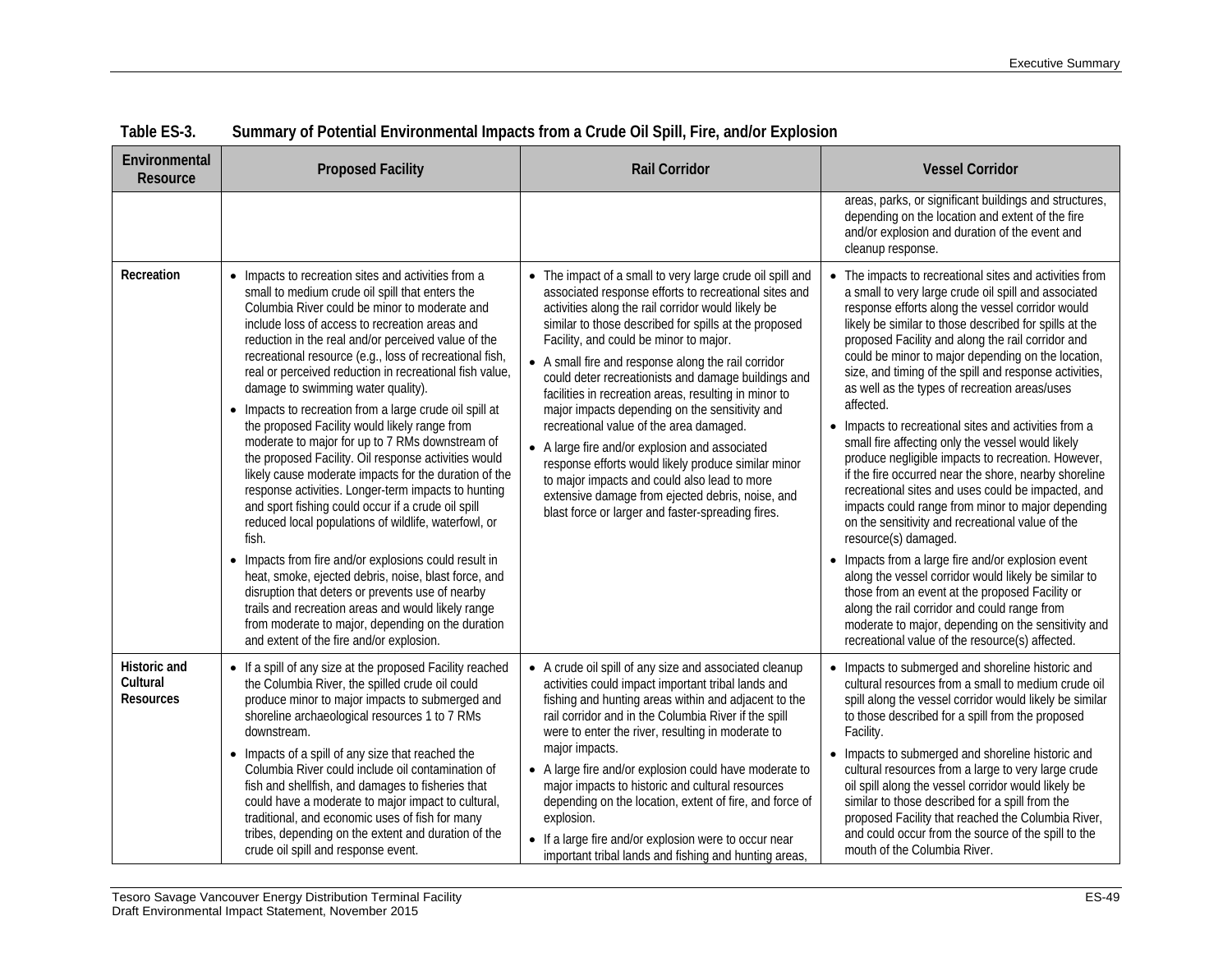| Environmental<br>Resource | <b>Proposed Facility</b>                                                                                                                                                                                                                                                                                                                                                                                                                                                                                                                                                                                                                                                                                                                                                                                                                                                                                                                                                                                                                                                                                                                                                                                                                                                                                                                                                                                                                                                                                                                                 | <b>Rail Corridor</b>                                                                                                                                                                                                                                                                                                                                                                                                                                                                                                                                                                                                                                                                                                                                                                                                                                                                                                                                                                                                                                                                                                                                                                                                                                                                                                                                                                                                                                                                                                                                                                                                                                                   | <b>Vessel Corridor</b>                                                                                                                                                                                                                                                                                                                                                                                                                                                                                                                                                                                                                                                                                                                                                                                                                                                                                                                                                                                                                                                                                                                                                                                                                                                                                                                                                                                                                                                                                                                                                                                                                           |
|---------------------------|----------------------------------------------------------------------------------------------------------------------------------------------------------------------------------------------------------------------------------------------------------------------------------------------------------------------------------------------------------------------------------------------------------------------------------------------------------------------------------------------------------------------------------------------------------------------------------------------------------------------------------------------------------------------------------------------------------------------------------------------------------------------------------------------------------------------------------------------------------------------------------------------------------------------------------------------------------------------------------------------------------------------------------------------------------------------------------------------------------------------------------------------------------------------------------------------------------------------------------------------------------------------------------------------------------------------------------------------------------------------------------------------------------------------------------------------------------------------------------------------------------------------------------------------------------|------------------------------------------------------------------------------------------------------------------------------------------------------------------------------------------------------------------------------------------------------------------------------------------------------------------------------------------------------------------------------------------------------------------------------------------------------------------------------------------------------------------------------------------------------------------------------------------------------------------------------------------------------------------------------------------------------------------------------------------------------------------------------------------------------------------------------------------------------------------------------------------------------------------------------------------------------------------------------------------------------------------------------------------------------------------------------------------------------------------------------------------------------------------------------------------------------------------------------------------------------------------------------------------------------------------------------------------------------------------------------------------------------------------------------------------------------------------------------------------------------------------------------------------------------------------------------------------------------------------------------------------------------------------------|--------------------------------------------------------------------------------------------------------------------------------------------------------------------------------------------------------------------------------------------------------------------------------------------------------------------------------------------------------------------------------------------------------------------------------------------------------------------------------------------------------------------------------------------------------------------------------------------------------------------------------------------------------------------------------------------------------------------------------------------------------------------------------------------------------------------------------------------------------------------------------------------------------------------------------------------------------------------------------------------------------------------------------------------------------------------------------------------------------------------------------------------------------------------------------------------------------------------------------------------------------------------------------------------------------------------------------------------------------------------------------------------------------------------------------------------------------------------------------------------------------------------------------------------------------------------------------------------------------------------------------------------------|
|                           | • A large fire and/or explosion that affected areas<br>beyond the proposed Facility site could have minor<br>to major impacts to surrounding archaeological and<br>historic resources and important tribal lands and<br>fishing and hunting areas depending on the amount<br>of physical damage and/or destruction.                                                                                                                                                                                                                                                                                                                                                                                                                                                                                                                                                                                                                                                                                                                                                                                                                                                                                                                                                                                                                                                                                                                                                                                                                                      | moderate to major impacts to tribal culture, tribal<br>community subsistence harvest, and tribal treaty<br>rights could occur.                                                                                                                                                                                                                                                                                                                                                                                                                                                                                                                                                                                                                                                                                                                                                                                                                                                                                                                                                                                                                                                                                                                                                                                                                                                                                                                                                                                                                                                                                                                                         | • If a large fire and/or explosion event occurred close<br>to shore, impacts to nearby historic and cultural<br>resources would likely be similar to those described<br>for a large fire and/or explosion along the rail<br>corridor.                                                                                                                                                                                                                                                                                                                                                                                                                                                                                                                                                                                                                                                                                                                                                                                                                                                                                                                                                                                                                                                                                                                                                                                                                                                                                                                                                                                                            |
| Transportation            | • A small to medium spill could require temporary<br>closure of onsite roadways and rail loops at the Port<br>causing short-term, minor impacts to other Port<br>tenants that use the affected roadways and rail<br>loops.<br>• A large to very large spill would likely impact onsite<br>roadways and rail loops at the proposed Facility and<br>may require full or partial closure of Lower River<br>Road (SR 501) resulting in temporary detours<br>and/or delays to vehicular and rail traffic and<br>increased congestion on the roadway and rail<br>networks.<br>• A large to very large spill that reached the Columbia<br>River could result in closures to the Columbia River<br>navigation channel that would delay or disrupt<br>vessel traffic in both directions for the duration of<br>the spill and response effort, resulting in minor to<br>moderate impacts.<br>• A small crude oil fire at the proposed Facility would<br>likely have similar impacts to transportation as a<br>small to medium crude oil spill at the proposed<br>Facility.<br>• A large fire and/or explosion at the proposed Facility<br>could damage onsite transportation infrastructure<br>(roads, railways), and ejected debris could also<br>damage nearby offsite transportation infrastructure<br>(such as SR 501) resulting in reduction in roadway<br>and rail capacity and the diversion of vehicle and rail<br>trips to other routes, which would constitute a<br>moderate transportation impact until the<br>infrastructure were cleared or repaired. | • A derailment and associated small to medium crude<br>oil spill along the rail corridor could temporarily<br>disrupt rail traffic and impact at-grade roadway<br>crossings and parallel roadways, resulting in short-<br>term, negligible to minor impacts.<br>• A large to very large crude oil spill along the rail<br>corridor involving the derailment of many railcars<br>could result in longer closures of the rail corridor,<br>and could cause damage that leads to the closure of<br>nearby transportation infrastructure including bridges<br>and highways. Impacts would likely be minor to<br>major, depending on the extent and duration of<br>damage to the transportation system.<br>• If a large to very large spill were to reach the<br>Columbia River, the impacts would likely be similar<br>those described for a similarly sized spill at the<br>proposed Facility.<br>• A small fire along the rail corridor would likely be<br>associated with, and likely produce similar impacts<br>as, a small to medium spill along the rail corridor.<br>• A large fire and/or explosion along the rail corridor<br>would require closure of the rail corridor and nearby<br>roadways, and potentially cause closure of nearby<br>waterways. A large fire and/or explosion along the<br>rail corridor could also damage bridges, tunnels, and<br>nearby vessel infrastructure (piers and berths) that<br>could lead to lengthy closures and transportation<br>disruptions, resulting in moderate to major impacts<br>depending on the location, spread of fire, size and<br>force of the explosion, and duration of the response<br>and repair efforts. | • The impacts of a small to medium crude oil spill<br>along the vessel corridor would likely be similar to<br>those from a small to medium spill at the proposed<br>Facility that reached the Columbia River.<br>• Impacts from a large to very large crude oil spill<br>along the vessel corridor could include temporary<br>closure of marine terminal facilities, anchorages,<br>and/or portions of the navigation channel for the<br>duration of emergency response and cleanup<br>operations. These closures could increase river<br>traffic congestion and congestion outside the mouth<br>of the Columbia River, resulting in short-term,<br>moderate to major impacts to vessel traffic for the<br>duration of response efforts.<br>• A small crude oil fire along the vessel corridor would<br>likely have minor, temporary impacts to vessel traffic<br>in the vicinity of the event, depending on the<br>distance of the burning vessel from shoreline<br>infrastructure and nearby vessels.<br>• A large fire and/or explosion along the vessel<br>corridor would result in severe damage to and<br>grounding or sinking of the vessel, and a<br>requirement for salvage to clear the navigation<br>channel during or after response efforts. A large fire<br>and/or explosion could also damage nearby vessels<br>and shoreline or in-river infrastructure (e.g., marine<br>terminal facilities, anchorages) and cause closures<br>of portions of the navigation channel during<br>emergency response operations, resulting in short-<br>term, moderate to major impacts to vessel traffic for<br>the duration of response efforts. |

| Table ES-3. | Summary of Potential Environmental Impacts from a Crude Oil Spill, Fire, and/or Explosion |  |
|-------------|-------------------------------------------------------------------------------------------|--|
|             |                                                                                           |  |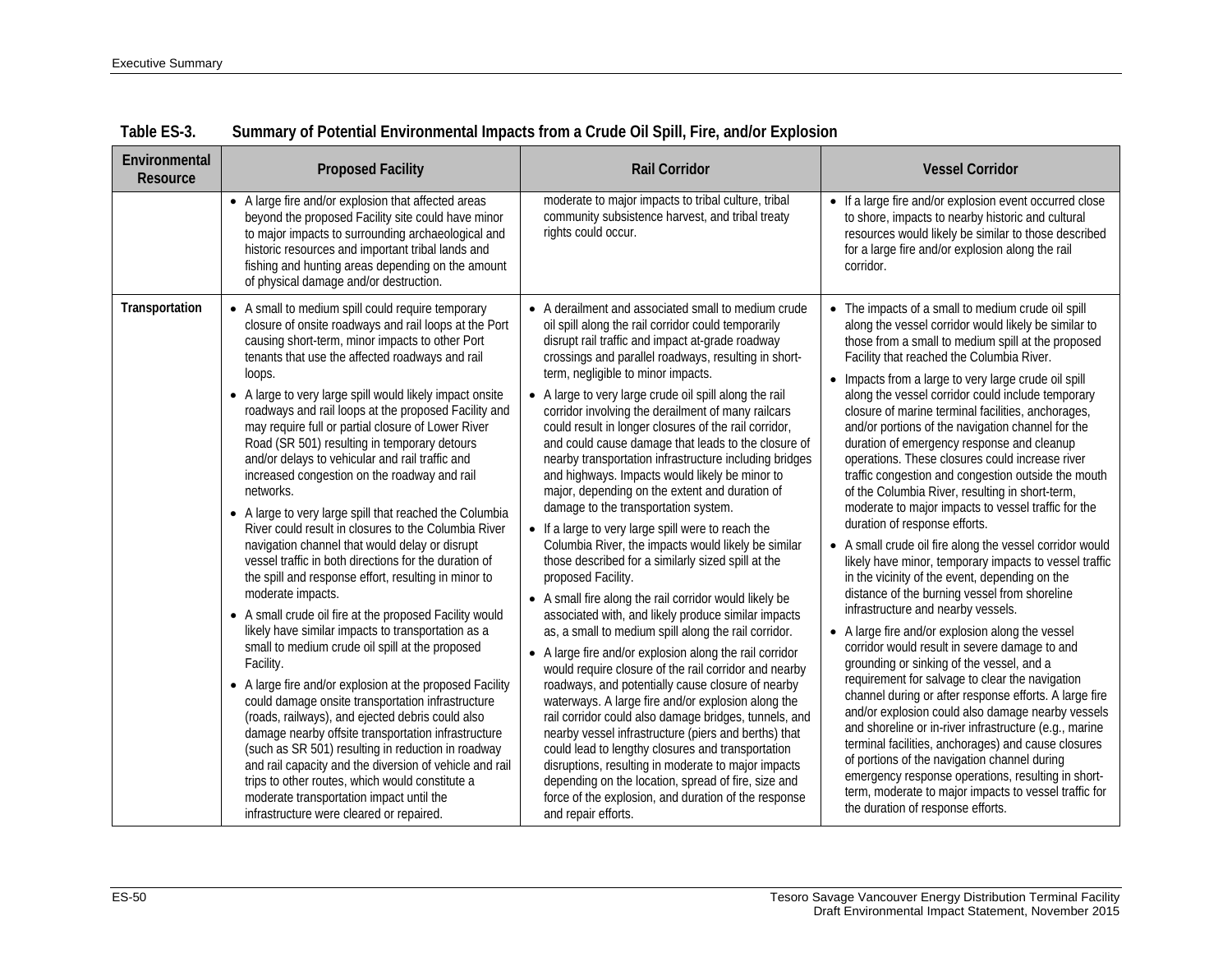| Environmental<br>Resource               | <b>Proposed Facility</b>                                                                                                                                                                                                                                                                                                                                                                                                                                                                                                                                                                                                                                                                                                                                                                                                                                                                                                                                                                                                                                                                                                                                                                                                                                                                                                   | <b>Rail Corridor</b>                                                                                                                                                                                                                                                                                                                                                                                                                                                                                                                                                                                                                                                                                                                                                                                                                                                                                                                                                                                                                                                                                                                                                                                                                                                                                                                                                                                                                                                                                                                                                                                                                                                                                                                                                                                                                                                                                                                                                                                                                | <b>Vessel Corridor</b>                                                                                                                                                                                                                                                                                                                                                                                                                                                                                                                                                                                                                                                                                                                                            |
|-----------------------------------------|----------------------------------------------------------------------------------------------------------------------------------------------------------------------------------------------------------------------------------------------------------------------------------------------------------------------------------------------------------------------------------------------------------------------------------------------------------------------------------------------------------------------------------------------------------------------------------------------------------------------------------------------------------------------------------------------------------------------------------------------------------------------------------------------------------------------------------------------------------------------------------------------------------------------------------------------------------------------------------------------------------------------------------------------------------------------------------------------------------------------------------------------------------------------------------------------------------------------------------------------------------------------------------------------------------------------------|-------------------------------------------------------------------------------------------------------------------------------------------------------------------------------------------------------------------------------------------------------------------------------------------------------------------------------------------------------------------------------------------------------------------------------------------------------------------------------------------------------------------------------------------------------------------------------------------------------------------------------------------------------------------------------------------------------------------------------------------------------------------------------------------------------------------------------------------------------------------------------------------------------------------------------------------------------------------------------------------------------------------------------------------------------------------------------------------------------------------------------------------------------------------------------------------------------------------------------------------------------------------------------------------------------------------------------------------------------------------------------------------------------------------------------------------------------------------------------------------------------------------------------------------------------------------------------------------------------------------------------------------------------------------------------------------------------------------------------------------------------------------------------------------------------------------------------------------------------------------------------------------------------------------------------------------------------------------------------------------------------------------------------------|-------------------------------------------------------------------------------------------------------------------------------------------------------------------------------------------------------------------------------------------------------------------------------------------------------------------------------------------------------------------------------------------------------------------------------------------------------------------------------------------------------------------------------------------------------------------------------------------------------------------------------------------------------------------------------------------------------------------------------------------------------------------|
| <b>Public Services</b><br>and Utilities | • A small to medium crude oil spill at the proposed<br>Facility would require response by the VFD but<br>would likely not require large numbers of personnel,<br>resulting in minor impacts to VFD's capacity to<br>address other emergencies in their jurisdiction.<br>• A large to very large spill could cause delays in the<br>provision of emergency medical services and fire<br>protection to other parts of VFD's service territory<br>resulting in moderate impacts.<br>• Small fires that remain within the proposed Facility<br>site could have minor to moderate impacts to VFD's<br>capability to provide services in the event of other<br>emergencies requiring response.<br>• A large fire and/or explosion could place a high<br>demand on VFD's resources, requiring multiple<br>engines, trucks, and special response equipment,<br>supporting rope rescue, hazardous materials<br>response, and marine fire response that could result<br>in moderate to major impacts to VFD's ability to<br>provide fire protection to other parts of VFD's<br>service territory.<br>• A large fire and/or explosion event could also cause<br>human injury and a high demand for emergency<br>medical response and police services that could<br>result in moderate to major impacts to these service<br>providers. | • A small to medium crude oil spill along the rail<br>corridor could result in minor to major impacts to fire<br>and police services depending on the location of the<br>spill and the available resources of the responding<br>service agencies and the railroad operator (BNSF).<br>• A large to very large crude oil spill could strain fire<br>agencies beyond current personnel, training, and<br>equipment levels and preclude appropriate response<br>to other calls for service within their service area<br>resulting in major impacts.<br>• A small fire along the rail corridor could have a minor<br>to moderate impact to public services and utilities as<br>fire departments, police departments, and medical<br>personnel work to control the fire, protect public<br>safety, and treat any injuries while also providing<br>service to other areas and individuals.<br>• A large fire and/or explosion along the rail corridor<br>could require extensive response, resulting in<br>moderate to major impacts to public services and<br>utilities depending on the location, extent of the fire,<br>force of the explosion, potential for additional fire<br>and/or explosions, need for evacuation, and number<br>of injuries requiring medical services.<br>• If the local fire agency's resources are engaged in<br>an extended response operation, delays to fire<br>protection and emergency medical response for<br>other needs in the service area could occur,<br>resulting in major temporary service impacts.<br>Similarly, if local police are required to coordinate an<br>evacuation and maintain a restricted area, delays in<br>response to other needs in the service area could<br>occur, resulting in major temporary service impacts.<br>• If a train derailment occurred in an area that<br>restricted or delayed access to other areas<br>potentially requiring fire, police, or medical services,<br>moderate to major temporary impacts to service<br>provision could occur in these areas. | • Because most fire agencies (including VFD) have<br>agreements with the MFSA that limit their<br>equipment and personnel commitments for<br>shipboard firefighting, most fire agencies could<br>provide these resources with negligible impacts to<br>their ability to respond to other calls for service<br>within their jurisdiction.<br>• Depending on the level of need for emergency<br>medical services resulting from a large fire and/or<br>explosion along the vessel corridor, the impact to<br>emergency medical services could be minor to<br>major.<br>• Depending upon the location and size of the area<br>affected, along with the level of risk to human<br>safety, impacts to police and security services could<br>be negligible to moderate. |

**Table ES-3. Summary of Potential Environmental Impacts from a Crude Oil Spill, Fire, and/or Explosion**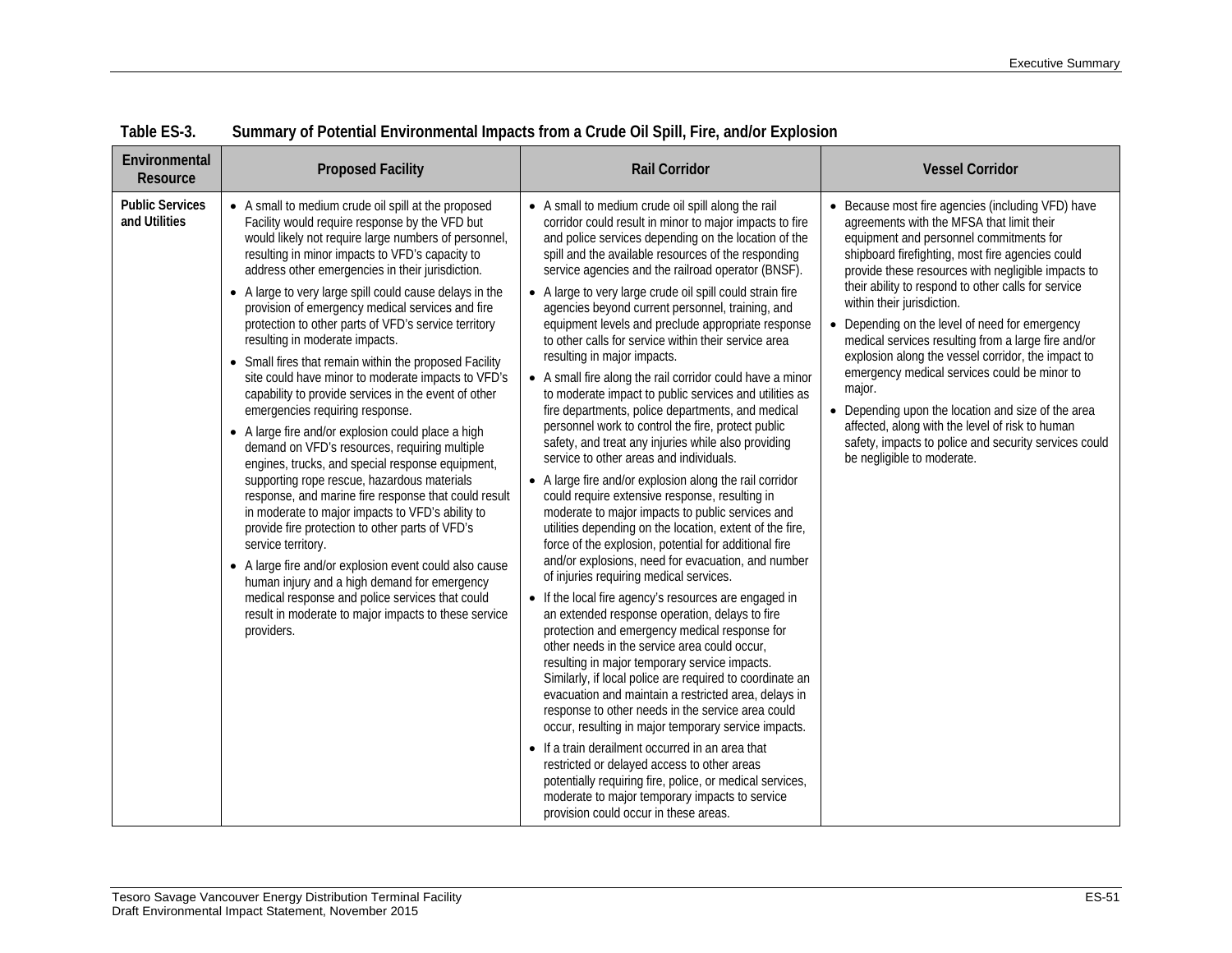| Environmental<br>Resource | <b>Proposed Facility</b>                                                                                                                                                                                                                                                                                                                                                                                                                                                                                                                                                                                                                                                                                                                                                                                                                                                                                                                                                                                                                                                                                                                                                                                                                                                                                                                                                                                                                                                                                                                                                                                                                                                                                                                                                                                                                                                                                                                       | <b>Rail Corridor</b>                                                                                                                                                                                                                                                                                                                                                                                                                                                                                                                                                                                                                                                                                                                                                                                                                                                                                                                                                                                                                                                                                                                                                                                                                                                                                                                                                                                                                                                                                                                                                                                                                                                                                                                                                                                                                                                                                                                                                                                                         | <b>Vessel Corridor</b>                                                                                                                                                                                                                                                                                                                                                                                                                                                                                                                                                                                                                                                                                                                                |
|---------------------------|------------------------------------------------------------------------------------------------------------------------------------------------------------------------------------------------------------------------------------------------------------------------------------------------------------------------------------------------------------------------------------------------------------------------------------------------------------------------------------------------------------------------------------------------------------------------------------------------------------------------------------------------------------------------------------------------------------------------------------------------------------------------------------------------------------------------------------------------------------------------------------------------------------------------------------------------------------------------------------------------------------------------------------------------------------------------------------------------------------------------------------------------------------------------------------------------------------------------------------------------------------------------------------------------------------------------------------------------------------------------------------------------------------------------------------------------------------------------------------------------------------------------------------------------------------------------------------------------------------------------------------------------------------------------------------------------------------------------------------------------------------------------------------------------------------------------------------------------------------------------------------------------------------------------------------------------|------------------------------------------------------------------------------------------------------------------------------------------------------------------------------------------------------------------------------------------------------------------------------------------------------------------------------------------------------------------------------------------------------------------------------------------------------------------------------------------------------------------------------------------------------------------------------------------------------------------------------------------------------------------------------------------------------------------------------------------------------------------------------------------------------------------------------------------------------------------------------------------------------------------------------------------------------------------------------------------------------------------------------------------------------------------------------------------------------------------------------------------------------------------------------------------------------------------------------------------------------------------------------------------------------------------------------------------------------------------------------------------------------------------------------------------------------------------------------------------------------------------------------------------------------------------------------------------------------------------------------------------------------------------------------------------------------------------------------------------------------------------------------------------------------------------------------------------------------------------------------------------------------------------------------------------------------------------------------------------------------------------------------|-------------------------------------------------------------------------------------------------------------------------------------------------------------------------------------------------------------------------------------------------------------------------------------------------------------------------------------------------------------------------------------------------------------------------------------------------------------------------------------------------------------------------------------------------------------------------------------------------------------------------------------------------------------------------------------------------------------------------------------------------------|
| <b>Socioeconomics</b>     | • If a large crude oil spill at the proposed Facility<br>escaped secondary containment and extended<br>beyond the site boundary, some evacuation and<br>relocation of nearby populations could be<br>necessary. This could produce minor, short-term<br>impacts to nearby population and housing.<br>• A crude oil spill of any size from the proposed<br>Facility that reached the Columbia River could have<br>adverse impacts to employment and income of<br>fishermen if fishing in the vicinity were temporarily<br>restricted. A temporary (a few hours to a few days)<br>restriction/closure of fishing in the area could result<br>in short-term minor impacts to employment and<br>income, whereas a longer (months) fishing<br>restriction/closure could result in longer-term<br>moderate to major impacts to employment and<br>income of fishermen.<br>• If a small to large spill from the proposed Facility<br>reached the Columbia River, vessel diversions<br>could potentially occur from 1 to 7 RMs<br>downstream, producing moderate to major short-<br>term impacts to business profit and wages for<br>workers on vessels and at ports affected by the<br>diversions. Short-term minor impacts could also<br>result from lost incomes of crews for vessels<br>delayed or unable to leave port for the duration of<br>the event and response.<br>• Depending on the location, timing, and duration of<br>the spill event, the impact of a spill to marinas could<br>be minor to major.<br>• A crude oil spill of any size from the proposed<br>Facility that extended beyond the boundary of the<br>proposed Facility could have moderate impacts to<br>industrial land within and near the Port. If the crude<br>oil spill reached the Columbia River, minor to<br>moderate shoreline property value impacts could<br>occur from 1 to 7 RMs downstream, although the<br>duration of property value effects resulting from | • A small to medium spill along the rail corridor could<br>necessitate some temporary evacuation and<br>relocation of nearby populations, leading to minor,<br>short-term impacts to nearby population and<br>housing.<br>• Major, long-term impacts to population and housing<br>could result from a large to very large crude oil spill<br>that required a prolonged response effort. A large to<br>very large crude oil spill along the rail corridor could<br>produce major impacts to recreation- and tourism-<br>related employment and income.<br>• A large to very large oil spill in the rail corridor along<br>the Columbia River mainstem could also produce<br>major impacts to employment and income by<br>jeopardizing some of the estimated \$46.6 million of<br>annual expenditures by recreational salmon and<br>steelhead fishermen in that reach of the Columbia<br>River, and by adversely affecting commercial and<br>subsistence fishing and fish populations.<br>• A small to very large crude oil spill along the rail<br>corridor would likely produce similar impacts to<br>affected property values as those described for a<br>similar-sized crude oil spill at the proposed Facility<br>that extended beyond the proposed Facility<br>boundaries and also reached the Columbia River.<br>• A small to very large crude oil spill along the rail<br>corridor could produce minor to major impacts to<br>nearby low-income/disadvantaged and minority<br>populations depending on the size and extent of the<br>crude oil spill.<br>• The potential impacts to population, housing,<br>property values, and environmental justice from a<br>large crude oil fire and/or explosion along the rail<br>corridor would likely be similar to those for a large<br>crude oil spill along the rail corridor, and a large<br>crude oil fire and/or explosion at the proposed<br>Facility.<br>• The socioeconomic impacts from a small to medium<br>crude oil spill along the vessel corridor would likely | • The socioeconomic impacts from a small fire along<br>the vessel corridor would likely be negligible<br>assuming the fire were controlled within the affected<br>vessel.<br>• The potential socioeconomic impacts from a large<br>crude oil fire and/or explosion along the vessel<br>corridor would likely be similar to the impacts<br>described for a large crude oil fire and/or explosion<br>at the proposed Facility or along the rail corridor that<br>occurred near the Columbia River shoreline.<br>However, these impacts could be felt by nearshore<br>populations (including low-income/minority<br>populations), businesses, and property owners<br>along the vessel corridor near the location of the<br>vessel fire and/or explosion. |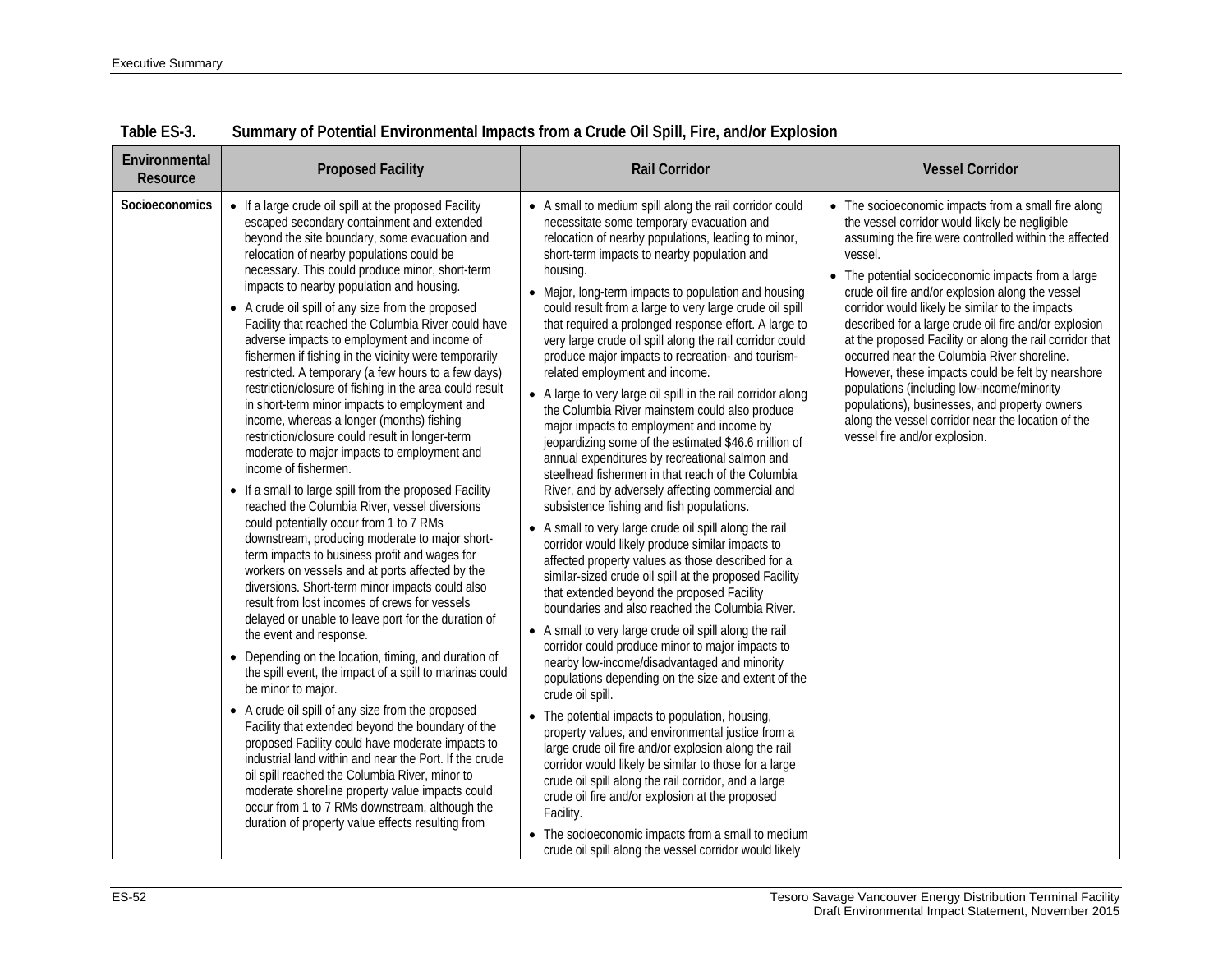| Environmental<br>Resource | <b>Proposed Facility</b>                                                                                                                                                                                                                                                                                                                                                                                                                                                                                                                                                                                                                                                                                                                                                                                                                                                                                                                                                                                                                                                                                                                                                                                                                                                                                                                                                                                                                                                                                                                                                                                                                                                                                                                                                                                                                                                                         | <b>Rail Corridor</b>                                                                                                                                                                                                                                                                                                                                                                                                                                                                                                                                                                                                                                                                                                                                                                        | <b>Vessel Corridor</b> |
|---------------------------|--------------------------------------------------------------------------------------------------------------------------------------------------------------------------------------------------------------------------------------------------------------------------------------------------------------------------------------------------------------------------------------------------------------------------------------------------------------------------------------------------------------------------------------------------------------------------------------------------------------------------------------------------------------------------------------------------------------------------------------------------------------------------------------------------------------------------------------------------------------------------------------------------------------------------------------------------------------------------------------------------------------------------------------------------------------------------------------------------------------------------------------------------------------------------------------------------------------------------------------------------------------------------------------------------------------------------------------------------------------------------------------------------------------------------------------------------------------------------------------------------------------------------------------------------------------------------------------------------------------------------------------------------------------------------------------------------------------------------------------------------------------------------------------------------------------------------------------------------------------------------------------------------|---------------------------------------------------------------------------------------------------------------------------------------------------------------------------------------------------------------------------------------------------------------------------------------------------------------------------------------------------------------------------------------------------------------------------------------------------------------------------------------------------------------------------------------------------------------------------------------------------------------------------------------------------------------------------------------------------------------------------------------------------------------------------------------------|------------------------|
|                           | contamination has been generally found to be<br>temporary.<br>• Two census tracts within 0.5 mile of the proposed<br>Facility have meaningfully greater concentrations of<br>minority and low-income residents that could<br>experience some short-term minor impacts from a<br>crude oil spill at the proposed Facility (e.g., odor,<br>noise, air quality, evacuations) depending on the<br>size and extent of the crude oil spill.<br>• A large fire and/or explosion could produce minor,<br>short-term impacts to nearby populations including<br>temporary evacuation and relocation.<br>• A large fire and/or explosion at the proposed Facility<br>could also produce major impacts to nearby<br>populations and housing. These impacts could<br>include injury to or death of local residents, and<br>housing damage or destruction.<br>• A small fire at the proposed Facility would likely<br>have negligible impacts to employment and income<br>assuming the fire were contained within the<br>proposed Facility boundary.<br>• A large fire and/or explosion at the proposed Facility<br>could necessitate the closure of recreational fishing<br>grounds or the delay/diversion of vessels around<br>the proposed Facility, leading to similar impacts as<br>those described for a spill from the proposed Facility<br>that reached the Columbia River.<br>• A small fire at the proposed Facility would likely<br>produce negligible impacts to property values<br>assuming the fire were contained within the<br>proposed Facility boundary.<br>• A large fire and/or explosion would likely produce<br>similar impacts as those described for a spill from<br>the proposed Facility that reached the Columbia<br>River.<br>• The two census tracts within 0.5 mile of the<br>proposed Facility with meaningfully higher minority<br>or low-income populations could experience | be similar to the impacts described previously for a<br>small crude oil spill that reached the Columbia River<br>either along the rail corridor or from the proposed<br>Facility.<br>• The potential socioeconomic impacts from a large to<br>very large crude oil spill along the vessel corridor<br>would likely be similar to those for a large crude oil<br>spill at the proposed Facility that reached the<br>Columbia River and a large to very large crude oil<br>spill along the rail corridor that reached the<br>Columbia River. However, these impacts could be<br>felt by populations (including low-income/minority<br>populations), businesses, and property owners<br>along the vessel corridor from the location of the spill<br>to beyond the mouth of the Columbia River. |                        |
|                           | moderate to major impacts from a fire or explosion                                                                                                                                                                                                                                                                                                                                                                                                                                                                                                                                                                                                                                                                                                                                                                                                                                                                                                                                                                                                                                                                                                                                                                                                                                                                                                                                                                                                                                                                                                                                                                                                                                                                                                                                                                                                                                               |                                                                                                                                                                                                                                                                                                                                                                                                                                                                                                                                                                                                                                                                                                                                                                                             |                        |